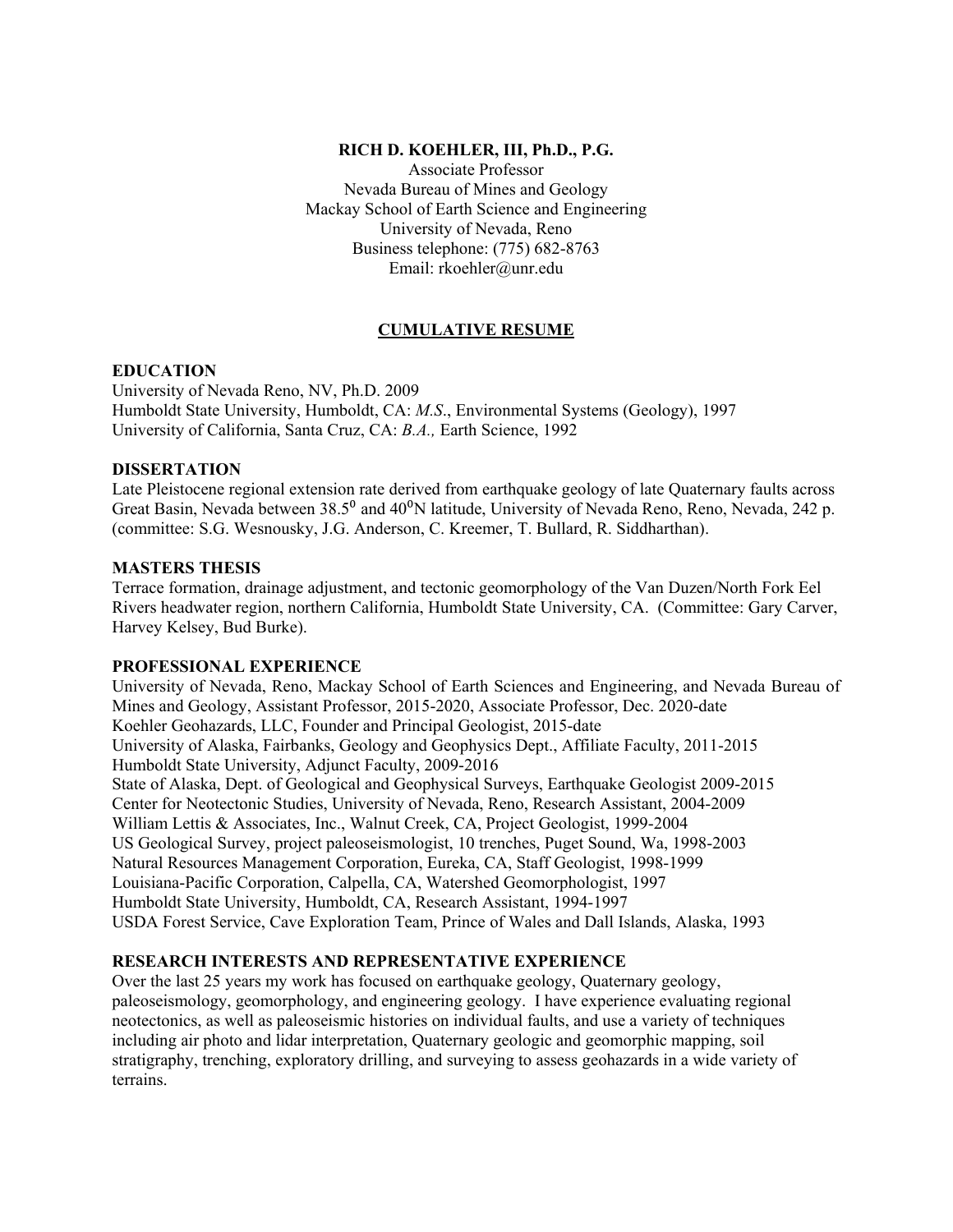I have conducted paleoseismic studies funded by the U.S. Geological Survey (NEHRP) and the National Science Foundation (NSF) throughout the western U.S. including faults in California, New Mexico, Washington, Alaska, and Nevada. My international experience includes projects in Turkey, Taiwan, Guatemala, Guinea, Jamaica, and Haiti. I have also conducted geologic studies for large infrastructure projects including: (1) potential dam sites in the northern Sacramento Valley, California for the California Department of Water Resources; (2) Pacific Gas and Electric Company's Diablo Canyon Nuclear Power Plant, San Luis Obispo, California; (3) Entergy Potomac's Grand Gulf nuclear power plant expansion in Mississippi; (4) Baku-Tbilisi-Ceyhan (BTC) crude oil pipeline, Turkey and (5) multiple proposed natural gas pipelines in Alaska.

My current work is focused on; (1) researching active faults and Quaternary geology in the Great Basin and surrounding region to better characterize seismic hazards, (2) evaluating earthquake and tsunami recurrence intervals along the Alaska-Aleutian subduction zone; and (3) assessing geologic hazards for a variety of pipeline projects.

## **TEACHING INTERESTS**

Active Tectonics, Geologic hazards, Engineering Geology/Geomorphology, Photo/imagery/lidar Interpretation, Topics in Paleoseismology, Field methods, Quaternary Stratigraphy

## **TEACHING EXPERIENCE**

Field Geology (GEOL 450), University of Nevada, Reno, Spring 2021, 2020, 2019, 2018, and 2017

Mapping faults from geomorphology (GEOL 701J) University of Nevada, Reno in conjunction with ASU Fall 2020.

Summer Field Geology (GEOL 451), Quaternary section, University of Nevada, Reno, Summer 2020, 2019, 2018, 2017, and 2016.

Earthquake Engineering (GE 479), two lectures, UNR Spring 2019

Advanced Geology-Paleoseismic trenching (GEOL701j), UNR, Fall 2018

Special Problems/Independent Study (GEOL 495), University of Nevada, Reno, Spring 2018

Special Problems/Independent Study (GEOL 495), University of Nevada, Reno, Fall 2017

Introductory Field Geology (GEOL 260), University of Nevada, Reno, Spring 2016

Instructor (U. of West Indies): Spring 2009, One day field Neotectonics course, Jamaica

Teaching Assistant (HSU): Summer 2006 and 2007, Field Camp, Quaternary Section

Teaching Assistant (UNR): Spring 2007, Introductory Geology

Teaching Assistant (UNR): Spring 2006 and Spring 2007 Photo Geology

Teaching Assistant (UNR): Fall 2006, Quaternary Field Mapping

Instructor (UNR): Spring 2005, Introductory Geology

## **GRANTS AND CONTRACTS**

- SCEC5 Year 5 Dating prior earthquakes along faults of the 2019 Ridgecrest sequence. Research Collaboration UNR and Arizona State University: Awarded ~\$25,000. Agency: Southern California Earthquake Center Start: 2/1/2021 End: 1/31/2022.
- 2021 StateMAP Proposal, Geologic mapping in Reno-Carson City urban area: Bedell Flat. Spanish Springs Peak. Como, and Parran 7.5' quadrangles (\$188,894, Koehler 23 days, \$61,000), part of larger StateMAP proposal, total amount of grant \$667,873.
- Earthquake Direct State Assistance Grant, 2020, Documentation of the M6.5 Monte Cristo earthquake: Impacts and lessons learned for Nevada (\$68,540, Koehler 10 days).
- 2020, USGS NEHRP, Liquefaction susceptibility mapping in the Reno-Sparks metropolitan area, Nevada (\$52,362).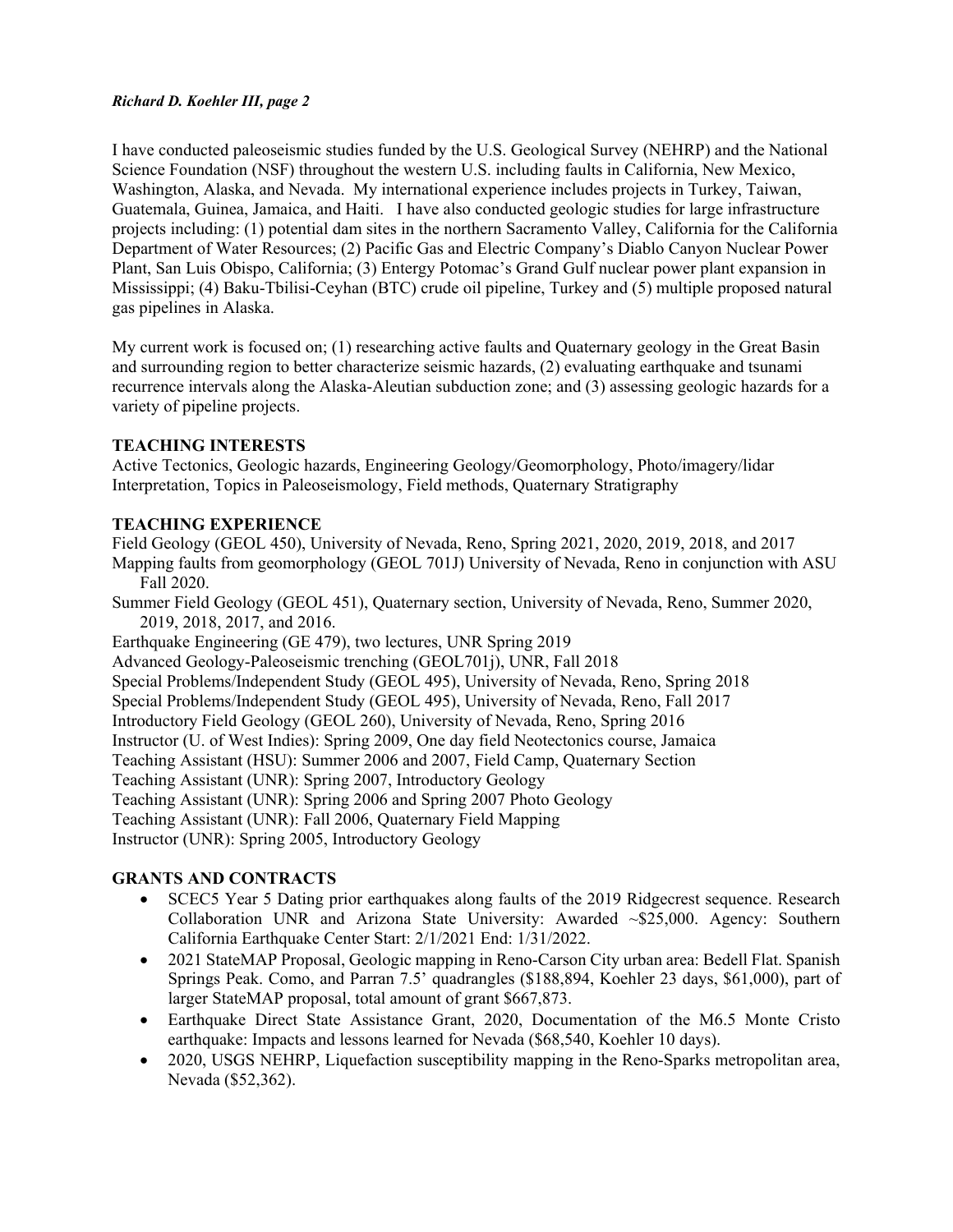- 2020, US Department of Energy, **IN**novative **G**eothermal **E**xploration through **N**ovel **I**nvestigations **O**f **U**ndiscovered **S**ystems (INGENIOUS). Awarded ~10 M. PI Ayling, multiple contributing partners, Koehler, 3 months (Lead compilation, mapping, and attribution of Quaternary faults and earthquake data).
- 2020 StateMap Proposal, Geologic mapping in Reno-Carson City urban area: north half of the Verdi 7.5' quadrangle, amount requested \$28,644, part of larger StateMap proposal, total amount of grant \$299,974.
- Assessment of previous seismic hazard studies, Yucca Mountain, Nevada: Scoping report on applications of new technologies to reduce critical data gaps, Nevada Office of Nuclear Projects  $(*\$100,000).$
- Trenching the causative faults of the 2019 Ridgecrest sequence, Collaborative proposal with ASU, submitted to Southern California Earthquake Center (\$41,000).
- Rapid proposal to date deposits and evaluate paleoearthquakes along the July 5, 2019 Ridgecrest earthquake rupture (\$2000 field support), submitted to NSF through Southern California Earthquake Center (SCEC).
- NEHRP, 2019, Paleoseismic trenching investigation of the Dog Valley fault (\$68,687).
- NEHRP, 2019, Fault trace mapping and paleoseismic investigation of earthquake history and recurrence along the Bonham Ranch fault zone, north of Reno, Nevada, 2019 (\$65,597).
- Earthquake Direct State Assistance Grant, 2019, Development of a Nevada specific postearthquake technical clearinghouse web site and operations plan (\$45k).
- Nevada StateMap 2019, New geologic mapping in the Verdi quadrangle, part of larger StateMAP proposal award (\$54,800), Koehler 30% (\$25,971), total award \$157,631.
- 2018, NEHRP, Nevada Quaternary fault database: A new publically accessible web-based resource (\$58,490).
- StateMAP, 2018, New geologic mapping in Reno-Carson City urban area: Granite Peak 7.5' quadrangle (\$53,728) and Washoe City 7.5' quadrangle (\$53,795), part of larger NBMG, StateMAP proposal, Koehler 29%, awarded winter 2018.
- 2017, NEHRP, New lidar mapping and paleoseismic characterization of the Petersen Mountain fault zone, north of Reno, Nevada (\$62,683).
- 2017, NEHRP, Development of an earthquake chronology and recurrence data for the southern Warm Springs Valley fault – using high resolution lidar and trenching, Washoe County, Nevada (\$40,526)
- NEHRP, 2018 Working Group on Nevada Seismic Hazards, Awarded Sept. 2018 (\$22,452).
- Fault trenching research project, Barrick Goldstrike, awarded March 2017 (\$25,000)
- StateMAP, 2017, Granite Peak quadrangle, Koehler  $\sim$ 10%, submitted fall 2016 (\$299 k)
- Geologic hazards study, ASAP natural gas pipeline, Phases 4 and 5, 2014/2015 (\$170 k)
- Fault characterization and Geologic Hazards of the Yukon Crossing Area, 2014 (\$630 k)
- Technical review of fault crossings Donlin Gold Gas line, 2014 (\$25k)
- Geologic hazards study, ASAP natural gas pipeline, Phase 3, 2013 (\$400 k)
- Technical Review of Lake Clark fault zone for the Pebble Partnership, 2013 (\$15 k)
- Geologic hazards study along gas pipeline Livengood to Anchorage, Phase 2, 2012 (\$202 k)
- Technical Review of Susitna-Watana hydroelectric Project, Alaska, 2011 (\$30 k)
- Geologic hazards along gas pipeline and lidar, Phase 1, Anchorage to Livengood, 2011 (\$556 k)
- US Geological Survey, NEHRP grant, San Gregorio fault study, 2004 (\$80,000)
- US Geological Survey, NEHRP grant, San Andreas fault study, 2003 (\$44,000)
- California Department of Forestry and Fire Protection, Noyo River sediment study, 2002 (\$40,000)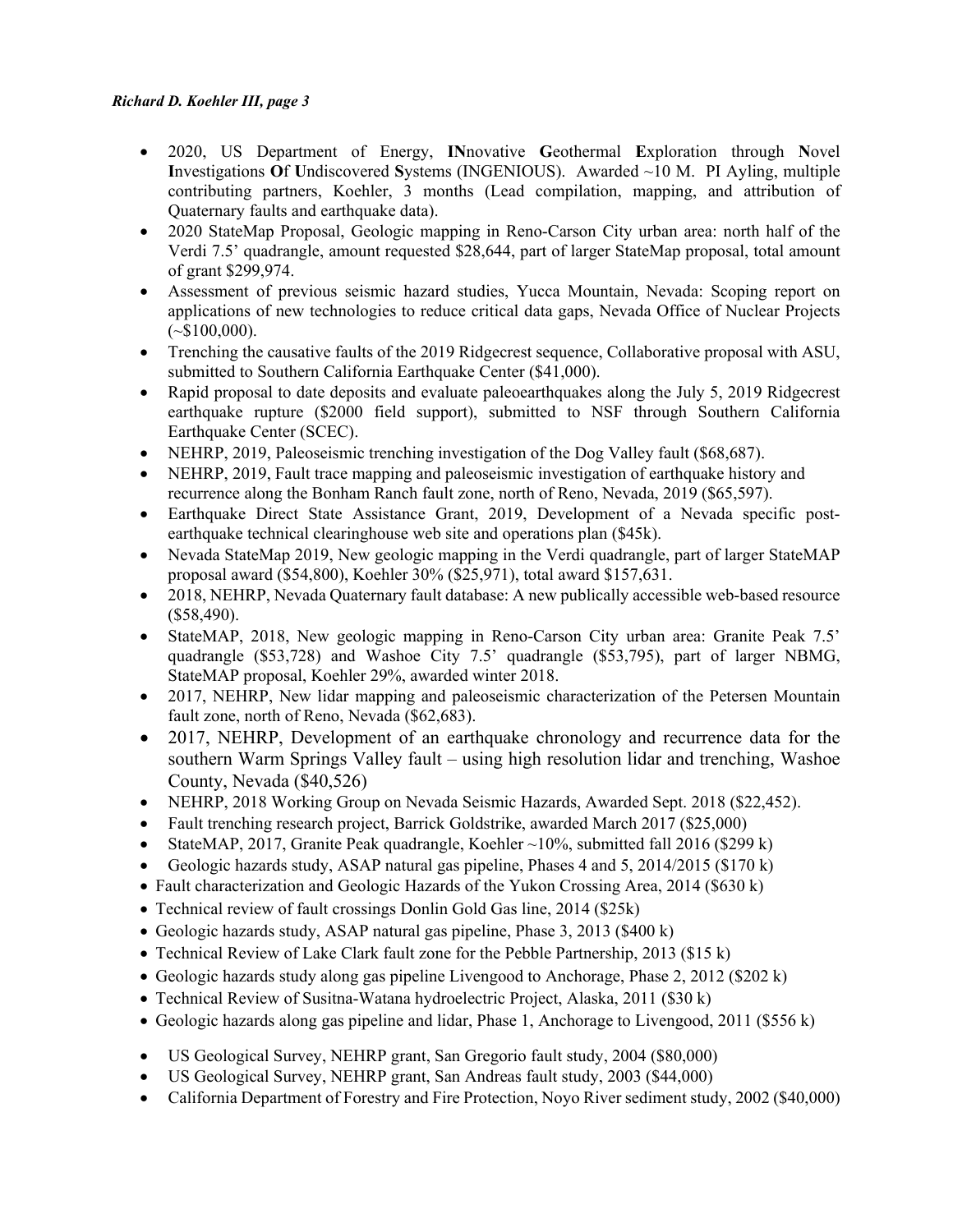• US Geological Survey, NEHRP grant, Pillar Point Marsh paleoseismic study, 2002 (\$40,000)

## **AWARDS**

Top Student Presenter, Seismological Society of America, annual meeting, 2009 Outstanding Student Paper Award, American Geophysical Union, Geodesy Section, 2008. Student poster competition winner, Geological Society of Nevada, 2007. Jonathan O. Davis Scholarship, Desert Research Institute (DRI), 2006. Geological Society of America (GSA), student research grant, 2005. Outstanding student research award, Geological Society of America, Structural Geology and Tectonics Division, 2005.

Northern California Geological Society, student research grant, 1997 (\$500)

## **AFFILIATIONS AND REGISTRATION**

California Professional Geologist, # 7615 Geological Society of America American Geophysical Union Seismological Society of America Friends of the Pleistocene

## **STUDENT ADVISMENT**

James McNeil – Ph.D. primary advisor, University of Nevada, Reno (expected 2024) Coni De Masi – Ph.D. primary advisor, University of Nevada, Reno (expected 2022) Kyle Smith - Ph.D. committee, University of Alaska, Fairbanks (2020) Colin Chupik – M.S. thesis primary advisor, University of Nevada, Reno (2019) Ian Pierce – Ph.D. thesis committee, University of Nevada, Reno (2019) Tabor Reedy – M.S. thesis committee, University of Nevada, Reno (2018) James Hengesh - Ph.D. thesis examiner, University of Western Australia (2018) Dylan Carstens - undergraduate independent study (GEOL 495, Spring 2018) Erin Warnock – undergraduate independent study (GEOL 495, Fall 2017) Beau Whitney - Ph.D. thesis examiner, University of Western Australia (2015) Rachel Frohman - M.S. thesis committee, University of Alaska, Fairbanks (2014) Paul Sundberg - B.S thesis committee, Humboldt State University (2009)

## **APPOINTMENTS**

Western States Seismic Policy Council (WSSPC), Chair, Basin and Range Committee (2016-2020) Western States Seismic Policy Council (WSSPC), Nevada Representative (2015-date) Nevada Earthquake Safety Council (NESC) participant (2015-2016, proxy for NBMG director 2017) Member, Geotechnical Extreme Events Reconnaissance (GEER) (2015-date) Member, Alaska Tsunami Mapping Team, National Tsunami Hazard Mitigation Program (2010-2015) Western States Seismic Policy Council (WSSPC), Alaska representative (2013-2015) Western States Seismic Policy Council Tsunami Hazards Mitigation Committee (2013-2016) Alaska Seismic Hazards Safety Commission (2010-2015), Commission member and vice-chair.

## **ADDITIONAL COURSEWORK AND SERVICE**

Organizing committee/session chair, Geological Society of America Cordilleran meeting May 12-14, 2021. Organizing committee for the Basin and Range Earthquake Working Group annual meeting, Feb 9, 2021. Nevada Bureau of Mines and Geology personnel review committee (2021-2022) National Seismic Hazards Map reviewer, reviewed 600 NV faults for model inclusion (Oct. 2020) Field coordinator, surface rupture team, M6.5 Monte Cristo Mountains earthquake (May 2020)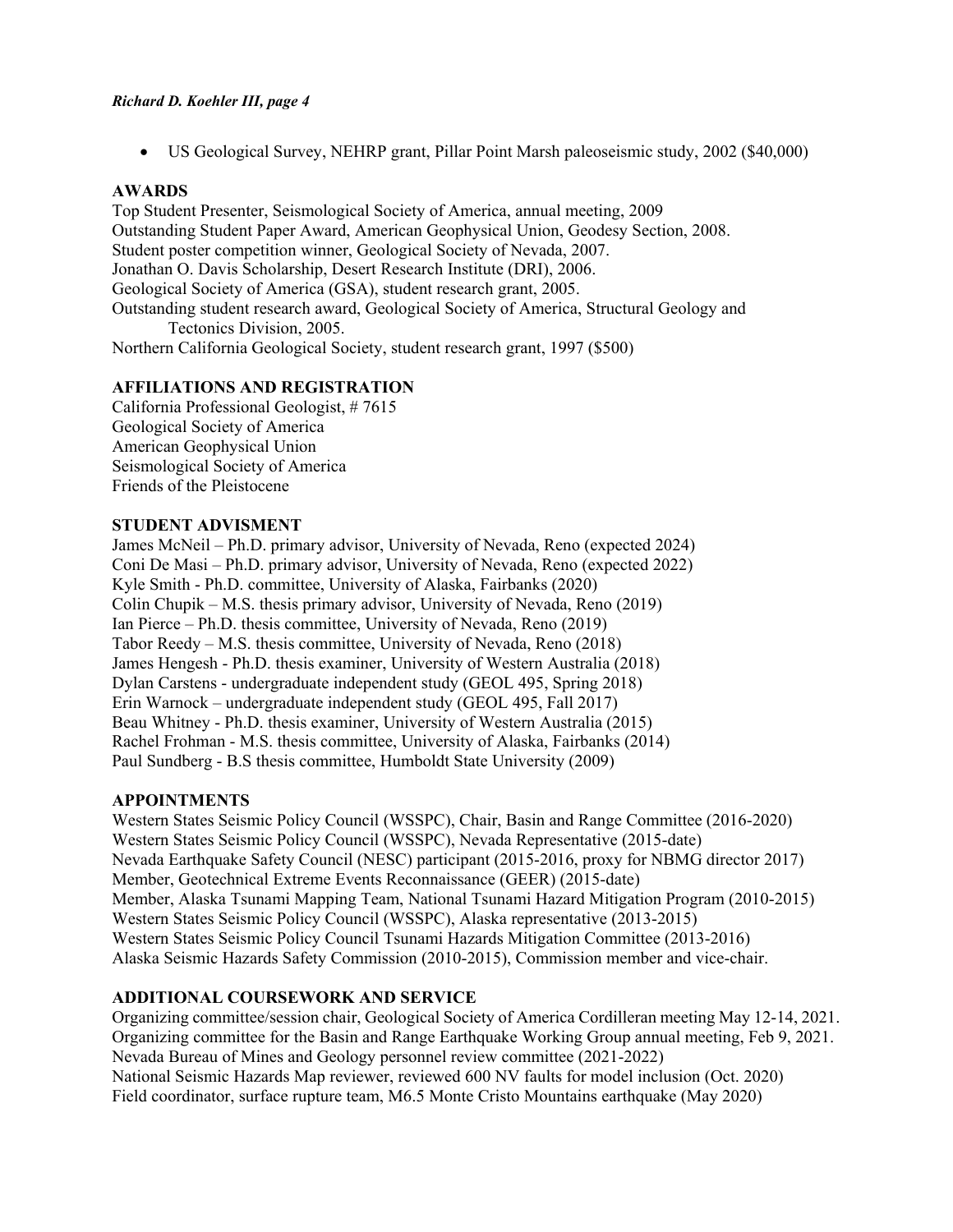Participation in search for DGSE department chair position (Fall, 2019). Participation in search committee for NBMG business manager position (Fall, 2019). Led field trip for the Association of Engineering Geologists (AEG) (fall, 2019) Participation in planning the 2020 AASG annual meeting including a field trip. Participation in search for NBMG field oriented geologist position (Spring, 2019) Participation in the NBMG booth for the Nevada Legislative Session, UNR day, wrote rack cards and white papers for the Geologic Hazards Division of NBMG (Spring, 2019) Leader of Phase 2 GEER investigation of the Anchorage earthquake (4/26-5/1/2019). Participation in the Idaho scenario earthquake virtual clearinghouse exercise, March 5, 6, and 7, 2019. Collaboration with the WSSPC, Utah Geological Survey, Idaho Geological Survey, Montana Geological Survey, Idaho Emergency Management, Wyoming Geological Survey, EERI, USGS, and Utah Emergency Management. Search Committee member, NBMG Economic Geology position (2019) Basin and Range Province Earthquake Working Group (BRPEWG) member (2016-present) Leader: INQUA IFG 1618F EGSHaz (Earthquake Geology and Seismic Hazards), Project 1619R: GEMAP (Geological Earthquake Mapping of recent, historical, and paleoseismic events: Quaternary Geology for Seismic Hazard Analyses) (2017-2018) Effective Teaching Practices: cohort G, Spring 2018 Implicit Bias/Search Chair and Committee Training, UNR, Dec. 12, 2017 Workshop: Planning and writing successful grant proposals, UNR, Nov. 2, 2017 Chair of search committee, NBMG digital curator position, successful search, 2018 Undergraduate curriculum committee, UNR DGSE, fall 2017-2020 NEHRP proposal review panel member, Central and Eastern US panel, July 2017, U.S. Geological Survey, Menlo Park, CA Field trip leader, NBMG Advisory Board Meeting, Rainbow Mountain earthquake rupture, August 24, 2016. Scientific review committee and organization committee for the  $7<sup>th</sup>$  International INQUA workshop on Paleoseismology, Active Tectonics, and Archaeoseismology conference (PATA days), May 30-June 3, 2016, Crestone, CO, USA Search committee member, Nevada Bureau of Mines & Geology, tectonics position (2015-2016) Alaska's Next Big Earthquake, workshop Nov. 12-13, 2015, Round table discussion chair. Participation in candidate interviews for UNR Geology Dept. petrology position (fall, 2015) Session convener (two sessions), Seismological Society of America annual meeting, Reno, NV (2016) Field Trip co-leader, NBMG 1915 Pleasant Valley Earthquake Centennial field trip, (10/3/15) Testimony in the Alaska Senate State Affairs Committee for HB 35 (3/24/15) Invited testimony for House Bill 35 to establish Great Alaska Earthquake Remembrance Day (2/12/2015) Editor for field trip guidebook for the 50<sup>th</sup> anniversary of the Mw9.2 Alaska earthquake, IGCP 588 (2014) Program Committee member, Seismological Society of America annual meeting (2014) Local organizing committee, 10<sup>th</sup> National Conference on earthquake Engineering, Anchorage, AK (2014) USGS NEHRP, Pacific Northwest/Alaska external grants review panel (August 22-23, 2013) Communicating with policy makers workshop, WSSPC, May 2, 2013 Emergency Management Institute, Introduction to Incident Command System ICS-100 (2011) Wilderness First Aid, 8 hour course, Safety Ed 5/17/10 Global Earthquake Model, (GEM) Faulted Earth workshop participant (2009) Geodetic and geologic datasets in the Northern Walker Lane, workshop participant, Reno, NV (2009) Nevada Quaternary Faults Working Group participant, Reno, NV (2007) Excellence In Teaching Program, University of Nevada, Reno (2005) Bay Area Fault Working Group participant, at WLA, Walnut Creek, CA (2004) Seismic Hazards Analysis Workshop participant, Association of Engineering Geologists (2003)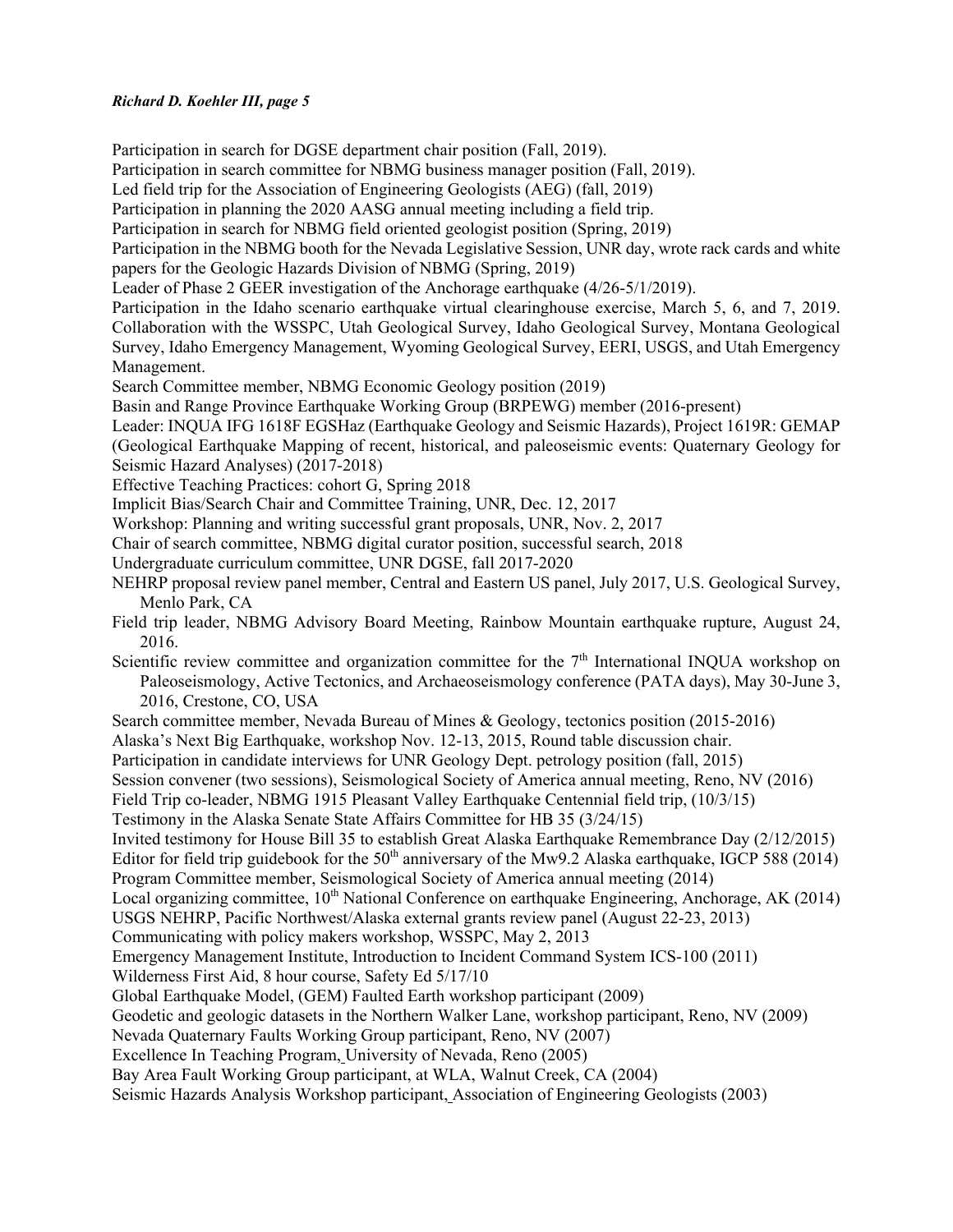### **POST EARTHQUAKE INVESTIGATIONS**

May 15 to 22, Field coordinator, surface rupture team, M6.5 Monte Cristo Mountains earthquake, Nevada. Collaboration with USGS and CGS.

July 4 to 9, 2019 and September 10-12, 2019, Rapid reconnaissance of the 4 July Mw6.4 and 5 July Mw7.1 Ridgecrest earthquakes, southern California. Collaboration with USGS, CGS, and GEER.

November 30, 2018, Co-team leader, Rapid reconnaissance of the 30 Nov. 2018, M7.0 Anchorage Alaska earthquake, Geotechnical Extreme Events Reconnaissance (GEER). Team leader phase 2 investigation 4/26-5/1/2019.

January 2010, NSF rapid response team: Documented geologic effects of the January 12, 2010 M7 earthquake on the Enriquillo fault, Port-au-Prince, Haiti, Supported by NSF.

February 2008, Immediate scientific response team to the M6 Wells Nevada earthquake, Supported by the Nevada Bureau of Mines and Geology, Utah Geological Survey, and U. Nevada.

June 2000, Reconnaissance investigation of surface rupture associated with the 1999 Chi-Chi, Taiwan earthquake along the Chelungpu fault, supported by Pacific Gas & Electric co. and NEHRP.

June 1992, Reconnaissance surveys of surface rupture associated with the 1992 M7.3 Landers, California earthquake, with University of California, Santa Cruz.

### **PUBLICATIONS**

\*Indicates student working under my advisement

- **Koehler, R.D.**, S. Dee, A. Elliott, A. Hatem, A. Pickering, I. Pierce, G. Seitz, 2021, Field response and surface rupture characteristics of the 2020 M6.5 Monte Cristo Mountains earthquake, central Walker Lane, Nevada: Seismological Research Letters, v. 92, 823-839.
- \*De Masi, C., **Koehler, R.D.,** Dee, S., Keen-Zebert, A., 2021, Early development of strike-slip faulting: Paleoseismic study along the Petersen Mountain fault, northern Walker Lane, Nevada, Journal of Quaternary Science, v. 36, no. 3, p. 403-414.
- \*Chupik, C., **Koehler, R.D.**, and Keen-Zebert, A., 2021, Quaternary mapping, and paleoseismic investigation of the Warm Springs Valley fault, northern Walker Lane, Nevada- northern California, Bulletin of the Seismological Society of America (accepted June 9, 2021).
- Cabas, A., Beyzaei, C., Stuedlein, A., Franke, K.W., **Koehler, R.D.**, Zimmaro, P., Wood, C., Christie, S., Yang, Z., and Lorenzo-Velazquez, C., 2021, Geotechnical lessons learned from the M7.1 2018 Anchorage Alaska earthquake, Earthquake Spectra.
- Kozaci, O., Hoirup, D.F., Zachariasen, J.A., Bloszies, C., Hiotchcock C.S., **Koehler, R.D.**, Lindvall, S.C., McDonald, E., Feigelson, Abramson-Ward, H., Hartleb, R., and Huebner, M., 2021, West shore Lake Oroville lineament geologic investigation, northern California, ASCE Lifelines conference special publication, UCLA Natural Hazards Risk and Resiliency Research Center (NHR3).
- Hatem, A.E., Collett, C.M., Gold, R.D., Briggs, R.W., Angster, S.A., Field, E.H., Anderson, M., Ben-Horin, J.Y., Dawson, T., DeLong, S., DuRoss, C., Thompson Jobe, J., Kleber, E., Knudsen, K.L., **Koehler, R.**, Koning, D., Lifton, Z., Madin, I., Mauch, J., Morgan, M., Pearthree, P., Petersen, M., Pollitz, F., Scharer, K., Powers, P., Sherrod, B., Stickney, M., Wittke, S., and Zachariasen, J., 2021, Earthquake geology inputs for the National Seismic Hazard Model (NSHM) 2023, version 1.0: U.S. Geological Survey data release, [https://doi.org/10.5066/P918XCUU.](https://doi.org/10.5066/P918XCUU)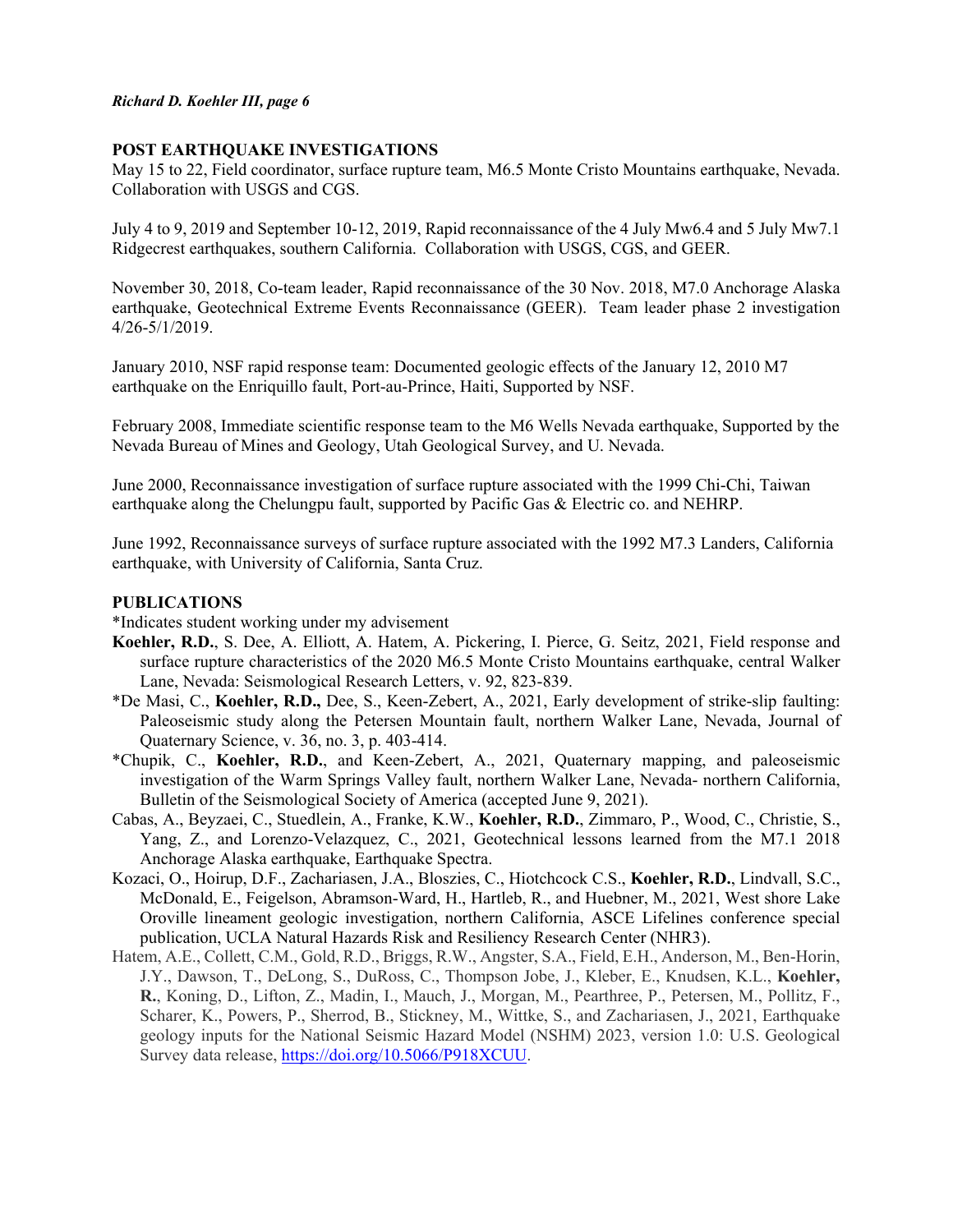- Reger, RD., Hubbard, T.D., and **Koehler, R.D.**, 2021, Surficial geology and geohazards in the Alaska Highway Corridor, Alaska: Alaska Division of Geological & Geophysical Surveys, Professional Report 124, 149 p., 18 sheets, scale 1:63,360.
- Dee, S., **Koehler, R.D.**, Elliott, A.J., Hatem, AE., Pickering, A.J., Pierce, I., Seitz, G.G., Collett, C.M. Dawson, T.E., De Masi, C., dePolo, C.M., Hartshorn, E.J., Madugo, C.M., Trexler, C.C., Verdugo, D.M., Wesnousky, S.G., and Zachariasen, J., 2021, Surface rupture map of the 2020 M6.5 Monte Cristo Range earthquake, Esmeralda and Mineral counties, Nevada: Nevada Bureau of Mines and Geology Map 190, 2 sheets, scale 1:14,000, 26 p.
- Faulds, J.E., **Koehler, R.D.**, and Henry, C.D., 2021, Preliminary geologic map of the south half of the Verdi quadrangle, Washoe County, Nevada: Nevada Bureau of Mines and Geology Open-File Report 21-3, scale 1:24,000, 4 p.
- Duross, C, and 47 others, 2020, Ridgecrest displacement observations for use in constructing along-strike displacement distributions for the M6.4 and M7.1 ruptures, Bulletin of the Seismological Society of America, v. 110, no. 4, p. 1400-1418.
- Hammond, W.C., Blewitt, G., Kreemer, C., **Koehler, R.D.**, and Dee, S., 2020, Geodetic observation of seismic cycles before, during, and after the 2020 Monte Cristo Range earthquake using the MAGNET GPS network, Seismological Research Letters, v. 92, 647-662.
- **Koehler, R.D.**, 2020, Assessment of potentially active faults in the northwestern Livengood quadrangle, Alaska, State of Alaska, Division of Geological & Geophysical Surveys, Report of Investigation, 2020- 4, 35 p.
- Dawson, T., and 72 others (in review, April 2020), Field-based Observations of Surface Ruptures Associated with the 2019 Ridgecrest Earthquake Sequence, Bulletin of the Seismological Society of America.
- Cabas, A. Beyzaei, C., Franke, K., **Koehler, R.D.**, Pierce, I., Stuedlein, A., Yang, Z., and Christie, S., 2020, Turning Disaster into Knowledge: Geotechnical aspects of the 2018 Mw 7.1 Anchorage Alaska earthquake, Proceedings Geo-Congress 2020, February 25-28, 2020.
- **Koehler, R.D**., Reger, R.D., Spangler, E.R., and Hubbard, T.D., 2019, Assessment of geomorphology and geologic hazards in the Parks Highway-Minto Flats-Dalton Highway infrastructure corridor: Cook Inlet to Prudhoe Bay, Alaska: Alaska Division of Geological & Geophysical Surveys Report of Investigation 2019-8, 82 p., 4 sheets.
- Carlson, C.W., **Koehler, R.D.**, and Henry, C.D., 2019, Preliminary geologic map of the Washoe City quadrangle, Washoe County Nevada: Nevada Bureau of Mines and Geology Open-File Report 19-4, scale 1:24,000, 7 p.
- Pierce, I.\*, Williams, A., **Koehler, R.D.**, and Chupik, C., 2020, High resolution structure-from-motion models and orthophotos of the southern sections of the 2019 Mw7.1 and Mw6.4 Ridgecrest, earthquakes surface ruptures, Seismological Research Letters, 91, 4, 2124-2126.
- Ponti, D.J., Blair, J.L., Rosa, C.M., Thomas, K., Pickering, A.J., Akciz, S., Angster, S., Avouac, J.P., Bachhuber, J., Bacon, S. et al., 2020, Documentation of surface fault rupture and ground deformation features produced by the Ridgecrest M6.4 and M7.1 earthquake sequence of July 4 and 5, 2019, Seismological Research Letters, XX, 2942-2959.
- Stewart, J.P. (Ed.), Brandenberg, S.J., Want, P., Chukwuebuka, C., Hudson, K., Mazzoni, S., Bozorgnia, Y., Goulet, C.A., Davis, C.A., Ahdi, S.K., Zareian, F., Fayaz, J., **Koehler, R.D.**, Pierce, I., Chupik, C., Williams, A., Akciz, S., Hudson, M.B., Kishida, T., Hudnut, K.W., Brooks, B., Gold, R., Ponti, D., Scharer, K., Hernandez, J., Patton, J., Olson, B., Dawson, T., Blake, K., Donnellan, A., Lyzenga, G., and Conway, E., 2019, Preliminary report on engineering and geological effects of the July 2019 Ridgecrest earthquake sequence, Version 1 and 2, Geotechnical Extreme Events Association (GEER), report number GEER-064.
- **Koehler, R.D.**, Franke, K.W. (Eds.), Beyzaei, C.Z., Cabas, A., Christie, S., Dickenson, S., Pierce, I., Stuedlein, A., and Yang, Z., 2019, Geotechnical engineering reconnaissance of the 30 November 2018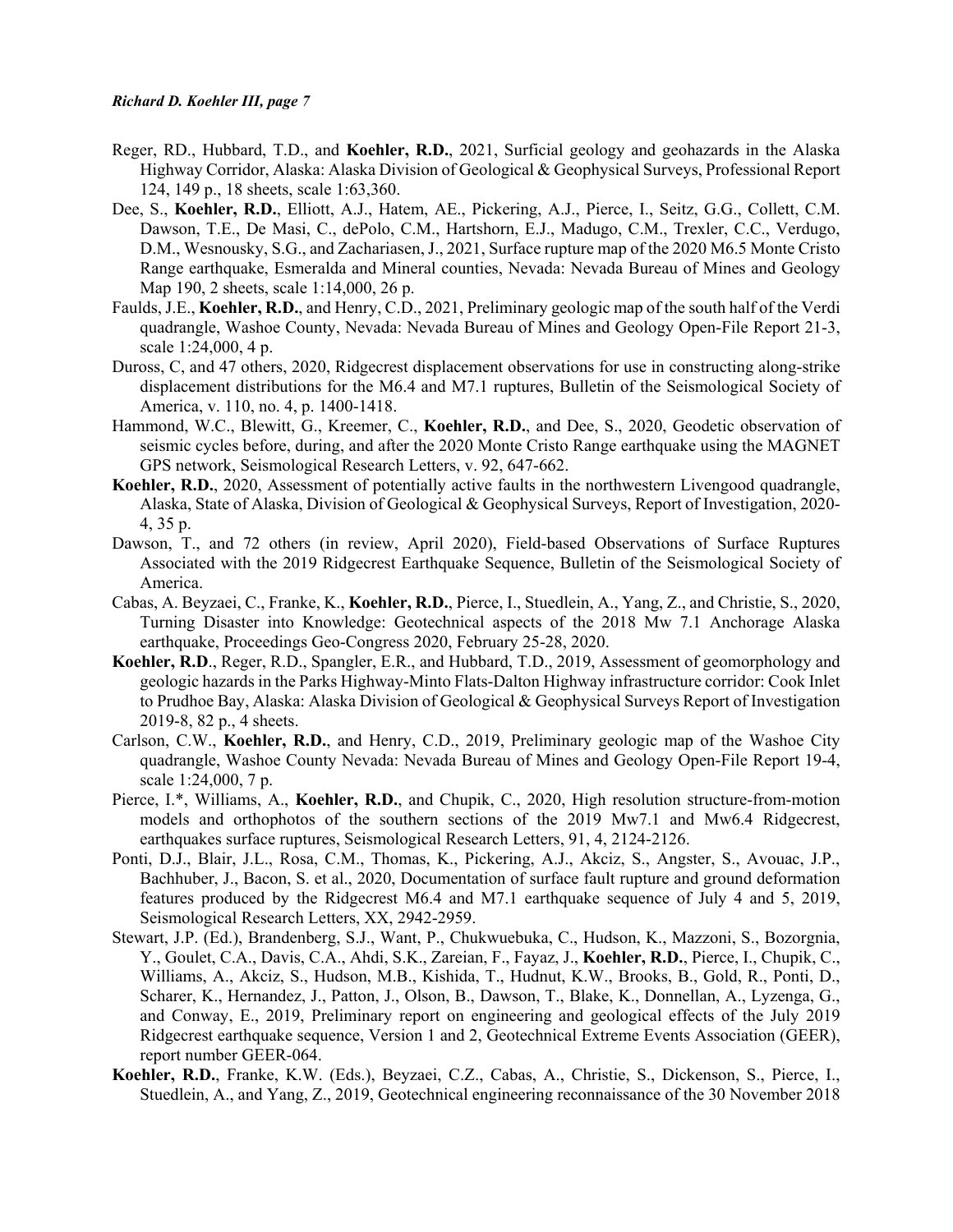Mw7.1 Anchorage, Alaska earthquake, Version 2.0, Geotechnical Extreme Events Association (GEER), report number GEER-059b.

- Wong, I., Thomas, P., **Koehler, R.D.**, and Lewandowski, N., 2019, Assessing the seismic hazards in Jamaica incorporating geodetic and Quaternary fault data, Bulletin of the Seismological Society of America, Vol. 109, No. 2, pp. 716-731.
- Nicolsky, D.J., Suleimani, E.N., **Koehler, R.D.**, and Salisbury, J.B., 2019, Developing an approximate tsunami hazard zone for areas with poor topographic coverage in Alaska, Pure and Applied Geophysics, v. 176, pp. 3185-3205.
- Anderson, J.G., **Koehler, R.D.**, and 22 others, 2019, A seismic hazards overview of the urban regions of Nevada: Recent advancements and research directions, Seismological Research Letters, v. 90, no 4, pp. 1577-1583.
- **Koehler, R.D.,** and Anderson, J.G., 2019, 2018 Working Group on Nevada Seismic Hazards Summary and recommendations of the workshop, Nevada Bureau of Mines and Geology Open-File Report 19-2, 44 p.
- Suleimani, E.N., Salisbury, J.B., Nicolsky, D.J., and **Koehler, R.D.**, 2019, Regional tsunami hazard assessment for selected communities on Kodiak Island, Alaska: Alaska Division of Geological & Geophysical Surveys Report of Investigation 2019-6, 31 p., 7 sheets.
- Suleimani, E.N., Salisbury, J.B., Nicolsky, D.J., and **Koehler, R.D.**, 2019, Regional tsunami hazard assessment for the communities of Port Alexander, Craig, and Ketchikan, Southeast Alaska: Alaska Division of Geological & Geophysical Surveys Report of Investigation 2019-7, 23 p., 5 sheets.
- Suleimani, E.N., Salisbury, J.B., Nicolsky, D.J., and **Koehler, R.D.**, 2019, Regional tsunami hazard assessment for False Pass and Perryville, Alaska: Alaska Division of Geological & Geophysical Surveys Report of Investigation 2019-3, 16 p., 2 sheets.
- Suleimani, E.N., Salisbury, J.B., Nicolsky, D.J., and **Koehler, R.D.**, 2019, Regional tsunami hazard assessment for Shemya, Alaska: Alaska Division of Geological & Geophysical Surveys Report of Investigation 2019-4, 13 p., 1 sheet.
- Suleimani, E.N., Salisbury, J.B., Nicolsky, D.J., and **Koehler, R.D.**, 2019, Regional tsunami hazard assessment for communities on the Kenai Peninsula, Alaska: Alaska Division of Geological & Geophysical Surveys Report of Investigation 2019-5, 20 p., 3 sheets,<http://doi.org/10.14509/30194>
- Franke, K., and **Koehler, R.D.** (Eds.), Beyzaei, C.Z., Cabas, A., Pierce, I., Stuedlein, A., and Yang, Z., 2018, Geotechnical engineering reconnaissance of the 30 November 2018 M7.0 Anchorage, Alaska earthquake, Version 1.0, Geotechnical Extreme Events Association (GEER), report number GEER-059, doi:10.18118/G6P07F
- **Koehler, R.D.**, and Chupik, C.M., 2018, Subsurface trenching investigation in support of the Barrick Goldstrike N. Carlin Trend Structure Project, Nevada Bureau of Mines and Geology Open-File Report 18-2, 18 p.
- **Koehler, R.**D., 2019, Active faulting in the North Valleys region of Reno, Nevada: A distributed zone within the northern Walker Lane, Geomorphology, v. 326, p. 38-53.
- **Koehler, R.D.,** and Carver, G.A., 2018, Active faults and Seismic Hazards in Alaska, Alaska Division of Geological & Geophysical Surveys, Miscellaneous Publication MP 160, 59 p.
- Witter, R.C., Briggs, R., Engelhart, S.E., Gelfenbaum, G., **Koehler, R.D.**, Nelson, A., LaSelle, S., Corbett, R., and Wallace, K., 2018, Evidence for frequent large tsunamis spanning locked and creeping parts of the Aleutian megathrust, Geological Society of America Bulletin, v. 131, no. 5/6, p. 707-729.
- Suleimani, E.N., Nicolsky, D.J., and **Koehler, R.D.**, Salisbury, J.B., 2018, Regional tsunami hazards assessment for Andreanof Islands, Alaska, Alaska Division of Geological & Geophysical Surveys, Report of Investigation 2017-2, 19 p., 2 sheets.
- Nicolsky, D.J., Suleimani, E.N., Freymueller, J.T., and Koehler, R.D., 2018, Potential maximum permanent flooding, Port Valdez, Alaska, in Nicolsky, D.J., Suleimani, E.N., Haeussler, P.J., Ryan, H.F., **Koehler,**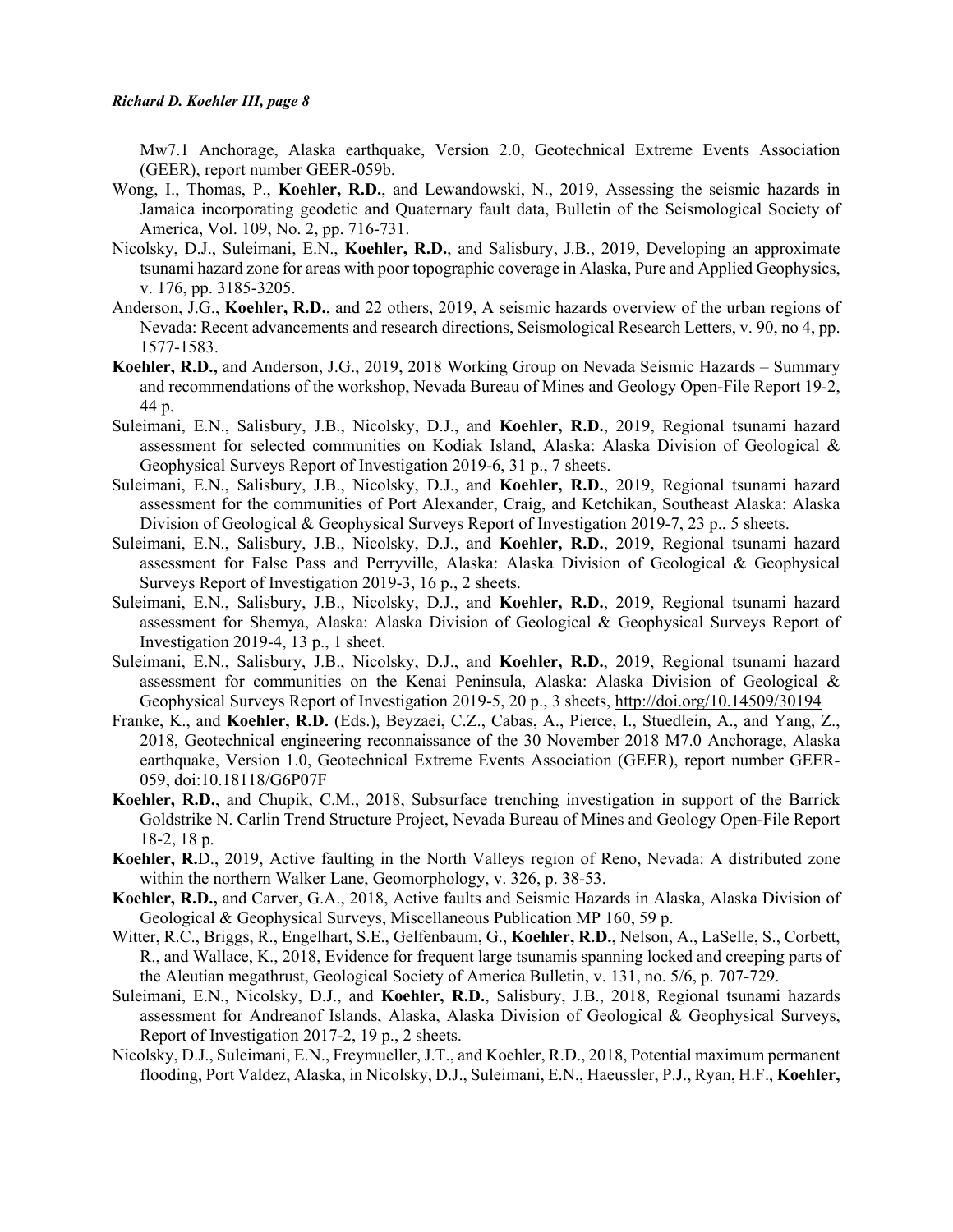**R.D.**, Combellick, R.A., and Hansen, R.A., 2013, Tsunami inundation maps of Port Valdez, Alaska, Alaska Division of Geological & Geophysical Surveys, Report of Investigation 2013-1A, 77 p., 1 sheet.

- Suleimani, E.N., Nicolsky, D.J., Freymueller, J.T., and **Koehler, R.D.**, 2018, Potential maximum permanent flooding for King Cove and Cold Bay communities, Alaska, in Suleimani, E.N., Nicolsky, D.J., **Koehler, R.D.**, Freymueller, J.T., and Macpherson, A.E., Tsunami inundation maps for King Cove and Cold Bay communities, Alaska: Alaska Division of Geological & Geophysical Surveys Report of Investigation 2016-1A, 2 sheets, scale 1:12,500.
- Nicolsky, D.J., Suleimani, E.N., and **Koehler, R.D.**, 2018, Potential maximum permanent flooding, Nikolski, Alaska, in Nicolsky, D.J., Suleimani, E.N., and Koehler, R.D., Tsunami inundation map for the village of Nikolski, Alaska: Alaska Division of Geological & Geophysical Surveys Report of Investigation 2016-7A, 1 sheet, scale 1:12,500.
- Nicolsky, D.J., Suleimani, E.N., and **Koehler, R.D.**, 2018, Potential maximum permanent flooding, Cordova and Tatitlek, Alaska, in Nicolsky, D.J., Suleimani, E.N., and **Koehler, R.D.**, Tsunami inundation maps of Cordova and Tatitlek, Alaska: Alaska Division of Geological & Geophysical Surveys Report of Investigation 2014-1A, 2 sheets.<http://doi.org/10.14509/30106>
- Suleimani, E.N., Nicolsky, D.J., and **Koehler, R.D.**, 2018, Potential maximum permanent flooding, Yakutat, Alaska, in Suleimani, E.N., Nicolsky, D.J., and **Koehler, R.D.**, Tsunami inundation maps for Yakutat, Alaska: Alaska Division of Geological & Geophysical Surveys Report of Investigation 2016- 2A, 1 sheet, scale 1:10,000.
- **Koehler, R.D.**, 2017, Castle Mountain fault, southcentral Alaska: Observations on slip partitioning from lidar and paleoseismic trenching, pp. 206-209, *In*: Clark, K.J., Upton, P., Langridge, R., Kelly, K., Hammond, K, 2017, Proceedings of the 8<sup>th</sup> International INQUA Meeting on Paleoseismology, Active Tectonics, and Archeoseismology, Handbook and Programme, 13-16 November, 2017, Lower Hutt (NZ): GNS Science Miscellaneous Series 110, 441 p.
- Nicolsky, D.J., Suleimani, E.N., Freymueller, J.T., and **Koehler, R.D.**, 2017, Potential maximum permanent flooding maps for Unalaska and Akutan, Alaska, in Nicolsky, D.J., Suleimani, E.N., Freymueller, J.T., and Koehler, R.D., Tsunami inundation maps of Fox Islands communities, including Dutch Harbor and Akutan, Alaska: Alaska Division of Geological & Geophysical Surveys Report of Investigation 2015-5A, 2 sheets, scale 1:12,500.
- Nicolsky, D.J., Suleimani, E.N., and **Koehler, R.D.**, 2017, Tsunami inundation maps for the city of Sand Point, Alaska: Alaska Division of Geological & Geophysical Surveys Report of Investigation 2017-3, 61 p., 4 sheets, scale 1:15,000.
- Nicolsky, D.J., Suleimani, E.N., and **Koehler, R.D.**, 2017, Potential maximum permanent flooding maps for the communities of Chignik and Chignik Lagoon, Alaska, in Nicolsky, D.J., Suleimani, E.N., and Koehler, R.D., Tsunami inundation maps for the communities of Chignik and Chignik Lagoon, Alaska: Alaska Division of Geological & Geophysical Surveys Report of Investigation 2016-8A, 2 sheets.
- Nicolsky, D.J., Suleimani, E.N., and **Koehler, R.D.**, 2017, Potential maximum permanent flooding maps for Chenega, Alaska, in Nicolsky, D.J., Suleimani, E.N., and Koehler, R.D., Tsunami inundation maps of the villages of Chenega Bay and northern Sawmill Bay, Alaska: Alaska Division of Geological & Geophysical Surveys Report of Investigation 2014-3A, 1 sheet, scale 1:3,500.
- Suleimani, E.N., Nicolsky, D.J., and **Koehler, R.D.**, 2017, Updated tsunami inundation maps of the Kodiak area, Alaska: Alaska Division of Geological & Geophysical Surveys Report of Investigation 2017-8, 38 p., 10 sheets.
- Nicolsky, D.J., Suleimani, E.N., **Koehler, R.D.**, and Salisbury, J.B., 2017, Tsunami inundation maps for Juneau, Alaska, Alaska Division of Geological & Geophysical Surveys, Report of Investigation 2017- 9, 66 p., 5 sheets.
- Nicolsky, D.J., Suleimani, E.N., and **Koehler, R.D.**, 2016, Tsunami inundation map of the village of Nikolski, Alaska, Alaska Division of Geological & Geophysical Surveys, Report of Investigation 2016- 7, 34 p., 1 sheet, scale 1:25,000.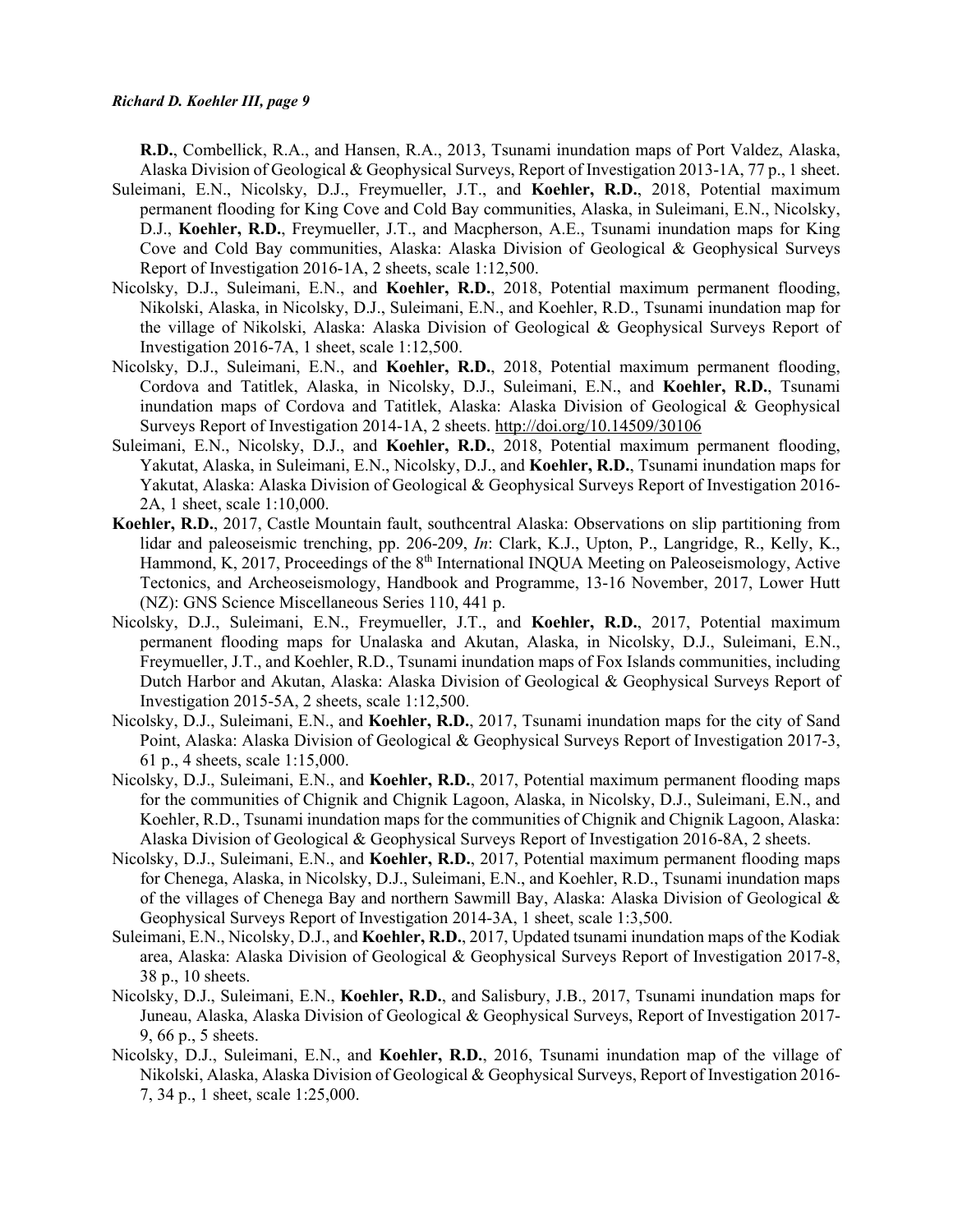- **Koehler, R.D.,** 2016, Reconnaissance geologic observations along the Petersen Mountain fault zone northwest of Reno, Nevada, U.S.A., *In:* McCalpin, J.P., and Gruetzner, C. (eds.), 2016, Proceedings of the  $7<sup>th</sup>$  International INQUA meeting on paleoseismology, active tectonics, and archeoseismology, INQUA-TERPRO Commission, ISBN 978-0-9974355-2-8, Published digitally by the Crestone Science Center, Crestone, CO 81131 USA, Guidebook No. 12.
- **Koehler, R.D.**, Reger, R.D., and Spangler, E., and Gould, A.I., 2016, Investigation of potentially active tectonic faults along the route of the proposed ASAP pipeline, Livengood To Anchorage, Alaska, State of Alaska, Division of Geological & Geophysical Surveys, Report of Investigation 2015-4, 71 p.
- Suleimani, E.N., Nicolsky, D.J., **Koehler, R.D.**, Freymueller, F.T., and Macpherson, A.E., 2016, Tsunami inundation maps of King Cove and Cold Bay communities, Alaska, Alaska Division of Geological & Geophysical Surveys, Report of Investigation 2016-1, 73 p., 2 sheets, scale 1:63,360.
- Suleimani, E.N., Nicolsky, D.J., and **Koehler, R.D.**, 2016, Tsunami inundation maps of Yakutat, Alaska, Alaska, Alaska Division of Geological & Geophysical Surveys, Report of Investigation 2016-2, 47 p., 1 sheet, scale 1:10,000.
- Nicolsky, D.J., Suleimani, E.N., and **Koehler, R.D.**, 2016, Tsunami inundation maps for the communities of Chignik and Chignik Lagoon, Alaska, Alaska Division of Geological & Geophysical Surveys Report of Investigation 2016-8, 48 p., 2 sheets, scale 1:12,500.
- Nicolsky, D.J., Freymueller, J.T., Witter, R.C., Suleimani, E.N., **Koehler, R.D.**, 2016, Evidence for shallow megathrust slip across the Unalaska seismic gap during the great 1957 Andreanof Island earthquake, central Aleutian Islands, Alaska, Geophysical Research Letters, v. 43, no. 19, 10,328-10,337.
- Witter, R.C., Carver, G.A., Briggs, R., Gelfenbaum, G., **Koehler, R.D**., La Selle, S.P., Bender, A., Engelhart, S.E., and Hemphill-Haley, E., 2015, Unusually large tsunamis frequent a currently creeping part of the Aleutian megathrust, Geophysical Research Letters, v. 43, Issue 1, p. 76-84.
- Newell, J.T., Maurits, S.A., Suleimani, E.N., **Koehler, R.D.**, and Nicolsky, D.J., 2015, Tsunami inundation maps for Alaska communities: Alaska Division of Geological & Geophysical Surveys Digital Data Series 10.
- Reger, R.D., Stevens, D.S.P., and **Koehler, R.D.**, 2015, Surficial geology of the Tyonek area, south-central Tyonek Quadrangle, Alaska: Alaska Division of Geological & Geophysical Surveys Report of Investigations 2015-7, 38 p. 1 sheet, scale 1:63,360.
- Christophersen, A., Litchfield, N., Berryman, K, Thomas, R., Pagani, M., Henshaw, P., wyss, B., Wallace, L., Ries, W, Hayes, G., Haller, K., Toshikazu, Y., **Koehler, R.D.**, Clark, D., Wolfson-Schwehr, M., Boettcher, M., Villamor, P., Horspool, N., Ornthammarath, T., Zuniga, r., Langridge, R., Stirlig, M., Goded, T., Basili, R., Stein, R., Costa, C., Yeats, R., 2015, Development of the Global Earthquake Model's neotectonic fault database, Natural Hazards, v. 79, p. 111-135.
- Suleimani, E.N., Nicolsky, D.J., and **Koehler, R.D.**, 2015, Tsunami inundation maps of Elfin Cove, Gustavus, and Hoonah, Alaska, Alaska Division of Geological & Geophysical Surveys, Report of Investigation 2015-1.
- Nicolsky, D.J., Suleimani, E.N., Freymueller, J.T., and **Koehler, R.D.**, 2015, Tsunami inundation maps of Fox Islands communities, including Dutch Harbor and Akutan, Alaska, Alaska Division of Geological & Geophysical Surveys, Report of Investigation 2015-5, 67 p., 2 sheets, scale 1:12,500.
- West, M., Haeussler, P.J., Ruppert, N.A., Freymueller, J.T., and the **Alaska Seismic Hazards Safety Commission**, 2014, Why the 1964 Great Alaska earthquake matters 50 years later, Seismological Research Letters, v. 85, No. 2, p. 1-7.
- Witter, R.C., Briggs, R.W., Engelhart, S.E., Gelfenbaum, G., **Koehler, R.D., and** Barnhart, W., 2014, Little late Holocene strain accumulation and release on the Aleutian megathrust below the Shumagin Islands, Alaska, Geophysical Research Letters, v. 41, p. 2359-2367.
- Nicolsky, D.J., Suleimani, E.N., and **Koehler, R.D.**, 2014, Tsunami inundation maps of Cordova and Tatitlek, Alaska, Alaska Division of Geological & Geophysical Surveys, Report of Investigation 2014- 1.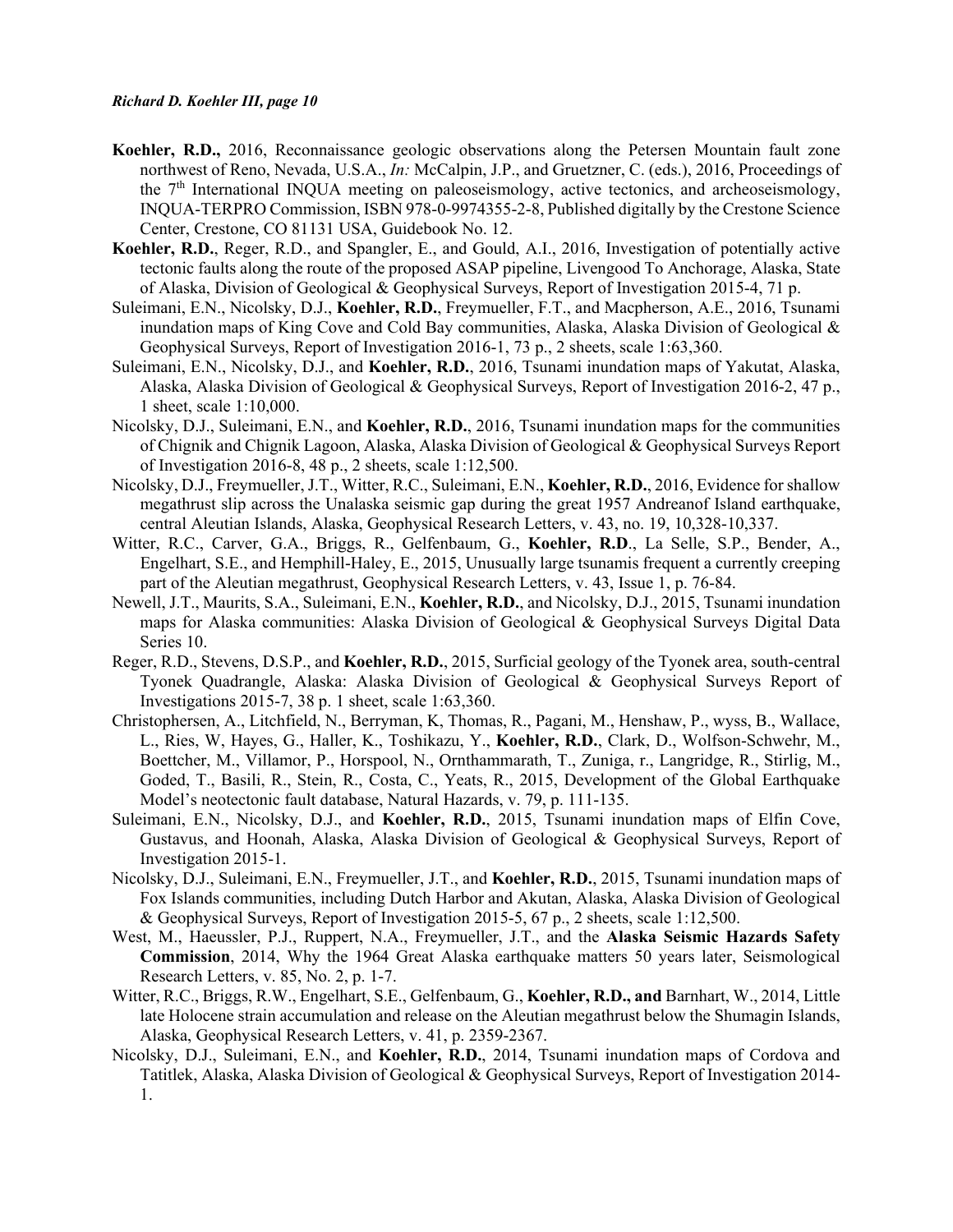- Nicolsky, D.J., Suleimani, E.N., and **Koehler, R.D.**, 2014, Tsunami inundation maps of the village of Chenega Bay and northern Sawmill Bay, Alaska, Alaska Division of Geological & Geophysical Surveys, Report of Investigation 2014-3A.
- **Koehler, R.D.**, Reger, R.D., Sicard, K., and Spangler, E., 2013, Yukon River bridge landslide: geologic and Geotechnical Evaluation, Alaska Division of Geological & Geophysical Surveys, Preliminary Interpretive Report, PIR 2013-6.
- **Koehler, R.D.**, and Farrell Woods, R-E, 2013, Paleoseismic and lidar investigations along the Cathedral Rapids and Dot "T" Johnson faults, Interior Alaska: Report of Investigations 2013-4, Alaska, Division of Geological & Geophysical Surveys.
- **Koehler, R.D.**, 2013, Alaska's Quaternary Faults and Folds (QFF): Digital Data Series DDS 3, Alaska Division of Geological & Geophysical Surveys, Fairbanks, AK, USA.
- **Koehler, R.D.**, Burns, P.A.C, and Weakland, J., 2013, Digitized faults of the Neotectonic map of Alaska (Plafker and others, 1994), Miscellaneous Publication MP150, Alaska Division of Geological & Geophysical Surveys.
- Nicolsky, D.J., Suleimani, E.N., Haeussler, P.J., Ryan, H.F., **Koehler, R.D.**, Combellick, R.A., and Hansen, R.A., 2013, Tsunami inundation maps of Port Valdez, Alaska, Alaska Division of Geological & Geophysical Surveys, Report of Investigation 2013-1, 77 p., 1 sheet, scale 1:12,500.
- Suleimani, E.N., Nicolsky, D.J., and **Koehler, R.D.**, 2013, Tsunami inundation maps of Sitka, Alaska, Alaska Division of Geological & Geophysical Surveys, Report of Investigation 2013-3, 76 p., 1 sheet, scale 1:250,000.
- **Koehler, R.D.,** Mann, P., Prentice, C.S., Grandison-Wiggins, M., Bedford, B., and Brown, L., 2013, The Enriquillo-Plantain Garden fault in Jamaica: paleoseismology and seismic hazard, Bulletin of the Seismological Society of America, v. 103, issue 2a, p. 971-983.
- **Koehler, R.D.**, and Carver, G.A., 2012, Active and potentially active faults along the Alaska Highway corridor, Tetlin Junction to the Canada border, Alaska Division of Geological & Geophysical Surveys, Preliminary Interpretive Report, PIR 2012-2.
- **Alaska Seismic Hazards Safety Commission**, 2012, Pacific Northwest earthquakes and potential effects on Alaska, Miscellaneous Publication MP 148, Alaska Division of Geological & Geophysical Surveys.
- **Koehler, R.D.**, Farrell, R-E, Burns, P., and Combellick, R., 2012, Quaternary faults and folds of Alaska: A digital database, Miscellaneous Publication MP 141, Alaska Division of Geological and Geophysical surveys.
- Hubbard, T.D., **Koehler, R.D.**, Combellick, R.A., 2011, High-resolution LIDAR data for Alaska infrastructure corridors, Raw-Data File 2011-3, Alaska Division of Geological and Geophysical Surveys.
- Bemis, S., Carver, G.A., and **Koehler, R.D.**, 2012, The Quaternary thrust system of the Northern Alaska Range, Geosphere, v. 8, no. 1, p. 1-10.
- **Koehler, R.D.**, and Reger, R.D., 2011, Reconnaissance evaluation of the Lake Clark fault, Tyonek area, Alaska, Preliminary Interpretive Report 2011-1, Alaska Division of Geological and Geophysical Surveys.
- **Koehler, R.D.,** and Mann, P., 2011, Field observations from the 12 January 2010 Haiti earthquake: Implications for seismic hazards and future post-earthquake reconnaissance investigations in Alaska, Report of Investigations 2011-2, Alaska Division of Geological & Geophysical Surveys.
- DuRoss, C.B., de Polo, C.M., **Koehler, R.D**., Bowman, S.D., McDonald, G.N., and Shaw, L.M., 2011, Immediate Scientific Response to the 2008 Wells, Nevada, Earthquake, *In*: de Polo, C.M. and LaPointe, D.D., 2011, The 21 February 2008 Mw 6.0 Wells, Nevada Earthquake, Nevada Bureau of Mines and Geology special Publication 36.
- **Koehler, R.D.**, Personius, S.F., Haeussler, P.J., Schwarz, D., and Seitz, G., 2011, A paleoseismic study along the central Denali fault, Chistochina Glacier area, south-central Alaska, Report of Investigation 2011-1, Alaska Division of Geological and Geophysical Surveys.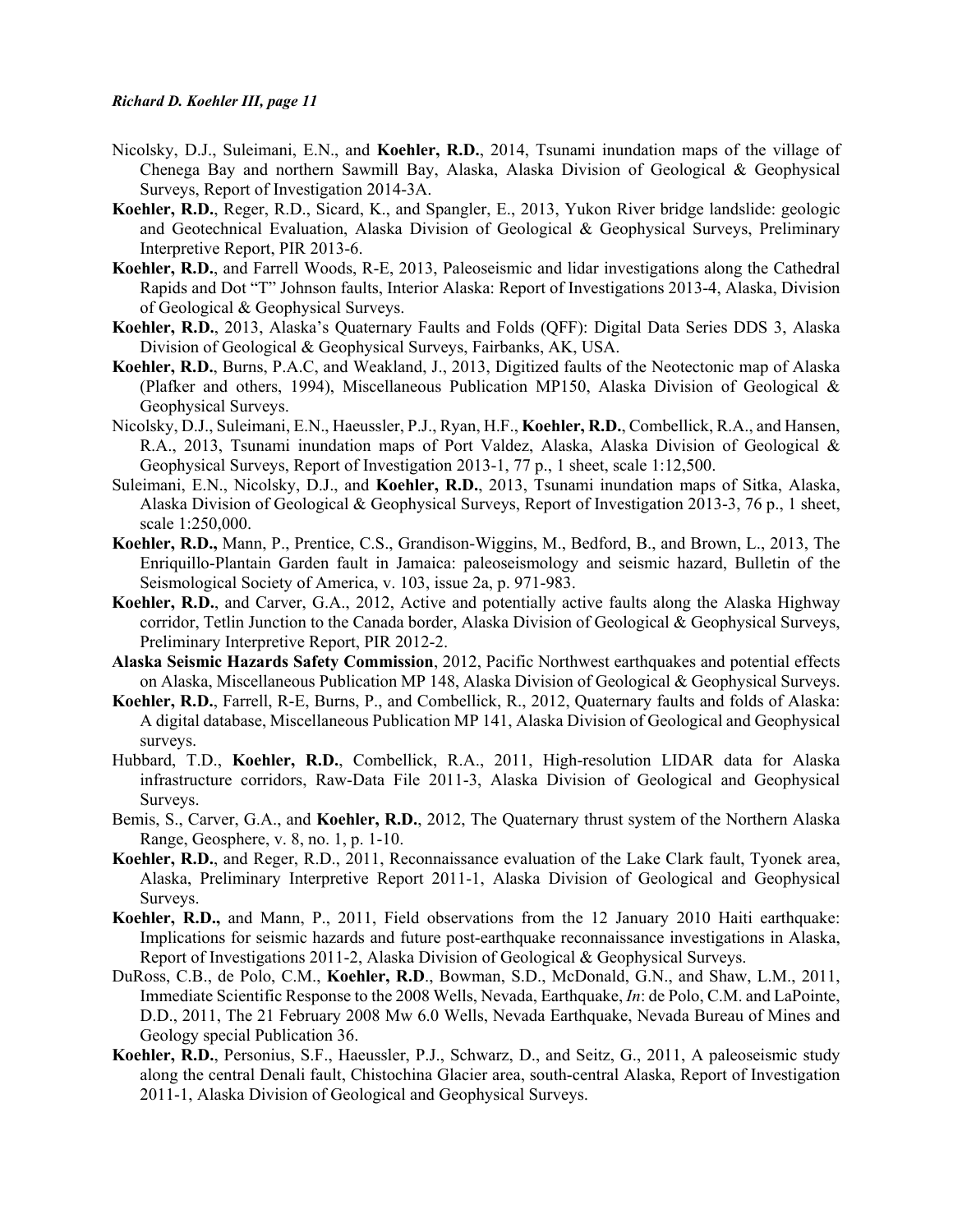- **Koehler, R.D.,** 2010, Technical review of a trench across a potential fault scarp feature east of Lower Talarik Creek, Lake Iliamna area, southwestern Alaska, Alaska Division of Geological & Geophysical Surveys, Miscellaneous Publication 139.
- Prentice, C., Mann, P., Crone, A.J., Gold, R.D., Hudnut, K.W., Briggs, R.W., **Koehler, R.D.**, Jean, P., 2010, Seismic hazard of the Enriquillo-Plantain Garden fault in Haiti inferred from paleoseismology, Nature Geoscience, v. 3, p. 789-793.
- Geo-Engineering Extreme Events Reconnaissance (GEER), 2010, Contributing Authors: Rathje, E., Bachhuber, J., Cox, B., French, J., Green, R., Olson, S., Rix, G., Wells, D., Suncar, O., Harp, E., Mann, P., and **Koehler, R.**, Geotechnical Engineering Reconnaissance of the 2010 Haiti Earthquake, version 1, Report of the National Science Foundation-Sponsored GEER team.
- **Koehler, R.D.,** and Wesnousky, S,G., 2011, Late Pleistocene regional extension rate derived from earthquake geology of late Quaternary faults across Great Basin, Nevada between 38.5<sup>0</sup> and 40<sup>0</sup> N latitude, Geological Society of America Bulletin, v. 123, no. 3-4, p. 631-650.
- Hanks, T., and **Koehler, R.D.**, 2009, Diffusion-equation representations of landform evolution in the simplest circumstances, In: Bierman and Montgomery, Key Concepts in Geomorphology, online vignettes.
- Delattre, M.P. and **Koehler, R.D.**, 2009, Geologic map of the Camp Meeker 7.5' Quadrangle, Sonoma County, California: A digital database, Version 1.0, California Geological Survey Preliminary Geologic Map.
- Delattre, M.P., and **Koehler, R.D.**, 2008, Geologic Map of the Sebastopol 7.5' quadrangle, Sonoma County, California: A digital database: California Geological Survey Preliminary Geologic Map website: http://www.conservation.ca.gov/CGS/rghm/rgm/preliminary\_geologic\_maps.htm
- Turner, R., **Koehler, R.D**., Briggs, R.W., and Wesnousky, S.G., 2008, Paleoseismic and slip rate observations along the Honey Lake Fault, northeastern California, Bulletin of the Seismological Society of America, Vo. 98, No. 4.
- Nelson, A.R., Personius, S.F., Sherrod, B.L., Buck, Jason, Bradley, L-A, Henley II, Gary, Liberty, L.M., Kelsey, H.M., Witter, R.C., **Koehler, R.D**., Schermer, E.R., Nemser, E.S., and Cladouhos, T.T., 2008, Field and laboratory data from an earthquake history study of scarps in the hanging wall of the Tacoma fault, Mason and Pierce Counties, Washington: U.S. Geological Survey Scientific Investigations Map 3060, 3 sheets.
- **Koehler, R.D.**, Kelson K.I., Matthews, G., Kang, K. H., and Barron, A.D., 2007, Mapping pre-historic terraces, historic terraces, and channel sediment distribution, South Fork Noyo River: A tool for understanding sources, storage, and transport, Pacific Southwest Research Station, USDA Forest Service Gen. Tech. Rep. PSW-GTR-194.
- Kelson, K.I., A.R. Streig, **R.D. Koehler**, and Keng-Hao Kang, 2006, Timing of Late Holocene Paleoearthquakes on the Northern San Andreas Fault at the Fort Ross Orchard Site, Sonoma County, California, Bulletin of the Seismological Society of America, 96, p. 1012-1028.
- Witter, R.C., Knudsen, K.L., Sowers, J.M., Wentworth, C.M., **Koehler, R.D.**, and Randolph C.E. with digital database by Wentworth, C.M, Brooks, S.K., and Gans, K.D., 2006, Maps of Quaternary Deposits and Liquefaction Susceptibility in the Central San Francisco Bay Region, California, U.S. Geological Survey, Open-File Report 2006-1037, Version 1.1.
- **Koehler, R.D.,** Baldwin, J.N, and Prentice, C., 2005, Holocene Geologic Characterization of the Northern San Andreas Fault, Gualala, California, In: Proceedings 2005 Northern California Earthquake Program meeting, U.S. Geological Survey.
- **Koehler, R.D**., Witter, R.C., Simpson, G.D., Hemphill-Haley, E., and Lettis, W.R., 2005, Paleoseismic Investigation of the Northern San Gregorio Fault at Pillar Point Marsh near Half Moon Bay, California, In: Proceedings 2005 Northern California Earthquake Program meeting, U.S. Geological Survey.
- Johnson, S.Y., A.R. Nelson, S.F. Personius, R.E. Wells, H.M. Kelsey, B.L. Sherrod, K. Okumura, **R. Koehler, III**, R. Witter, L. Bradley, and D.J. Harding, 2004, Evidence for late Holocene earthquakes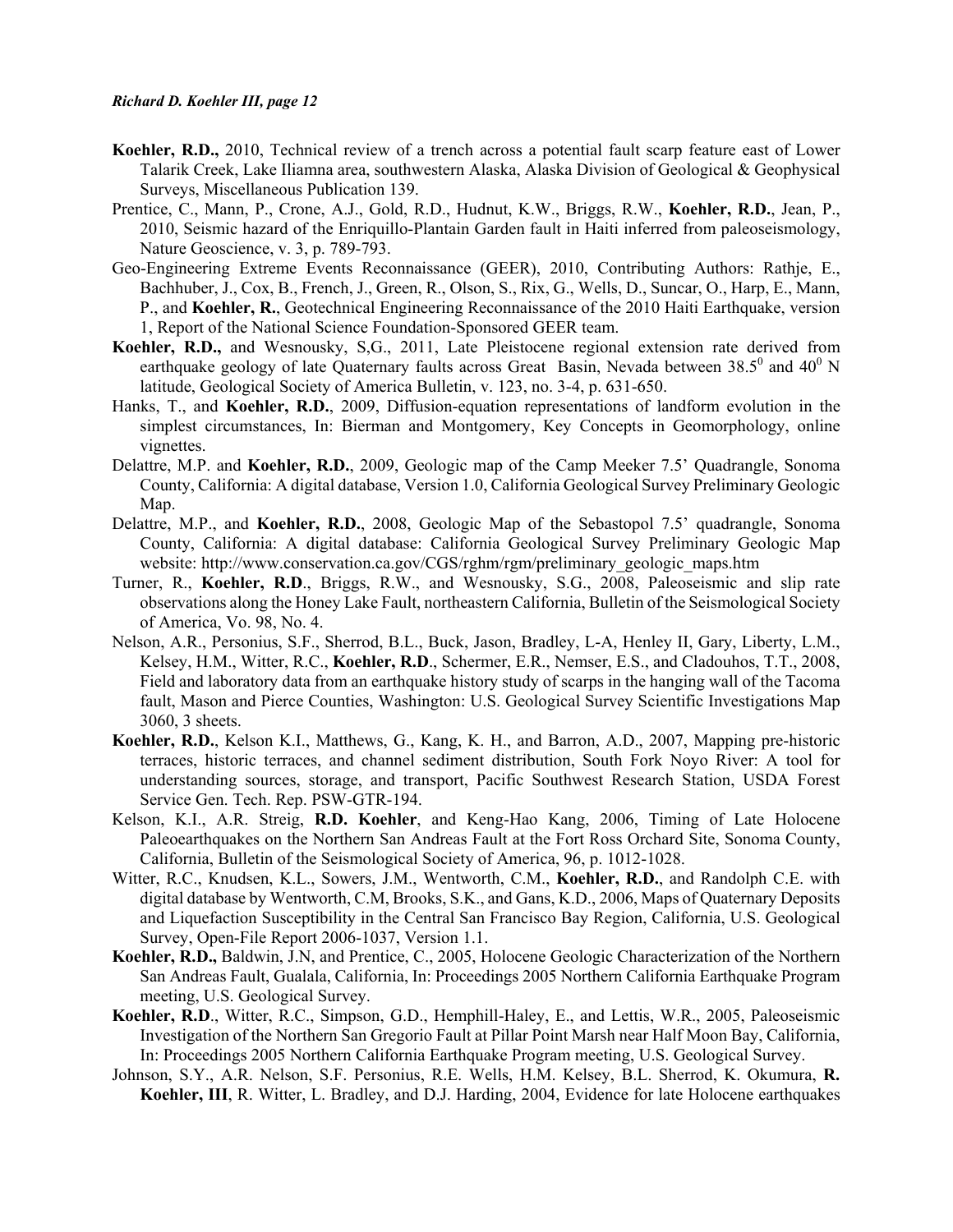on the Utsalady Point fault, northern Puget Lowland, Washington, Bulletin of the Seismological Society of America, V. 94, No. 6.

- Johnson, S.Y., A.R. Nelson, S.F. Personius, R.E. Wells, H.M. Kelsey, B.L. Sherrod, K. Okumura, **R. Koehler, III**, R. Witter, L. Bradley, and D.J. Harding, 2003, Maps and data from a trench investigation of the Utsalady Point fault, Whidbey Island, Washington, U.S. Geological Survey Misc. Invest. Map 2420, 1 plate.
- Nelson, A.R., Johnson S.Y., Kelsey, H.M., Wells, R.E., Sherrod, B.L., Pezzopane, S.K., Bradley, L.A., **Koehler, R.D**., and Bucknam, R.C., 2003, Late Holocene Earthquakes on the Toe Jam Hill Fault, Seattle Fault Zone, Bainbridge Island, Washinghton, Geological Society of America Bulletin, v. 115, no. 11, p. 1388-1403.
- Bezore, S.P., **Koehler, R.D.,** and Witter, R.C., 2003, Geologic Map of the Two Rock 7.5' Quadrangle Sonoma County, California: A Digital Database, Version 1.0, California Geological Survey Preliminary Geologic Map, scale 1:24,000.
- Clahan, K.B., Bezore, S.P., **Koehler, R.D**., and Witter, R.C., 2003, Geologic Map of the Cotati 7.5' Quadrangle Sonoma County, California: A Digital Database, Version 1.0, California Geological Survey Preliminary Geologic Map, scale 1:24,000.
- Nelson, A.R., Johnson, S.Y., Wells, R.E., Pezzopane, SK., Kelsey, H.M., Sherrod, B.L., Bradley, L.A., **Koehler, R.D**., III, Bucknam, R.C., Haugerud, R.A., and LaPrade, W.T., 2002, Field and Laboratory data from an earthquake history study of the Toe Jam Hill fault, Bainbridge Island, Washington: U.S. Geological Survey Open-File Report 02-0060.
- Knutson, S., Blakely, B., Blakely, J, **Koehler, R.D.**, McGahey, B., Vaniperen, T., 1995, A tale of two river caves, Rio Canlish and Rio Oqueba, National Speological Society News, P. 152-159.

### **FIELD TRIP GUIDEBOOKS**

- **Koehler, R.D.**, Geologic Hazards in a Rapidly Evolving Landscape: Active Faulting and Geologic Hazards Along the Carson Range--Kings Canyon Fault System, prepared for the AASG 2020 annual meeting, June 7, 2020.
- **Koehler, R.**D., Seismic hazards and evolving landscapes, Reno-Carson-Tahoe area, prepared for the Geological Society of Nevada, 2020 GSN symposium (May 17, 2020).
- **Koehler, R.D.**, 2019, The M6.4 and M7.1 Ridgecrest earthquakes surface ruptures: Guide for the Las Vegas chapter of the Association for Engineering Geology, field trip Oct. 12 and 13, 2019.
- **Koehler, R.D.**, Zuza, A.V., and Faulds, J.E., 2016, A River Runs Through It-Geology along the Truckee River Valley from Reno to Pyramid Lake, Guide for the Earth Science Week Field Trip, October 16, 2016, Nevada Bureau of Mines and Geology Educational Series E-59.
- **Koehler, R.D.**, 2016, The 1954 Rainbow Mountain-Stillwater Earthquake sequence and paleoseismology, central Nevada, Nevada Bureau of Mines and Geology, Advisory Board Meeting Field Trip, Aug. 24, 2016.
- Haeussler, P.J., Shennan, I., and **Koehler, R.D.**, 2014, The 1964 Great Alaska Earthquake and tsunami and the geologic consequences of subduction: Anchorage to Whittier, Prepared for the Seismological Society of America, May 3, 2014.
- Barlow, N.L.M., and Koehler, R.D, compilers, 2015, Seismic and non-seismic influences on coastal change in Alaska—Fieldtrip guide and conference abstracts, 5<sup>th</sup> International Conference of IGCP 588: Alaska Division of Geological & Geophysical Surveys Guidebook 12, 165 p. doi[:10.14509/29179](http://dx.doi.org/10.14509/29179)
- Hubbard, T.D., Reger, R.D., **Koehler, R.D.,** Gallagher, P.E., and Sotherland, L.E., 2012, A Guide to the Quaternary Geology and Geohazards of the Alaska Highway Corridor, Alaska, Field Trip Guidebook for the Alaska Cell of the Friends of the Pleistocene
- Koehler**, R.D.,** and Farrell, R-E, 2012, Appendix B: Investigations along the Cathedral Rapids and Dot "T" Johnson faults, Interior Alaska: paleoseismology and lidar, In: 2012, Field Trip Guidebook for the Alaska Cell of the Friends of the Pleistocene.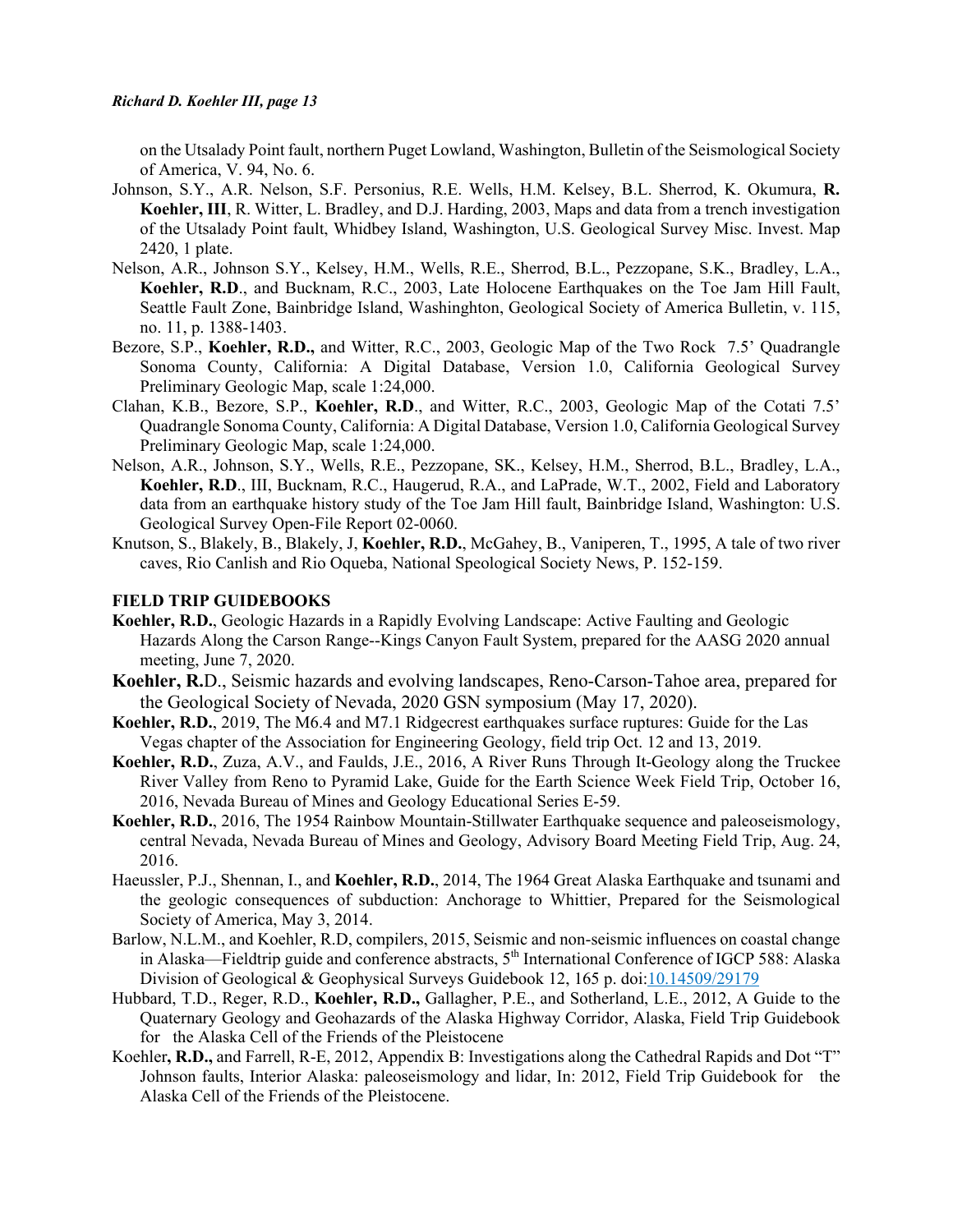- **Koehler, R.D.,** Bill Hammond, Tony Crone, and Tom Hanks, 2009, Paleoseismic, Geomorphic, and Geodetic studies across the Central Great Basin: Exploring active deformation along the eastern edge of the Pacific/North American plate boundary, (a.k.a. The Great Scarp Hunt, US Highway 50), Field Trip Guidebook for the Pacific Cell of the Friends of the Pleistocene.
- **Koehler, R.D.,** Redwine, J., and Burke, R., 2008. Quaternary Tectonics Field Trip: an investigation of the tectonic setting of western Nevada, March 28-31, 2008, Humboldt State University, 43p.
- **Koehler, R.D.,** 2006, Terrace formation and drainage adjustment in response to migrating uplift, 80 km east of the Mendocino Triple Junction, Northern California, In: 2006, Signatures of Quaternary crustal deformation and landscape evolution in the Mendocino deformation zone, NW California, Field Trip Guidebook for the Pacific Cell of the Friends of the Pleistocene.

#### **NEHRP and SCEC FINAL TECHNICAL REPORTS**

- \*Pierce, I., **Koehler, R.D.**, Williams, A., and Arrowsmith, R., 2021, Trenching the causative faults of the 2019 Ridgecrest sequence, Final Technical Report to Southern California Earthquake Center (SCEC), Award number 20103.
- **Koehler, R.D.** and Vlcan, J., 2020, Nevada Quaternary fault database: A new publically accessible webbased resource, Final Technical Report, U.S. Geological Survey (Award #G19AP00009).
- **Koehler, R.D.**, De Masi, C., and Dee, S., 2019, New lidar mapping and paleoseismic characterization of the Petersen Mountain fault zone, north of Reno, NV, Final Technical Report, U.S. Geological Survey (Award #G18AP00007).
- **Koehler, R.**D., and Chupik, C., 2019, Development of earthquake chronology, recurrence and slip rate data for the northern Warm Springs Valley Fault – Using trenching and high-resolution UAV photography, Washoe County, Nevada, Final Technical Report, U.S. Geological Survey (Award #G18AP00020).
- **Koehler, R.D.**, and Anderson, J.G., 2019, Working Group on Nevada Seismic Hazards, Final Technical Report, U.S. Geological Survey (Award #G17AC00406).
- Dee, S., dePolo, C., and **Koehler, R.D.**, 2019, Paleoseismic investigation of the Eglington fault, Clark County, NV. Final Technical Report, U.S. Geological Survey National Earthquake Hazards Reduction Program (Award #G18AP00013).
- Dee, S., Ramelli, A.R., and **Koehler, R.D.**, 2018, Pilot paleoseismic investigation of faults in the North Valleys, Reno, NV, Final Technical Report, U.S. Geological Survey National Earthquake Hazards Reduction Program (Award # G16AP00060).
- Kelson, K.I., Streig, A.R., and **Koehler, R.D.**, 2005, Timing of Late Holocene Paleoearthquakes on the Northern San Andreas Fault at the Fort Ross Orchard Site, Sonoma County, California, U.S. Geological Survey, National Earthquake Hazards Reduction Program (Award #02HQGR0069).
- **Koehler, R.D.**, Baldwin, J,N., and Prentice, C.S., 2005, Holocene Geologic Characterization of the Northern San Andreas Fault, Gualala, California, Final Technical Report to U.S. Geological Survey, National Earthquake Hazard Reduction Program (Award # 03HQGR0045).
- **Koehler, R.D.**, Witter, R.C., Simpson, G.D., Hemphill-Haley, E., and Lettis, W.R., 2004, Paleoseismic Investigation of the Northern San Gregorio Fault at Pillar Point Marsh near Half Moon Bay, California, Final Technical Report to U.S. Geological Survey, National Earthquake Hazard Reduction Program (Award # 02HQGR0071).
- Kelson, K.I., **Koehler, R.D.**, and Kang, Keng-Hao, 2003, Initial evaluation of paleoearthquake timing on the northern San Andreas fault at the Fort Ross Orchard Site, Sonoma County, California, Final Technical Report to U.S. Geological Survey, National Earthquake Hazard Reduction Program (Award # 00-HQ-GR-0072).
- Kelson, K.I., Koehler, R.D., and Kang, Keng-Hau, 2003, Surface deformation produced by the 1999 Chi-Chi (Taiwan) earthquake and interactions with built structures, Final Technical Report to the U.S. Geological Survey, National Earthquake Hazards Reduction Program (Award # 01-HQ-GR-0122).
- Witter, R.C., Patton, J.R., Carver, G.A., Kelsey, H.M., Garrison-Laney, C., **Koehler, R.D.**, and Hemphill-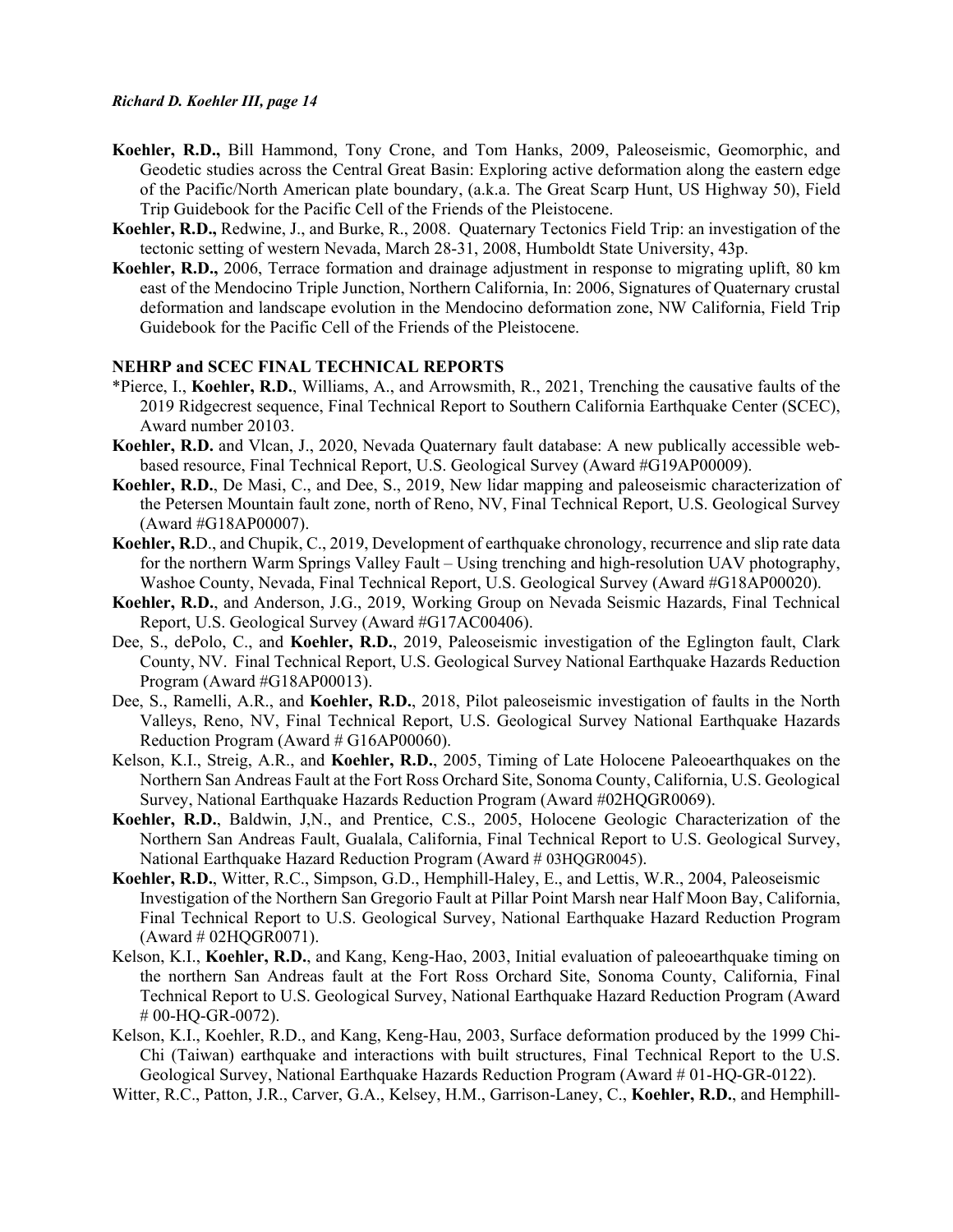Haley, E., 2002, Upper-Plate Earthquakes on the Western Little Salmon Fault and Contemporaneous Subsidence of Southern Humboldt Bay over the Past 3,600 Years, Northwestern California, Final Technical Report to the U.S. Geological Survey, National Earthquake Hazards Reduction Program (award  $\#$  01HQGR0125).

- Baldwin, J.N., Kelson, K.I., Witter, R.C., **Koehler, R.D.**, Helms, J.G., and Barron, A.D., 2002, Preliminary Report on the late Holocene slip rate along the central Calaveras fault, southern San Francisco Bay Area, Gilroy, California, Final Technical Report to the U.S. Geological Survey, National Earthquake Hazards Reduction Program, (Award number 00-HQ-GR-0073)
- Baldwin, J.N., **Koehler, R.D.**, Barron, A.D., 2002, Paleoseismic Feasibility Study of the Green Valley Fault, San Francisco Bay Area, California, Final Technical Report to the U.S. Geological Survey, National Earthquake Hazards Reduction Program (award # 01-HQGR-0123).
- Kelson, K.I., **Koehler, R.D.**, Baldwin, J.N., Witter, R.C., Lettis, W.R., and Sojourner, A.C., 2000, Paleoearthquake Investigations of the Northern Hayward Fault, San Francisco Bay Region, California, Final Technical Report to the U.S. Geological Survey, National Earthquake Hazards Reduction Program (award # 1434-HQ-98-GR-00044).
- **Koehler, R.D.** and K.I. Kelson, 2000, Paleoseismologic Assessment of the Northern Tijeras-Canoncito Fault System, Central New Mexico, Final Technical Report to the U.S. Geological Survey, National Earthquake Hazards Reduction Program (award # 99-HQ-GR-0107).

### **OTHER REPORTS**

- \*Pierce, I., and **Koehler, R.D.**, 2021, iPad lidar scanning for 3D trenching: a new methodology for paleoseismologists demonstrated on the Dog Valley fault, Truckee, CA, AEG News, Association of Environmental and Engineering Geologist, Summer 2021.
- Motamed, R., Ryan, M., Lambeth, G., Toth, J., Parks, M., Garcia, F., Bassal, P.C., Pease, J., and **Koehler, R.D.**, 2021, Preliminary report on geotechnical aspects of the May 15<sup>th</sup> 2020 magnitude 6.5 Monte Cristo Range Earthquake in Nevada, Geotechnical Extreme Events Reconnaissance, Report GEER-71.
- Faulds, J., **Koehler, R.D.**, Smith, K., Kreemer, C., Hammond, W., dePolo, C. and Kent, G., (2020), Preliminary scoping report of previous geologic, seismic, paleoseismic, and geodetic studies at Yucca Mountain, Nevada: Implications for understanding seismic hazards at the proposed high-level nuclear waste repository. Prepared by NBMG for the Nevada Office of Nuclear Projects.
- Contributor, 2016, Alaska's next big earthquake, Workshop Report, November 12-13, 2015, University of Alaska, Fairbanks.
- Crone, T., and Koehler, R.D., 2016, 2016 Fault Delineation Program Final Report, Summary of 2016 Field Investigations, AK LNG Project, For Worley Parsons, Inc.
- Crone, T. and **Koehler, R.D.**, 2015, 2015 Fault Delineation Program Final Report, Summary of 2015 Field Investigations, AK LNG Project, For WorleyParsons, Inc.
- Hengesh, J.V. and **Koehler, R.D.,** 2004, Paleoseismic investigations for fault crossing design validation, BTC pipeline fault crossings, Lot B contractor area, Turkey, For: STA Joint Venture on behalf of Botas.
- **Koehler, R.D.,** and Hengesh, J.V., 2003, Geologic Hazard assessment for Lawson's Landing development, Dillon Beach, Marin County, California, For EDAW, Inc.
- **Koehler, R.D.,** Randolph Loar, C., and Kelson, K.I., 2002, Geologic investigation of fault zones along southern boundary of Altamont landfill and resource recovery facility, Altamont, CA. For LFR, Inc., Granite Bay, CA.
- Baldwin, J.N. and **Koehler, R.D**., 2002, Fault location report, Portola Valley Town Center.
- **Koehler, R.D.,** and J. Bachhuber, 2001, Ralston Penstock, Geologic and Geotechnical Evaluation, Final Technical Report to Placer County Water Agency, Foresthill, California.
- **Koehler, R.D.**, K.I. Kelson, G. Mathhews, 2001, Sediment Storage and Transport in the South Fork Noyo River Watershed, Jackson State Demonstration Forest, Final Technical Report to California Department of Forestry and Fire Protection.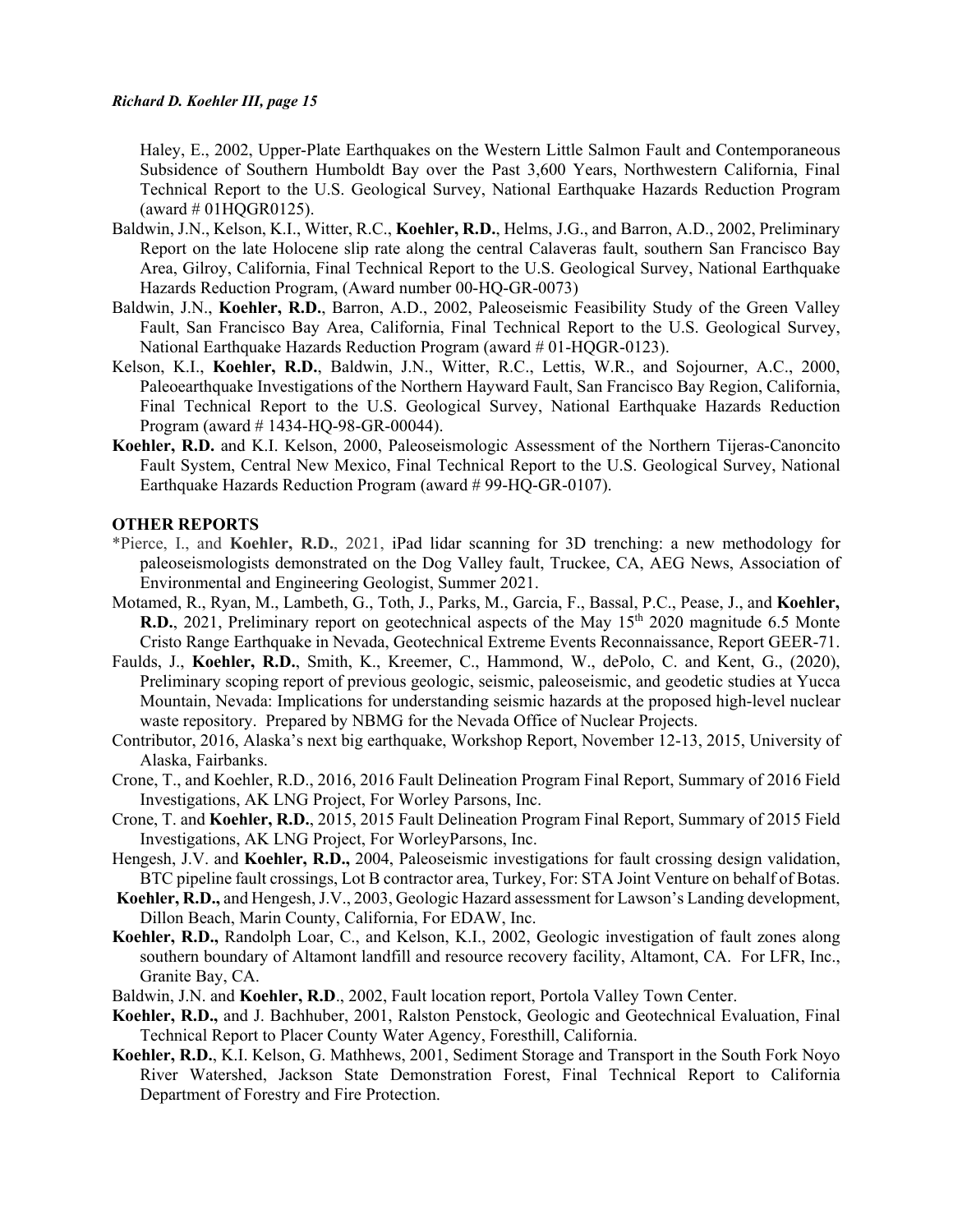- **Koehler, R.D.,** Brankman, C.M., and Kelson, K.I., 2000, Fautl rupture hazard investigation, proposed caretaker residence, 10025 Foothill Road, Sunol, CA, For Metro Building Co., Pleasanton, CA.
- **Koehler, R.D.,** J.M., Sowers, F. Mileham, and C. Tipple-Golec, 2000, An Assessment of Trails, Watercourses, Soils, and Redwood Forest Health in Joaquin Miller Park, Oakland, California, with Recommendations for Management, Report to City of Oakland, Department of Parks and Recreation, pp. 30, appendix 29 p.
- **Koehler, R.D.** and S. Brown (Natural Resource Management, Corp.), 1999, Maple/Canyon Creek Road Inventory, Report to California Department of Fish and Game (Contract #FG-8090 WR), Simpson Timber company, and Southern Pacific Industries, pp. 14, 10 maps.
- **Koehler, R.D.** and S. Brown (Natural Resource Management, Corp.), 1998, Stitz Creek Sediment Source Assessment and Sediment Reduction Recommendations, Report to The Pacific Lumber Company, pp. 28, 10 maps.
- Surfleet, C., **R.D. Koehler**, T, Daugherety, A. Nadig, 1998, Garcia River Watershed Analysis, Report to Louisiana-Pacific Corporation, pp. 160.
- Carver, G, **R.D. Koehler** and C.F. Narwold, 1995, Archeoseismology of Afognak Island, Alaska, Report to Afognak Native Corporation.

### **RADIO INTERVIEWS, PRESS RELEASES, AND ARTICLES RELATED TO MY WORK**

- Southern California Earthquake Center (SCEC), newsletter article, Remote teaching collaboration on mapping active faults for probabilistic fault displacement hazard, December 15, 2020.<https://www.scec.org/article/638>
- Southern California Earthquake Center (SCEC), newsletter article, In the trenches Paleoseismic studies of the 2019 Ridgcrest ruptures, December 15, 2020, <https://www.scec.org/article/637>
- KSNV-Las Vegas, interviewed for television segment on the 2019 Ridgecrest, CA earthquakes and ongoing aftershock activity, October 30, 2020. [https://news3lv.com/news/local/special](https://news3lv.com/news/local/special-report-could-seismic-shifts-trigger-faults-around-las-vegas)[report-could-seismic-shifts-trigger-faults-around-las-vegas](https://news3lv.com/news/local/special-report-could-seismic-shifts-trigger-faults-around-las-vegas)
- Las Vegas Review Journal article (July 6, 2020), Earthquakes in Las Vegas? The answer lies in the Walker Lane, [https://www.reviewjournal.com/local/local-las-vegas/earthquakes-in-las](https://nam04.safelinks.protection.outlook.com/?url=https%3A%2F%2Fwww.reviewjournal.com%2Flocal%2Flocal-las-vegas%2Fearthquakes-in-las-vegas-the-answer-lies-in-walker-lane-2068321%2F&data=01%7C01%7Crkoehler%40unr.edu%7C915f9a28ee634e9297e208d821cae1df%7C523b4bfc0ebd4c03b2b96f6a17fd31d8%7C1&sdata=ZZ3EXaVYAiCkXeExyCf6wSW9iP7jO1sm94dAy1jJqao%3D&reserved=0)[vegas-the-answer-lies-in-walker-lane-2068321/](https://nam04.safelinks.protection.outlook.com/?url=https%3A%2F%2Fwww.reviewjournal.com%2Flocal%2Flocal-las-vegas%2Fearthquakes-in-las-vegas-the-answer-lies-in-walker-lane-2068321%2F&data=01%7C01%7Crkoehler%40unr.edu%7C915f9a28ee634e9297e208d821cae1df%7C523b4bfc0ebd4c03b2b96f6a17fd31d8%7C1&sdata=ZZ3EXaVYAiCkXeExyCf6wSW9iP7jO1sm94dAy1jJqao%3D&reserved=0)
- Nevada Today article (June 1, 2020), Monte Cristo earthquake fault still active with 6,500 aftershocks,<https://www.unr.edu/nevada-today/news/2020/monte-cristo-earthquake>
- Nevada Today article (February 20, 2020), Finding Faults: How the burgeoning Walker Lane may split the American West, [https://www.unr.edu/nevada-today/stories/walker](https://www.unr.edu/nevada-today/stories/walker-lane?utm_source=newsletter021320&utm_medium=email&utm_content=walker&utm_campaign=NevadaWeekly)[lane?utm\\_source=newsletter021320&utm\\_medium=email&utm\\_content=walker&utm\\_campaign=Ne](https://www.unr.edu/nevada-today/stories/walker-lane?utm_source=newsletter021320&utm_medium=email&utm_content=walker&utm_campaign=NevadaWeekly) [vadaWeekly](https://www.unr.edu/nevada-today/stories/walker-lane?utm_source=newsletter021320&utm_medium=email&utm_content=walker&utm_campaign=NevadaWeekly)
- Nevada Today article (June 17, 2019), Seismic Nevada: Sequence of 60 earthquakes in Sun Valley, Washoe Valley, College of Science leads effort to monitor, research, assess earthquake hazards, <https://www.unr.edu/nevada-today/news/2019/earthquakes-in-nevada>
- Wired magazine article on the northern Walker Lane (May 2019), Move over, San Andreas: There's an ominous new fault in town,<https://www.wired.com/story/walker-lane-move-over-san-andreas-fault/>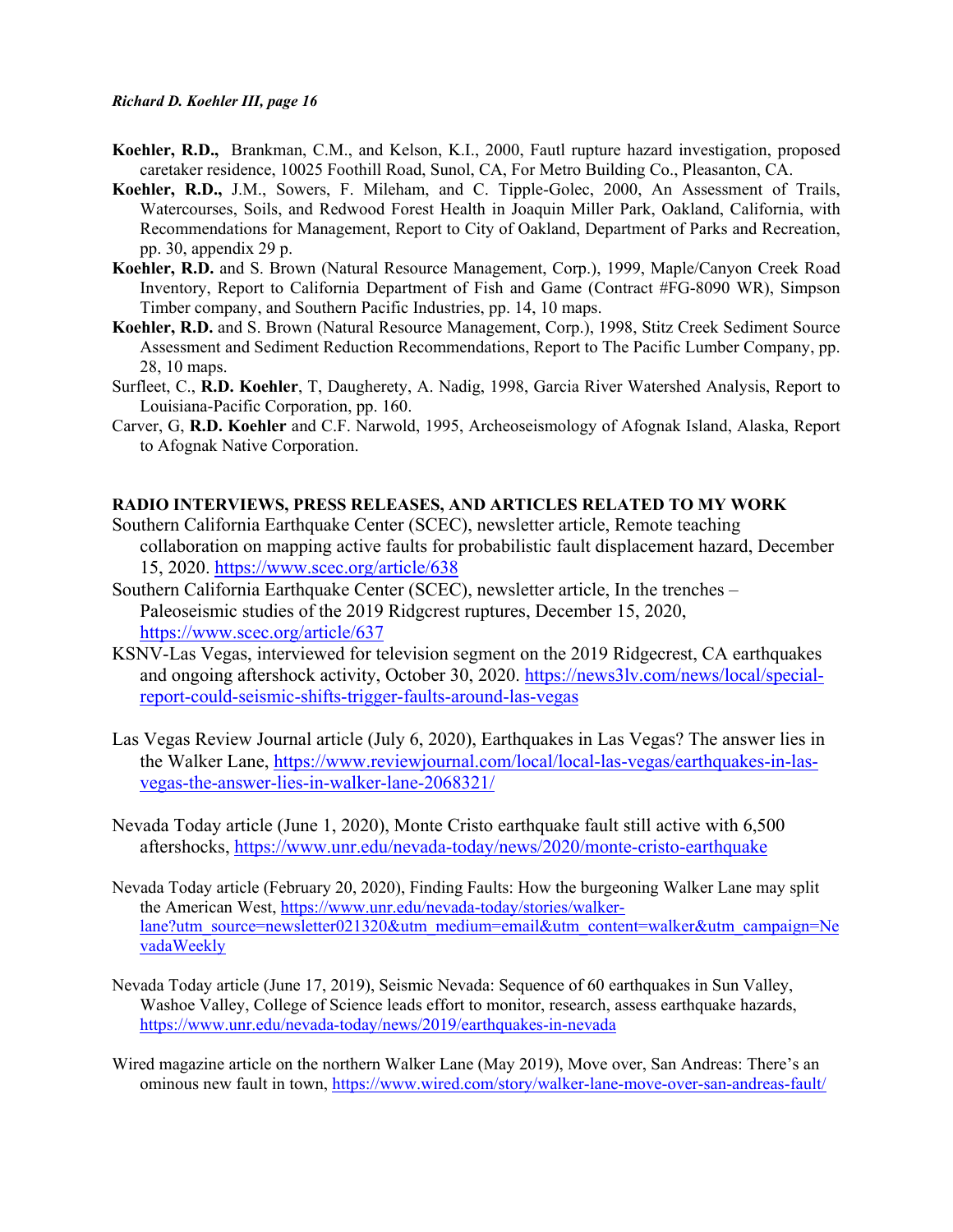- Press release. State publishes landmark report on active faults and seismic hazards in Alaska (2018), DNR press release. [http://dnr.alaska.gov/commis/pic/releases/9-13-](http://dnr.alaska.gov/commis/pic/releases/9-13-18%20State%20publishes%20landmark%20report%20on%20active%20faults%20and%20seismic%20hazards%20in%20Alaska.pdf) [18%20State%20publishes%20landmark%20report%20on%20active%20faults%20and%20seismic%2](http://dnr.alaska.gov/commis/pic/releases/9-13-18%20State%20publishes%20landmark%20report%20on%20active%20faults%20and%20seismic%20hazards%20in%20Alaska.pdf) [0hazards%20in%20Alaska.pdf](http://dnr.alaska.gov/commis/pic/releases/9-13-18%20State%20publishes%20landmark%20report%20on%20active%20faults%20and%20seismic%20hazards%20in%20Alaska.pdf)
- Western States Seismic Policy Council Summer 2018 newsletter: Summary of Koehler and Carver (2018) featured in newsletter. [https://www.wsspc.org/wp-content/uploads/2018/06/2018-summer](https://www.wsspc.org/wp-content/uploads/2018/06/2018-summer-newsletter.pdf)[newsletter.pdf](https://www.wsspc.org/wp-content/uploads/2018/06/2018-summer-newsletter.pdf)
- Sierras eastern front long overdue for large earthquake, 2016, Associated Press, SFGate 4/19,16 Evidence of historic tsunamis found in Aleutian Islands, WSSPC spring newsletter, 2016
- Unknown tsunami trigger hides along a creeping Aleutian fault, EOS, v. 97, No. 8, 4/15/2016
- On Remote Island, surprise of large tsunamis, Humboldt State Now magazine, March 18, 2016, <http://now.humboldt.edu/news/on-remote-islands-surprise-evidence-of-big-tsunamis/>
- KTUU, channel 2 news, Lacie Groswold interview, January 16, 2014, Special segment on the 1964 earthquake "Unstable Ground".
- Raven Radio, KCAW, FM 90.1, New map shows likely tsunami flood zones, November 21, 2013, <http://www.kcaw.org/2013/11/21/new-map-shows-likely-tsunami-flood-zones/>
- KUAC, FM 89.9, Earthquake Map, Dan Bross reports,<http://fm.kuac.org/post/earthquake-map>
- Fairbanks Daily News Miner, March 14, 2010, Alaska Geologist Returns from Haiti Earthquake Zone, [http://www.newsminer.com/features/sundays/alaska\\_science\\_forum/alaska-geologist-returns-from](http://www.newsminer.com/features/sundays/alaska_science_forum/alaska-geologist-returns-from-haiti-earthquake-zone/article_8c091d19-d37f-540e-b1a3-60ad665fd4c3.html)[haiti-earthquake-zone/article\\_8c091d19-d37f-540e-b1a3-60ad665fd4c3.html](http://www.newsminer.com/features/sundays/alaska_science_forum/alaska-geologist-returns-from-haiti-earthquake-zone/article_8c091d19-d37f-540e-b1a3-60ad665fd4c3.html)
- Fairbanks Daily News Miner, January 31, 2010, Alaska Geologist off to Haiti, [http://www.newsminer.com/features/sundays/alaska\\_science\\_forum/alaska-geologist-off-to](http://www.newsminer.com/features/sundays/alaska_science_forum/alaska-geologist-off-to-haiti/article_02df28a0-0769-5713-b204-91439c9a6dcc.html)[haiti/article\\_02df28a0-0769-5713-b204-91439c9a6dcc.html](http://www.newsminer.com/features/sundays/alaska_science_forum/alaska-geologist-off-to-haiti/article_02df28a0-0769-5713-b204-91439c9a6dcc.html)
- RedOrbit, February 24, 2010, rapid Response Science Missions Assess Potential for Another Major Haiti Earthquake,

[http://www.redorbit.com/news/science/1827642/rapid\\_response\\_science\\_missions\\_assess\\_potential\\_f](http://www.redorbit.com/news/science/1827642/rapid_response_science_missions_assess_potential_for_another_major_haiti/?source=r_science) or another major haiti/?source=r\_science

- Nevada Today, June 2, 2009, Geology Doctoral Student Receives Top Honor, <http://www.unr.edu/nevada-today/news/2009/geology-doctoral-student-receives-top-honor>
- SFGate, October 13, 2003, solving a geological puzzle/coast Range between S.F. and Mendocino has long baffled experts, [http://www.sfgate.com/bayarea/article/Solving-a-geological-puzzle-Coast-](http://www.sfgate.com/bayarea/article/Solving-a-geological-puzzle-Coast-Range-between-2582915.php)[Range-between-2582915.php](http://www.sfgate.com/bayarea/article/Solving-a-geological-puzzle-Coast-Range-between-2582915.php)

#### **ABSTRACTS**

\*indicates student working under RDK

Kozaci, O., Hoirup, D.F., Zachariasen, J.A., Bloszies, C., Hiotchcock C.S., Koehler, R.D., Lindvall, S.C., McDonald, E., Feigelson, Abramson-Ward, H., Hartleb, R., and Huebner, M., 2021, West shore Lake Oroville lineament geologic investigation, northern California, presented at ASCE Lifelines conference (San Fernando Earthquake Conference), Book of Abstracts version 1.1, UCLA Natural Hazards Risk and Resiliency Research Center (NHR3), Report # GIRS-2021-05, February 9, 2021 moved to February 7-11, 2022.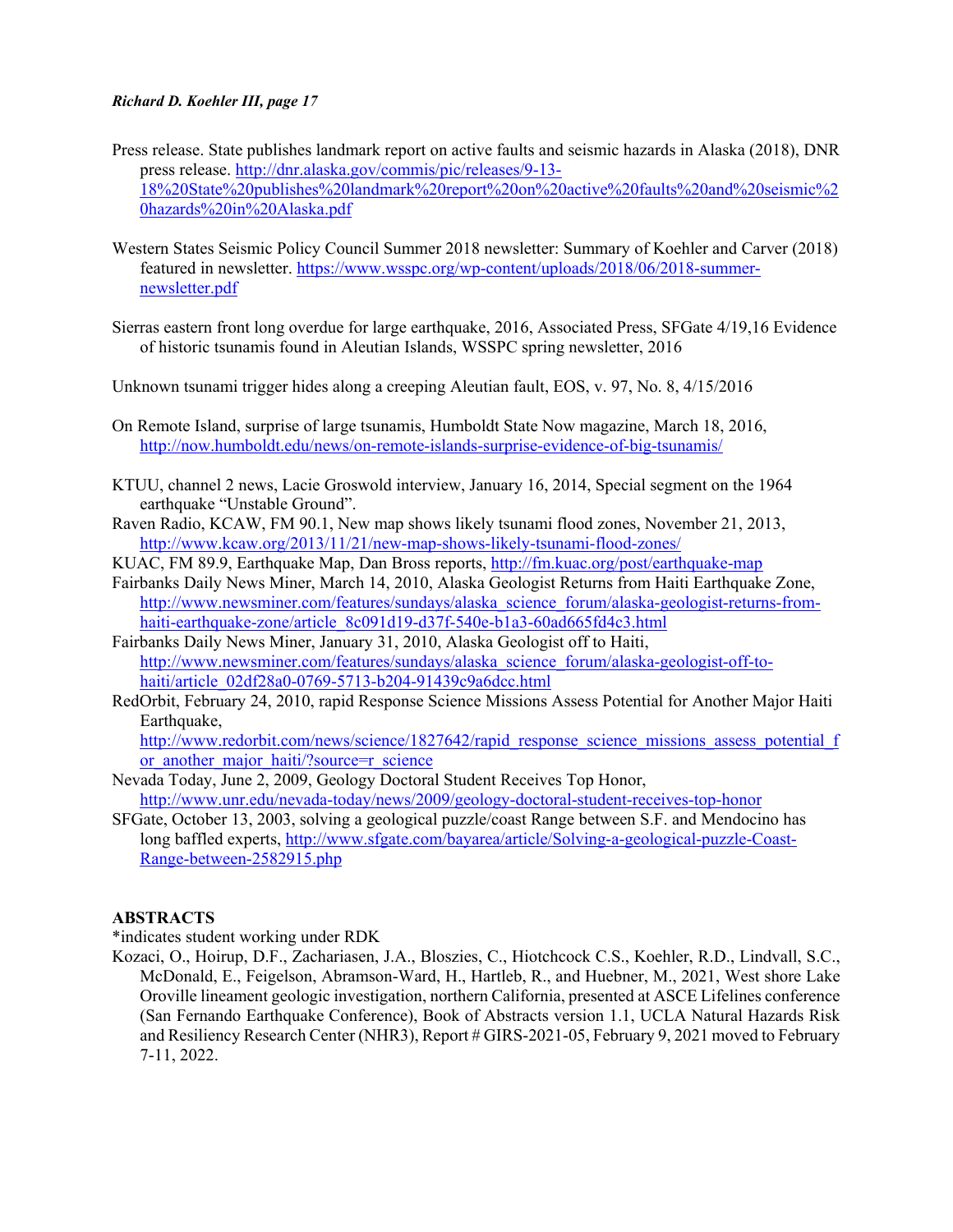- Zachariasen, J., O'Neil, M., **Koehler, R.D.**, and Dee, S. 2021, Contribution to the Sierra Nevada Digital Earth Science Atlas: A digital compilation of neotectonics features, Geological Society of America Cordilleran Section meeting, May 12-14, 2021, virtual.
- McNeil, C.J. and **Koehler, R.D.**, 2021, Preliminary paleoseismic observations of the Ione Valley fault, Basin and Range Provence, Nevada, Geological Society of America Cordilleran Section meeting, May 12-14, 2021, virtual.
- deMasi, C., and **Koehler, R.D.**, 2021, Deciphering shorelines from scarps: Fault trace mapping and paleoseismic investigation of the Bonham Ranch fault zone, north of Reno, Nevada, Geological Society of America Cordilleran Section meeting, May 12-14, 2021, virtual.
- Witter, R.C., Briggs, R., Engelhart, S., **Koehler, R.D.**, Dura, T., Haeussler, P., Vane, C., and Nicolsky, D., 2021, Coastal geology implies persistent late Holocene aseismic slip accompanies large M7–8 earthquakes in the Shumagin gap, Seismological Society of America annual meeting, 19–23 April 2021.
- Pierce, I., and **Koehler, R.D.**, 2021, New paleoseismic data demonstrate Holocene activity along the Dog Valley Fault, Truckee, CA, Seismological Society of America annual meeting, 19–23 April 2021.
- Elliott, A., Dee, S., **Koehler, R.D.**, Hatem, A., Pierce, I. Pickering, A., Seitz, G., Xu, X., 2021, Widely distributed rupture along an array of left-lateral, normal, and right-lateral faults in the May 15, 2020 M6.5 Monte Cristo Range, NV earthquake in the Mina Deflection of the Walker Lane, Seismological Society of America annual meeting, 19–23 April 2021.
- **Koehler, R.D.**, Scott, C., Arrowsmith, R., Sarmiento, A., Dawson, T., Thompson, S., 2021, Teaching active fault mapping and applications towards developing new fault displacement hazard datasets, Seismological Society of America annual meeting, 19–23 April 2021.
- \*Pierce, I., Williams, A., **Koehler, R.D.**, Seitz, G., and Dee, S., 2021, Characteristics of surface rupturing earthquakes in the Walker Lane, USA from centimeter scale imagery and paleoseismic trenching, presented at Tectonic Study Group, Geologic Society of London (virtual), Jan 5-8, 2021.
- **Koehler, R.D.**, and \*Pierce, I., 2021, The Truckee fault zone, California USA: Distributed active faulting in the northern Walker Lane, Presented at the 10<sup>th</sup> International INQUA meeting on Paleoseismology, Active Tectonics, and Archeoseismologyy (PATA), November 2021, Hornitos, Chile.
- \*Pierce, I., **Koehler, R.D.**, Williams, A.M., Dee, S., and Seitz, G.G., 2020, Characteristics of surface rupturing earthquakes in the Walker Lane from centimeter scale orthoimagery, presented at the Southern California Earthquake Center (SCEC) annual meeting (virtual), Sept 14-17, 2020.
- Elliott, A., Dee, S., Koehler, R.D., and 17 others, 2020, Comparison of ground-based and space-based surface rupture mapping of the May 15, 2020 M6.5 Monte Cristo Range earthquake, Nevada, presented at the Southern California Earthquake Center (SCEC) annual meeting (virtual), Sept 14-17, 2020.
- Faulds, J.E., Koehler, R.D., and Hammond, W.C., 2020, The Walker Lane: An incipient plate boundary dissecting the American West and potential heir to the San Andreas fault, presented at Association of Engineering Geologists annual meeting (virtual), Sept. 18, 2020.
- Dee, S., **Koehler, R.D.**, Elliott, A., deMasi, C., Haddon, E., Hatem, A., Pickering, A., Pierce, I., Seitz, G. and Wesnousky, S., 2020, Surface rupture from the 2020 M6.5 Monte Cristo Range earthquake, Nevada, presented at the Geological Society of America annual meeting, Oct. 26-30, 2020.
- Elliott, A., Dee, S., **Koehler, R.D.**, and 16 others, 2020, Comparison of ground-based and space-based surface rupture mapping of the May 15, 2020 M6.5 Monte Cristo Range earthquake, Nevada, presented at American Geophysical Union virtual meeting Dec. 2020.
- Prater, A., Dura, T., Briggs, R., Witter, R., Engelhart, S., **Koehler, R.D.**, and Padgett, J., 2020, Limits of prior megathrust rupture from stratigraphic and microfossil observations at Sitkalidak Island, AK, presented at Geological Society of America virtual meeting Oct. 26-30, 2020.
- Prater, A., Dura, T., Briggs, R., Witter, R., Engelhart, S., **Koehler, R.D.**, and Padgett, J., 2020, Stratigraphic and microfossil evidence of repeated late Holocene tsunami inundation at Sitkalidak Island, AK, presented at American Geophysical Union virtual meeting Dec. 2020.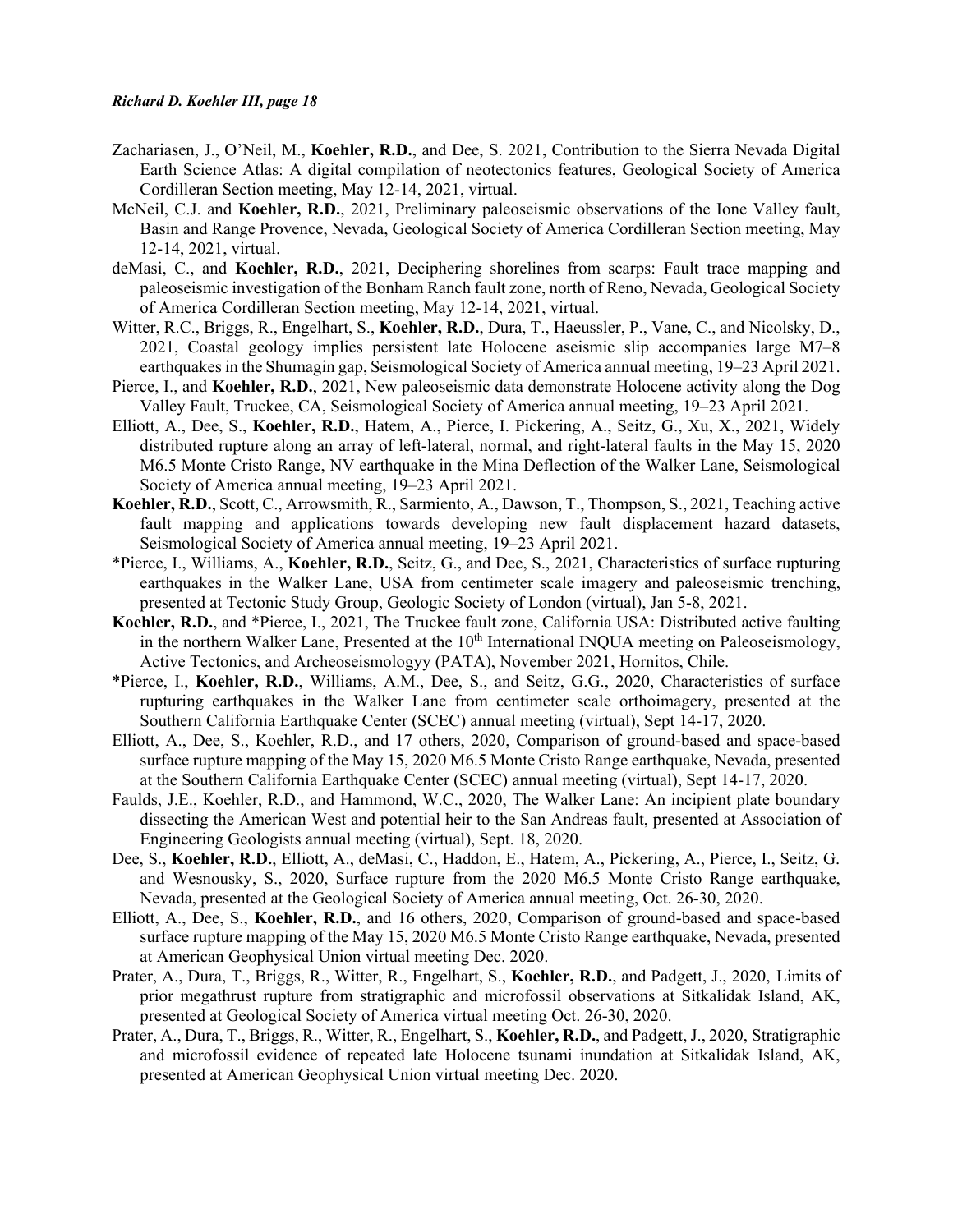- **Koehler, R.D.**, Pierce, I., Williams, A., and Chupik, C., 2020, The surface rupture pattern associated with the 2019 Mw6.4 and Mw7.1 Ridgecrest California earthquakes: Implications for seismic hazards in the Walker Lane, presented at the EERI National Earthquake Conference, San Diego, California, March 5, 2020.
- Hudnut, K., Fletcher, J.M., and **Koehler, R.D.**, 2020, Oblique rifting, cross-fault domains, and active detachment faults, presented at the Geological Society of America Cordilleran section meeting, May 12, 2020, Pasadena, California.
- Prater, A., Dura, T., Briggs, R., Witter, R., Engelhart, S., **Koehler, R.D.**, and Padgett, J., 2020, Stratigraphic and microfossil evidence of repeated late Holocene tsunami inundation at Sitkalidak Island, AK, presented at the annual meeting of the Seismological Society of America, Albuquerque, New Mexico, April 27-31.
- Hudnut, K, Hernandez, J., Blake, Kl., Pierce, I.\*, Williams, A., **Koehler, R.D.**, Brooks, B., Ericksen, T., Morelan, A., Haddon, E., Shelly, D., Mencin, D., Seitz, G., Seeber, L., and Pacheco, J., 2019, Crossfault interaction in the July 2019 Ridgecrest earthquake sequence, southern California: What did we see in the field from imagery and GPS data prior to the M7.1?, American Geophysical Union – Fall meeting, San Francisco, California, December 11, 2019.
- Olson, B., and **Ridgecrest Earthquake Working Group**, 2019, Slip distribution, slip sense, ad slip styles along strike of the Ridgecrest earthquake sequence surface ruptures, presented at the annual meeting of the Geological Society of America, September 22, 2019, Phoenix, AZ.
- Delano, J., and **Ridgecrest Earthquake Working Group**, 2019, Collaborative field and remote sensing response from the 2019 Ridgecrest earthquake sequence, presented at the annual meeting of the Geological Society of America, September 22, 2019, Phoenix, AZ.
- Faulds, J.E., **Koehler, R.D.**, Hammond, W.C., Carlson, C.W., Pierce, I., dePolo, C.M., and Henry, C.D., 2019, The Walker Lane – Eastern California Shear Zone, Potential heir to the San Andreas fault: Outstanding regional-scale research questions and lessons learned from geodesy, historical seismicity, and long-term evolution, presented at the annual meeting of the Geological Society of America, September 22, 2019, Phoenix, AZ.
- Williams, A., Pierce, I., **Koehler, R.D.**, Akciz, S., Chupik, C., and Bormann, J., 2019, Detailed fracture map and orthophoto of the southern portion of the M6.4 2019 Ridgecrest earthquake, presented at the Southern California Earthquake Center (SCEC) annual meeting, Sept 9-11, 2019, poster #223
- Padilla, S., Akciz, S., Hatem, A., Dolan, J., and **Ridgecrest Rupture Mapping Group**, 2019, Fault slip distribution along the southern 15 km of the M7.1 Ridgecrest earthquake surface rupture, presented at the Southern California Earthquake Center (SCEC) annual meeting, Sept 9-11, 2019, poster #219.
- Pierce, I.\*, Williams, A.M., **Koehler, R.D.**, Akciz, S.O., Chupik, C.\*, and Bormann, J.M., 2019, Detailed fracture map and orthophoto of the southern portion of the M7.1 2019 Ridgecrest earthquake, SCEC contribution #9587, presented at the Southern California Earthquake Center (SCEC) annual meeting, Sept 9-11, 2019, poster #218.
- Kendrick, K., and **Ridgecrest Rupture Mapping Group**, 2019, Geologic observations of surface fault rupture associated with the Ridgecrest M6.4 and M7.1 earthquake sequence by the Ridgecrest Rupture Mapping Group, presented at the Southern California Earthquake Center (SCEC) annual meeting, Sept 9-11, 2019, poster #217.
- Stewart, J., and **37 others**, 2019, Engineering and geological effects of the July 2019 Ridgecrest earthquake sequence, presented at the Southern California Earthquake Center (SCEC) annual meeting, Sept 9-11, 2019, poster #244.
- Brandenberg, S., and **GEER Reconnaissance Team**, 2019, GEER reconnaissance following the 2019 Ridgecrest earthquake sequence, presented at the Southern California Earthquake Center (SCEC) annual meeting, Sept 9-11, 2019, oral presentation.
- Engelhart, S.E., Witter, R.C., Briggs, R.B., Dura, T., **Koehler, R.D.**, Vane, C.H., Nelson, A.R., Gelfenbaum, G., and Haeussler, P., 2019, Groundtruthing the August 6th 1788 Alaskan earthquake: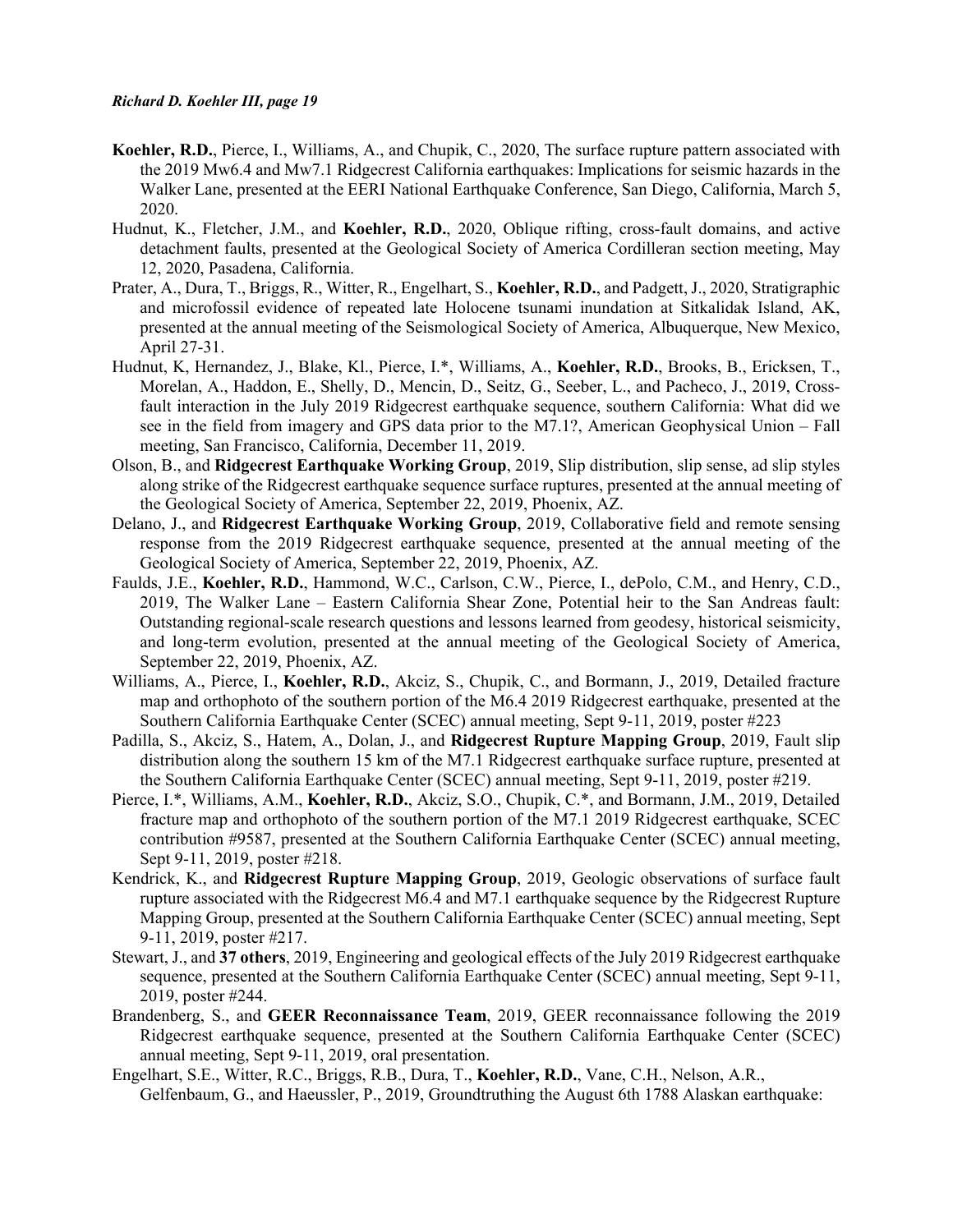Missing evidence, mislocation, or #fakequake?, presented at the annual meeting of the Seismological Society of America, Seattle, WA, April 23-26, 2019.

- Kozaci, O., Hoirup, D.F., Zachariasen, J., Bloszies, C., Hitchcock, C., **Koehler, R.D.**, Lindvall, S., McDonald, E., Feigelson, L., Abramson-Ward, H., Hartleb, R., and Huebner, M., 2019, West shore Lake Oroville lineament geologic investigation, northern California, part 2 of 2, presented at the annual meeting of the Seismological Society of America, Seattle, WA, April 23-26, 2019
- De Masi, C.\*, **Koehler, R.D.**, Dee, S., Chupik, C., Castillo, C., and Kleber, E., 2019, Paleoseismic trench investigation of the Petersen Mountain fault, North Valleys-Reno, Nevada, presented at the annual meeting of the Seismological Society of America, Seattle, WA, April 23-26, 2019.
- De Masi, C.\*, **Koehler, R.D.**, Dee, S., Chupik, C., Castillo, C., Kleber, E., and Keen-Zebert, A., 2019, New observations on the paleoseismic history and sense of slip along the Petersen Mountain fault, north western Nevada, presented at the Cordilleran section meeting of the Geological Society of America, Portland, OR, May 16, 2019.
- **Koehler, R.D.**, Franke, K.W., Beyzaei, C.Z., Cabas, A., Pierce, I., Stuedlein, A., and Yang, Z., 2019 Initial observations from the GEER reconnaissance evaluation of the 2018 M7.0 Anchorage Alaska earthquake, presented at the annual meeting of the Seismological Society of America, Seattle, WA, April 23-26, 2019.
- Chupik, C.\*, and **Koehler, R.D.**, 2019, Paleoseismic assessment of slip rate and earthquake history of the Warm Springs Valley fault, western Nevada: Implications for distributed fault ruptures, presented at the Cordilleran section meeting of the Geological Society of America, Portland, OR, May 16, 2019.
- Chupik, C.\*, and Koehler, R.D., 2019, Quaternary geologic mapping and paleoseismic assessment of the Warm Springs Valley fault, Washoe County, Nevada, 2019, presented at the annual meeting of the Seismological Society of America, Seattle, WA, April 23-26, 2019.
- Faulds, J.E., dePolo, C., **Koehler, R.D.**, Hammond, W., and Dee, S., 2019, Finding Fault with the Basin and Range Province: Opportunities and Challenges in Evaluating Active Faults in an Integral Part of an Evolving Plate Boundary, presented at the AEG Foundation 2019 Shlemon Specialty Conference, Las Vegas, Nevada, March 28, 2019.
- Chupik, C.\*, and **Koehler, R.D.,** Quaternary geologic mapping and paleoseismic assessment of the Warm Springs Valley fault, Washoe County, Nevada, presented at the AEG Foundation 2019 Shlemon Specialty Conference, Las Vegas, Nevada, March 28, 2019.
- Dee, S., dePolo, C.M., Taylor, W.J., **Koehler, R.D.**, Mahan, S.A., Gold, R.D., Briggs, R.W., DuRoss, C.B., Springer, K.B., and Pigati, J.S., 2019, Results of Recent Paleoseismic Investigations in Las Vegas Valley. NV, presented at the AEG Foundation 2019 Shlemon Specialty Conference, Las Vegas, Nevada, March 28, 2019.
- Dee, S., Ramelli, A.R., Koehler, R.D., Mahan, S., and De Masi, C., 2019, Paleoseismic Investigation of the Freds Mountain Fault and Faults in Lemmon Valley, North Valleys-Reno, Nevada, presented at the annual meeting of the Seismological Society of America, Seattle, WA, April 23-26, 2019.
- Engelhart, S.E., Janigian, G., Dura, T., Witter, R.C., Briggs, R.W., **Koehler, R.D.**, Padgett, J.S., and Corbett, D.R., 2018, A stratigraphic and microfossil record of tsunami deposits and coseismic landlevel changes from Old AHarbor, central Kodiak Island, Alaska, American Geophysical Union annual meeting, Washington, D.C., Dec. 10-14, 2018.
- Witter, R.C., Engelhart, S.E., Briggs, R.B., **Koehler, R.D.**, Nelson, A., Gelfenbaum, G., and Haeussler, P., 2018, What does the present state of locking along the Aleutian megathrust tell us about earthquake and tsunami hazards, Seismological Society of America annual meeting, Miami, FL., May 14-17.
- **Koehler, R.D.**, and Anderson, J.A., 2018, The 2018 Working Group on Nevada Seismic Hazards: Future Directions for Improvement of the National Seismic Hazards Map in Nevada, Seismological Society of America annual meeting, Miami, FL, May 14-17, 2018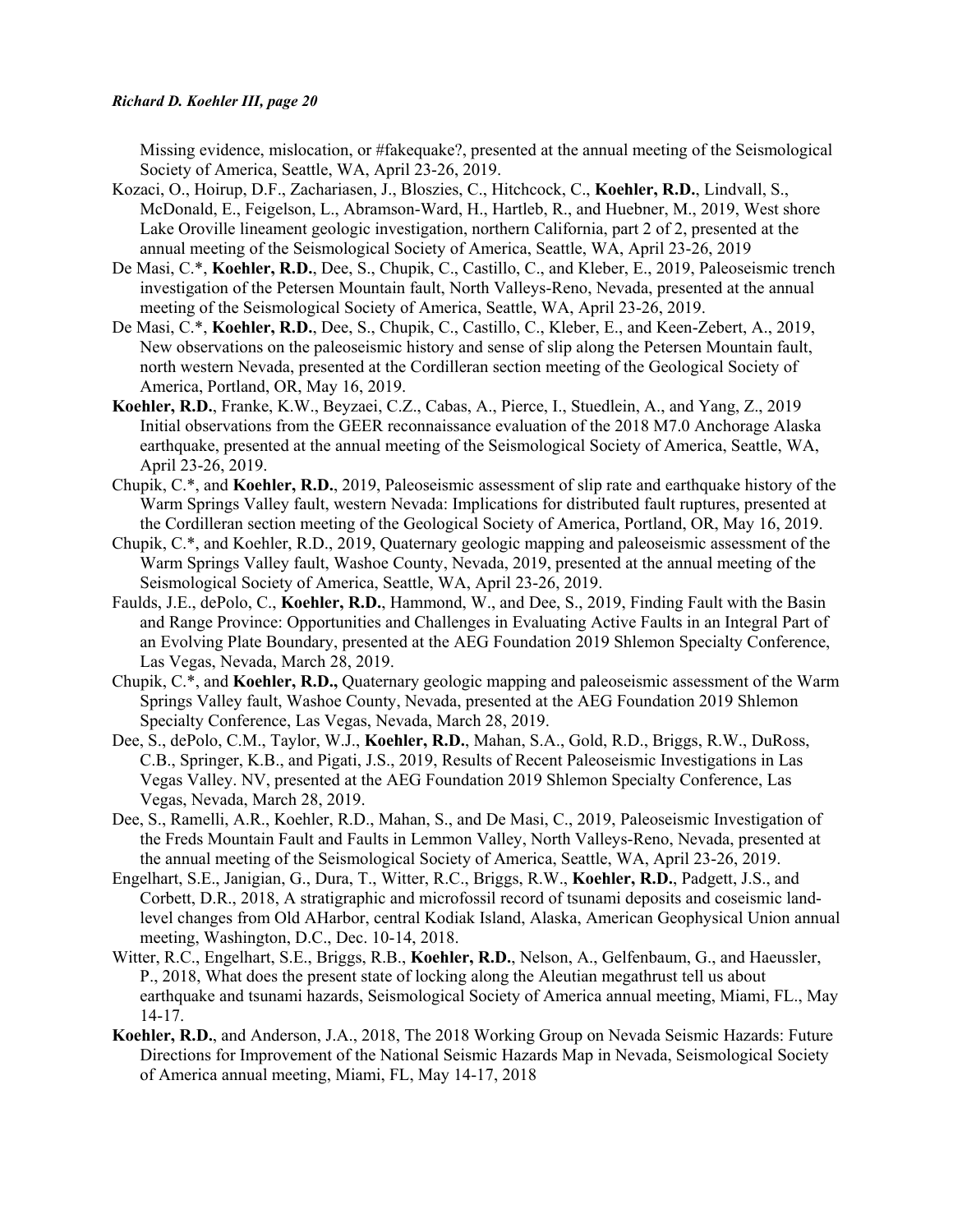- Wong, I., Thomas, P., **Koehler, R.D.**, and Lewandoski, N., 2018, Seismic hazard analysis in Jamaica incorporating Quaternary faults, Seismological Society of America annual meeting, Miami, FL, May 14-17, 2018
- Engelhart, S.E., Witter, R.C., Briggs, R.B., Dura, T., **Koehler, R.D.**, Vane, C.H., Nelson, A.R., Gelfenbaum, G., and Haeussler, P., 2018, A tale of two earthquakes? Coastal evidence for 1788 rupture(s) of the Alaska-Aleutian megathrust, EGU annual meeting, Vienna
- **Koeher, R.D.,** 2017, Castle Mountain fault, southcentral Alaska: Observations on slip partitioning from lidar and paleoseismic trenching, 8<sup>th</sup> International INQUA meeting on Paleoseismology, active Tectonics, and Archeoseismology (PATA), November 13-16, Benheim, New Zealand.
- **Koehler, R.D.**, 2017, Refining the rupture length of the MRE and timing of the penultimate earthquake along the Simpson Park Mountains fault, central Great Basin, Nevada, Seismological Society of America annual meeting, Denver, CO, April 18-20, 2017.
- Janigian, G. Engelhart, S.E., Dura, T., Witter, R.C., Briggs, R.W., **Koehler, R.D.**, Padgett, J.P., and Corbett, D.R., 2017, A stratigraphic and microfossil record of coseismic land-level changes and tsunami deposits from Old Harbor, central Kodiak Island, Alaska, IGCP Project 639, Sea level change from minutes to millennia, September 17-23, St. Lucia, South Africa.
- Suleimani, E., Nicolsky, D., and **Koehler, R.D.**, 2017, The Alaska regional tsunami hazard project, International Tsunami Symposium, Bali-Flores, Indonesia, August 21-25, 2017.
- Nicolsky, D., Suleimani, E., Freymueller, J., and **Koehler, R.D**., 2016, Hypothetical tectonic tsunami sources along the eastern Aleutian Island Arc and Alaska Peninsula for inundation mapping and hazard assessment, 9<sup>th</sup> Biennial Workshop on Japan-Kamchatka-Alaska Subduction Processes, Fairbanks, AK, May 31-June 3, 2016.
- **Koehler, R.D., 2016,** Reconnaissance geologic observations along the Petersen Mountain fault zone northwest of Reno, Nevada, U.S.A.,  $7<sup>th</sup>$  International workshop on paleoseismology, active tectonics, and archeoseismology, INQUA-TERPRO Commission, May30-June 3, Crestone, Colorado.
- **Koehler, R.D.**, 2016, Preliminary observations on tectonic geomorphology along the East Reno fault zone, northern Walker Lane, Nevada, Seismological Society of America annual meeting, Reno, NV.
- Witter, R.C., Bender, A., LeWinter, A., Brothers, D., DuRoss, C., Glennie, C., Haeussler, P., **Koehler, R.D.**, Plafker, G., and Scharer, K., 2016, New lidar topography and tectonic geomorphology along the 1958 surface rupture trace of the Fairweather Fault, south of Lituya Bay, Alaska, Seismological Society of America annual meeting, Reno, NV.
- Witter, R.C., Briggs, R.W., Gelfenbaum, G., Engelhart, S.E., **Koehler, R.D.**, Nelson, A.R., La Selle, S., and Reide Corbett, D., 2016, Evidence for frequent large tsunamis in the eastern Aleutians that bridge the boundary between a locked and creeping megathrust, Seismological Society of America annual meeting, Reno, NV.
- Engelhart, S.E., Witter, R.C., Briggs, R.W., Vane, C.H., Dura, T., Reide Corbett, D., Nelson, A.R., Haeussler, P.J., **Koehler, R.D.**, and Gelfenbaum, G., 2015, Repeated large tsunamis during the last 4000 years at Sanak Island, Alaska, Geological Society of America annual meeting, Baltimore, MD.
- Nicolsky, D., Suleimani, E., and **Koehler, R.D.,** 2015, Tsunami modeling and inundation mapping in Alaska, American Institute of Professional Geologists (AIPG) annual meeting 'fire and ice', Sept. 19- 22, Anchorage, AK.
- **Koehler, R.D.,** 2015, Geologic observations toward resolving the plate boundary slip budget across southcentral and interior Alaska, Geological Society of America Abstracts with Programs, vol. 47, No. 4, p. 54, paper # 20-2, May 11-13, 2015, Anchorage Alaska.
- **Koehler, R.D.**, Reger, R.D., Carver, G.A., Spangler, E., and Gould, A., 2014, Castle Mountain fault southcentral Alaska: Observations on slip partitioning from lidar and paleoseismic trenching, Geological Society of America Abstracts with Programs, Vol. 46, No. 6, abstract #247276, October 19-22, 2014, Vancouver, Canada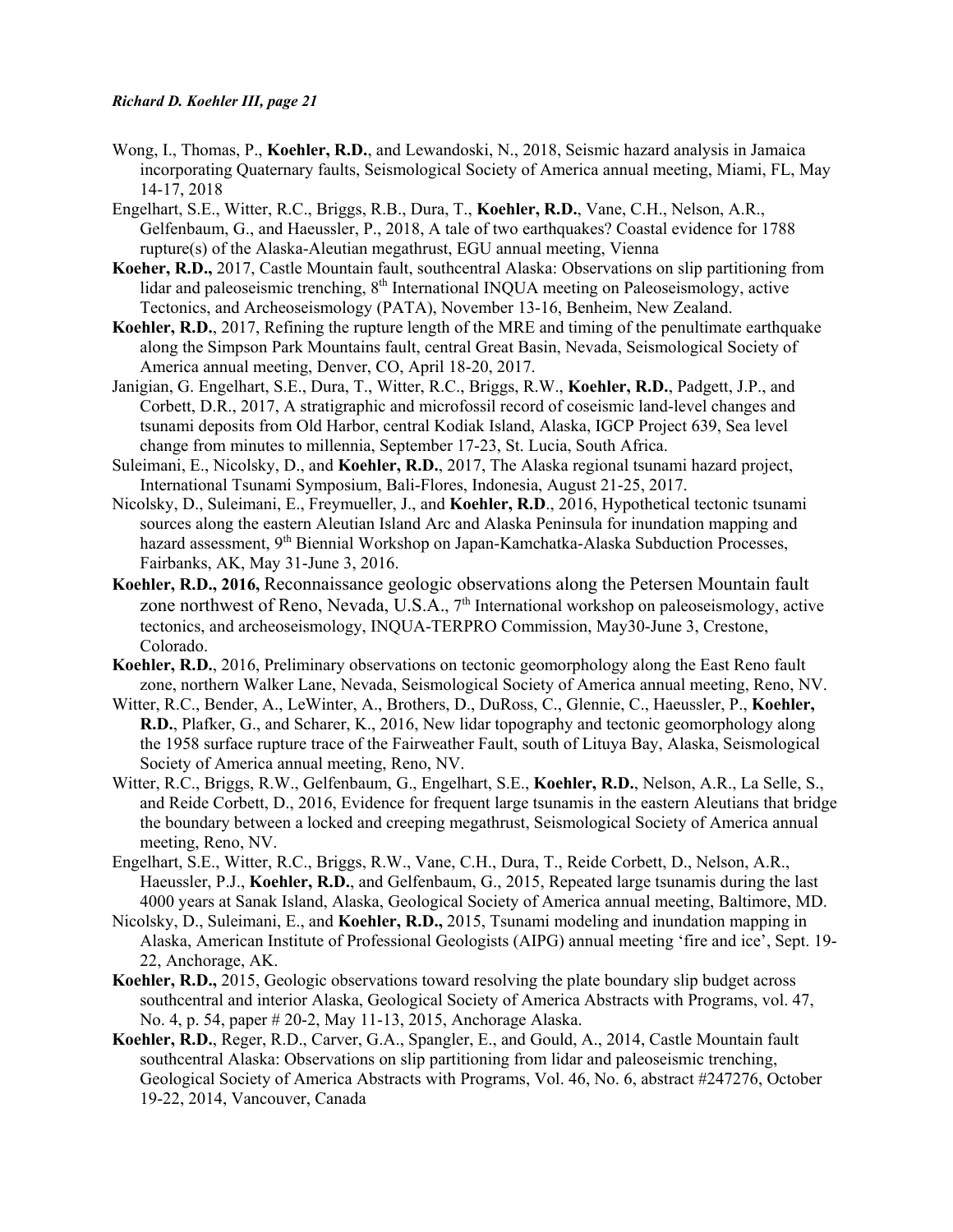- Suleimani, E., Nicolsky, D., and **Koehler, R.D.**, 2014, Mapping and Hazard Assessment of Tectonic and Landslide tsunamis in Southeast Alaska, Eos Trans. AGU, Fall Meet. Suppl., Abstract #NH13A-3718.
- La Selle, S., Gelfenbaum, G., Witter, R.C., **Koehler, R.D.**, Carver, G.A., Briggs, R.W., Carver, G.A., and Engelhart, S.E., 2014, Using tsunami deposits to validate inundation modeling at Sedanka Island: Revealing clues about great earthquakes in the Unalaska seismic gap, Eos Trans. AGU, Fall Meet. Suppl., Abstract #NH21A-3831
- Gelfenbaum, G.R., La Selle, S., Witter, R.C., Jaffe, B.E., Briggs, R.W., Koehler, R.D., and Engelhart, S.E., 2014, Inferring relative tsunami magnitudes from sediment transport modeling of tsunami deposits in the Eastern Aleutian Islands, Eos Trans. AGU, Fall Meet. Suppl., Abstract #NH21A-3832
- Nicolsky, D., Suleimani, E., **Koehler, R.D.**, and Freymueller, J.T., 2014, Tsunami modeling and inundation mapping in Alaska: Development of maximum credible tsunami scenarios, Presented at the March 27 and 28, 2014 workshop sponsored by the Port Alberni community and Ocean Networks Canada: Predict: A tsunami detection initiative for British Columbia.
- Hubbard, T.D., and **Koehler, R.D.**, 2014, Geologic Hazards investigations and mapping along proposed natural gas pipeline routes in Alaska,  $48<sup>th</sup>$  annual Alaska surveying & mapping conference, March 24-28, 2014
- Nicolsky, D.J., Suleimani, E.N., **Koehler, R.D.**, and West, M.E., 2014, Tsunami modeling and inundation mapping in southcentral Alaska, Seismological Society of America, Annual meeting, Anchorage, AK, April 30-May 2, 2014.
- Suleimani, E.N., Nicolsky, D.J., and **Koehler, R.D.**, 2014, Inundation mapping and hazard assessment of tectonic and landslide tsunamis in southeast Alaska, Seismological Society of America, Annual meeting, Anchorage, AK, April 30-May 2, 2014.
- Briggs, R.W., Barnhart, W.D., Engelhart, S.E., Nelson, A.R., Witter, R.C., **Koehler, R.D.**, Haeussler, P.J., Gelfenbaum, G., Dura, T., 2014, The 1938 M8.2 Semidi Islands earthquake: a re-evaluation of  $20<sup>th</sup>$ -century moment release along the Semidi Islands section of the Alaska-Aleutian megathrust,  $5<sup>th</sup>$ International conference of IGCP 588 and Field trip, Seismic and Non-seismic Influences on coastal Change in Alaska, May 3 to 10, 2014.
- La Selle, S., Gelfenbaum, G., Witter, R.C., Koehler, R.D., Briggs, R.W., Bender, A., 2014, Using tsunami deposits to inform possible earthquake rupture zones near Unalaska Island, Aleutian Islands, Seismological Society of America, Annual meeting, Anchorage, AK, April 30-May 2, 2014.
- Briggs, R.W., Witter, R.C., Nelson, A.R., **Koehler, R.D.**, Haeussler, P., Engelhart, S.E., Gelfenbaum, G., Dura, T., and Carver, G.A., 2014, Implications of recent paleoseismic observations for models of Alaska-Aleutian Megathrust rupture, Seismological Society of America, Annual meeting, Anchorage, AK, April 30-May 2, 2014.
- Witter, R.C., Briggs, R.W., **Koehler, R.D.**, Gelfenbaum, G., Engelhart, S., Nelson, A., Carver, G., Bender, A., and Hemphill-Haley, E., 2014, Evidence for high tsunamis in the Fox Islands implies repeated Aleutian megathrust earthquakes in the Unalaska seismic gap, Seismological Society of America, Annual meeting, Anchorage, AK, April 30-May 2, 2014.
- Schwartz, D.P., Haeussler, P.H., Seitz, G.G., **Koehler, R.D.**, Personious, S., Crone, A.G., and Dawson, T.E., 2014, Recurrence of large earthquakes along the Denali fault system, Seismological Society of America, Annual meeting, Anchorage, AK, April 30-May 2, 2014.
- **Koehler, R.D.** and Reger, R.D., 2014, INVITED, The Castle Mountain fault, south-central Alaska: Sense of slip and slip rate, Seismological Society of America, Annual meeting, Anchorage, AK, April 30- May 2, 2014.
- Suleimani, E., Nicolsky, D., Freymueller, J.T., and **Koehler, R.D.**, 2013, Specification of tectonic tsunami sources along the eastern Aleutian Island Arc and Alaska Peninsula for inundation mapping and hazard assessment, Eos Trans. AGU, Fall Meet. Suppl., Abstract #NH54A-06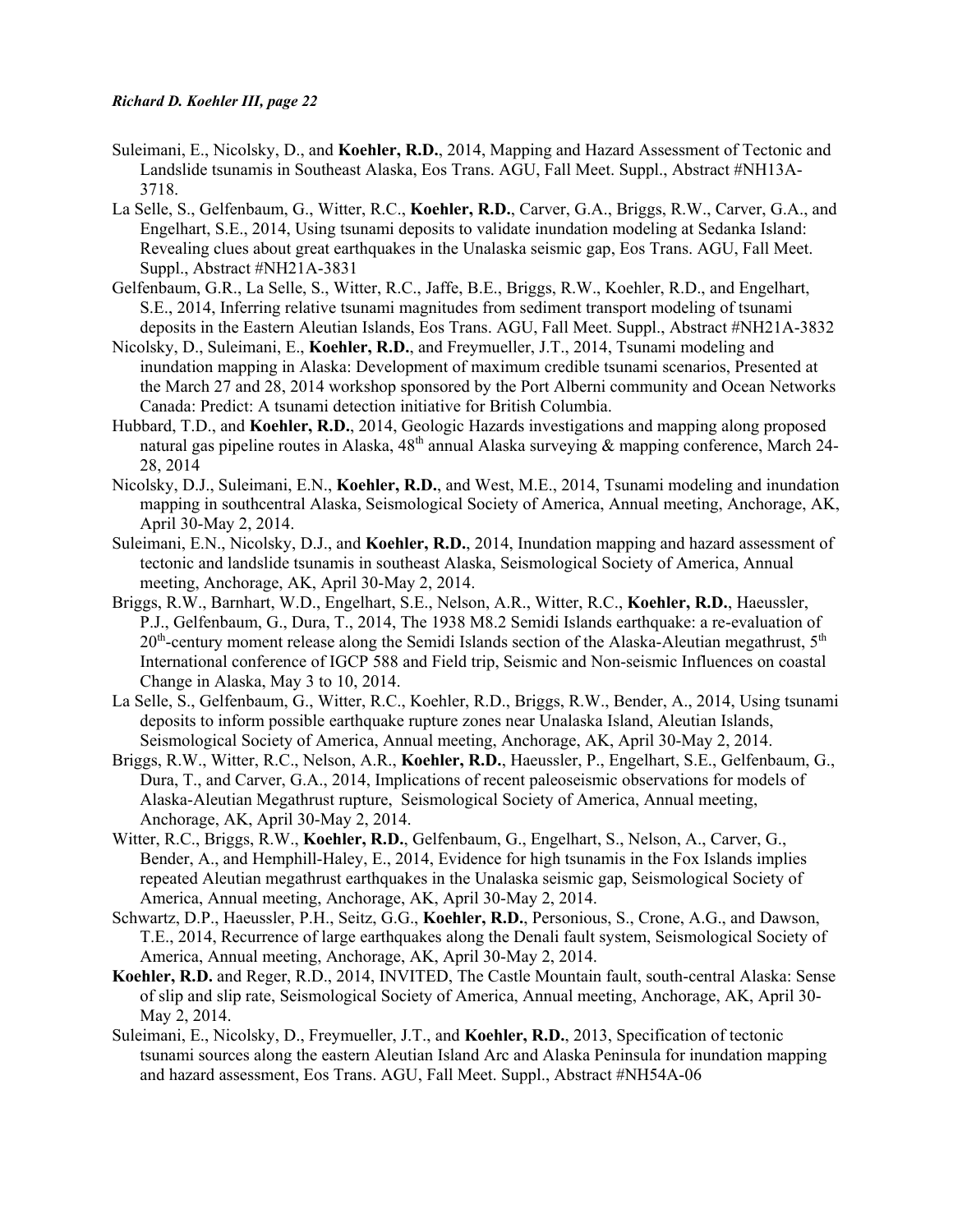- **Koehler, R.D.**, Schwartz, D.P., Rood, D., Reger, D., and Wolken, G., 2013, Preliminary paleoseismic observations along the central Denali fault, Alaska, Eos Trans. American Geophysical Union, Fall Meet. Suppl., Abstract #T23C-2598.
- Nicolsky, D., Suleimani, E., and **Koehler, R.D.**, 2013, Tsunami modeling and inundation mapping in southcentral Alaska, Eos Trans. AGU, Fall Meet. Suppl., Abstract #NH41B-1721.
- **Koehler, R.D.**, Reger, R.D., and Spangler, E., 2013, A combined field and LiDAR mapping approach to characterizing geoogic hazards: Natural gas pipeline corridor Prudhoe Bay to Anchorage, Alaska, Geological Society of America annual meeting, Denver, CO, Abstracts with Programs.
- Witter, R.C., Carver, G.A., Bender, A., Briggs, R., Gelfenbaum, G., and **Koehler, R.D.**, 2013, Six large tsunamis in the past ~1700 years at Stardust Bay, Sedanka Island, Alaska, Eos Trans. AGU, Fall Meet. Suppl., Abstract #NH44A-08.
- Nicolsky, D., Suleimani, E., and **Koehler, R.D.**, 2013, Tsunami modeling and inundation mapping in southcentral Alaska, International Tsunami Symposuim, Göcek, Turkey, September 25-28, 2013.
- Suleimani, E., Nicolsky, D., and **Koehler, R.D.**, 2013, Inundation mapping and hazard assessment of tectonic and landslide tsunami sources in southeast Alaska, International Tsunami Symposuim, Göcek, Turkey, September 25-28, 2013
- Frohman, R.\*, Wallace, W.K., and **Koehler, R.D.**, 2012, Neotectonics around Fairbanks, Alaska: Where are the active faults? Eos Trans. AGU, Fall Meet. Suppl., Abstract #T31A-2572.
- Frohman, R.\*, Wallace, W.K., and **Koehler, R.D.,** 2012, Neotectonics around Fairbanks, Alaska: Identifying and characterizing active faults, Alaska Geological Society 2012 Tech Conference, September 22, 2012.
- **Koehler, R.D.,** Reger, R.D., and Frohman, R.A., 2012, The Castle Mountain fault, south-central Alaska: New lidar-based observations on the sense of slip, Eos Trans. AGU, Fall Meet. Suppl., Abstract #S53D-2530.
- Witter, R., Englehart, S., Briggs, R., **Koehler, R.D.,** and Gelfenbaum, G., 2012, Searching for geological evidence of a 1788 earthquake and tsunami on Simeonof, Shumagin Islands, Alaska, Geological Society of America annual meeting, Abstracts with Programs vol. 44, No. 7, abstract #206745.
- **Koehler, R.D.,** Farrell, R.E., Burns, P., Combellick, R.A., and Weakland, J.R., 2011, Digital release of the Alaska Quaternary fault and fold database, Eos Trans. AGU, Fall Meet. Suppl., Abstract S21A-2145.
- **Koehler, R.D.**, and Hubbard, T., 2011, Geologic hazards assessment along the proposed in-state gas pipeline: Livengood to Anchorage, Alaska, Association of Environmental and Engineering Geologists annual meeting Anchorage, AK Sept, 19-24.
- Hubbard, T., Reger, D., **Koehler, R.D.,** and Gallagher, P., 2011, Using lidar to aid in evaluating geology and geologic hazards in the Alaska Highway corridor, Association of Environmental and Engineering Geologists annual meeting Anchorage, AK Sept, 19-24.
- **Koehler, R.D.,** 2011, Application of lidar to mapping geologic hazards along gas pipelines in Alaska, Geological Society of America, Cordilleran/Rocky Mountain meeting, Abstracts with Programs, Logan, UT.
- Farrell, R.E. and **Koehler R.D.**, 2011, The Quaternary fault and fold database of Alaska: GIS coverages and map compilation techniques, Geological Society of America, Cordilleran/Rocky Mountain meeting, Abstracts with Programs, Logan, UT.
- **Koehler, R.D.**, Farrell, R-E., and Carver, G.A., 2010, Paleoseismic study of the Cathedral Rapids fault: Active imbricate thrust faulting along the northern Alaska Range near Tok, Alaska, Eos Trans. AGU, Fall Meet. Suppl., Abstract T33A-2217.
- Prentice, C.S., Mann, P., Weber, J., Crosby, C.J., **Koehler, R.D.**, Pena, L., Crone, A.J., Gold, R.D., Hudnut, K.W., and Jean, P., 2010, Paleoseismology and earthquake hazard in the Caribbean, Geological Society of America, Annual meeting, Abstracts with Programs vol. 42, no. 5, Abstract 182131, Denver, CO.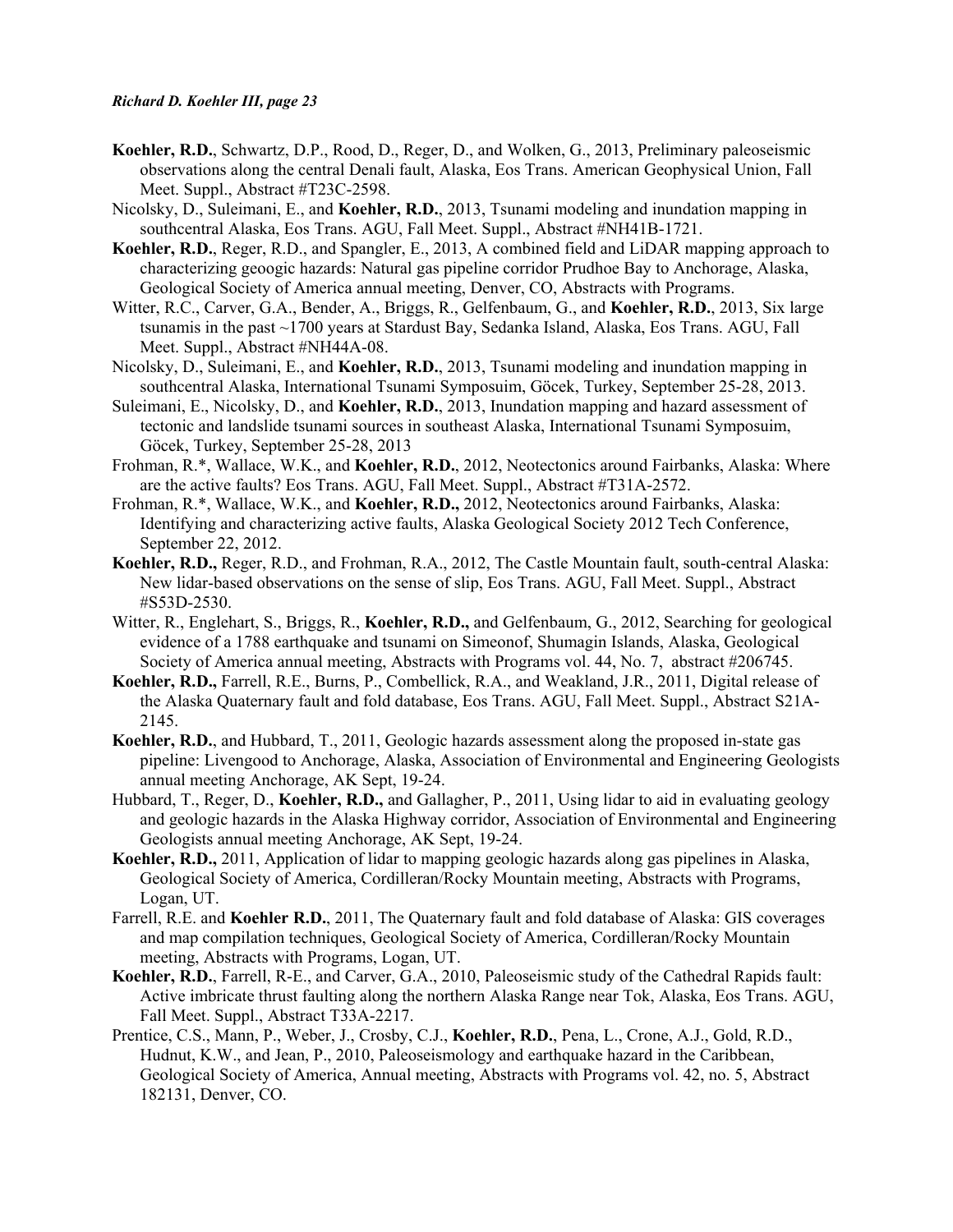- Mann, P., Prentice, C., Briggs, R., Taylor, F., Crone, T., Gold, R., Hudnut, K, **Koehler, R.D.**, and Jean, P., 2010, Geologic effects of the January 12, 2010, Haiti earthquake: Tectonic geomorphology, surface rupture, coastal uplift and secondary shaking effects, Meeting of the Americas, American Geophysical Union, August 8-13, 2010 Foz do Iguassu, Brazil.
- Hubbard, T., and **Koehler, R.D.,** 2010, Discoveries during geology and geohazards evaluations along the proposed natural-gas pipeline corridor, Dot Lake to Tetlin Junction, Alaska, 22<sup>nd</sup> Biennial Fairbanks Alaska Mining conference, Artic International Mining Symposium, March 11, 2010.
- **Koehler, R.D.,** Mann, P., and Brown, L.A., 2009, Tectonic geomorphology and paleoseismology of strike-slip faults in Jamaica: Implications for distribution of strain and seismic hazard along the southern edge of the Gonave microplate, Eos Trans. AGU, Fall Meet. Suppl., Abstract G33B-0648.
- Athey, J.E., Freeman, L.K., Hults, C.P., Szumagala, D.J., Werdon W.B., **Koehler, R.D.**, and Burns, L.E., 2009, Update on Geological and Geophysical Investigations in the Slate Creek mining area, Alaska, Alaska miners association, 2009 annual convention, Fairbanks, AK
- Reger, D., and **Koehler, R.D.**, 2009, Lake Clark fault, assessment of tectonic activity based on reconnaissance mapping of glacial deposits, northwestern Cook Inlet, Alaska, Eos Trans. AGU, Fall Meet. Suppl., Abstract G33B-0658.
- **Koehler, R.D.,** and Wesnousky, S.G., 2009, Paleoseismic observations along US Highway 50: An estimate of net long-term extension across the Basin and Range, Nevada, Seismological Society of America, Annual meeting, Monterey, CA, April 8-10, 2009.
- **Koehler, R.D.,** and Wesnousky, S.G., 2008, The accommodation of distributed crustal strain across the northern Basin and Range on active faults: A paleoseismic study, Eos Trans. AGU, 89(53) Fall Meet. Suppl., Abstract G21A-0663.
- **Koehler, R.D.,** and Wesnousky, S.G., 2008, An Estimate of net extension from a paleoseismic transect across US Highway 50, Basin and Range, Nevada, Geological Society of America, Annual meeting, Abstracts and Program, Abstract 213-2, Houston, Tx.
- **Koehler, R.D.,** and Wesnousky, S.G., 2007, Neotectonic observations along US Highway 50, towards estimating net extension across the Basin and Range, Nevada, Eos Trans. AGU, 88 (52), Fall Meet. Suppl., Abstract G21C-0677
- **Koehler, R.D.,** and Wesnousky, S.G., 2006, Late Pleistocene Earthquakes Along the Simpson Park Mountains Fault: Long-term Contribution to Basin and Range Extension, Nevada, American Geophysical Union, Fall Meeting, San Francisco, CA.
- **Koehler, R.D.** and Wesnousky, S.G., 2006, Long term accommodation of Pacific-North American plate motion within the central Basin and Range, Nevada. The other San Andreas? [abs]: Southern California Earthquake Center (SCEC) annual meeting, Palm Springs, CA
- **Koehler, R.D.** and Wesnousky, S.G., 2006, Preliminary paleoseismic observations along US Highway 50, Basin and Range Province, central Nevada [abs.]: Seismological Society of America, Annual Meeting, San Francisco.
- Kelson, K.I., Streig, A., Koehler, R.D., and Kang, K., 2006, Timing of late Holocene paleoearthquakes on the northern San Andreas fault at the Fort Ross Orchard stiem, Sonoma County California, [abs.]: Seismological Society of America, Annual Meeting, San Francisco.
- Zachariasen, J., Prentice, C.S., **Koehler, R.D.**, and Baldwin, J.N., 2006, Seeing through the redwoods: mapping the northern San andreas fault in dense forest cover using LIDAR [abs.]: Seismological Society of America, Annual Meeting, San Francisco.
- Prentice, C.S., Zachariasen, J., **Koehler, R.D**., Baldwin, J. Hall, T., and Wright, R., 2006, Application of New Technology to Mapping the Northern San Andreas Fault [abs.]: Seismological Society of America, Annual Meeting, San Francisco.
- Kelson, K.I., Streig, A., and **Koehler, R.D.**, 2005, Evaluation of Paleoearthquake Timing, Northern San Andreas Fault, Fort Ross, CA, Geological Society of America Cordilleran Section, 101<sup>st</sup> Annual Meeting, San Jose, CA.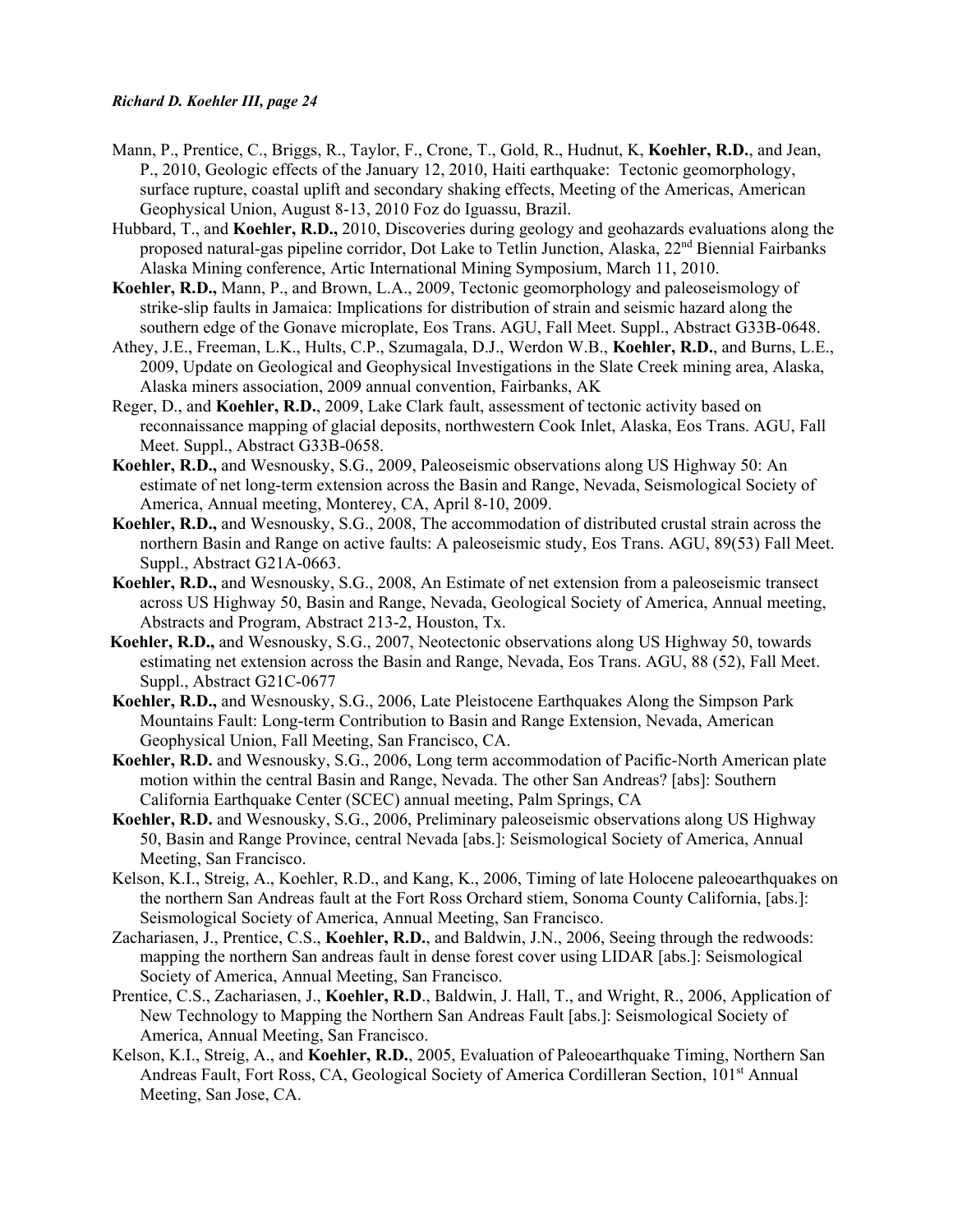- Witter, R.C., Knudsen, K.L., Sowers, J.M., **Koehler, R.D.**, Randolph-Loar, C.E., and Wentworth, C.M., 2005, Maps Depicting Quaternary Surficial Deposits and Liquefaction Susceptibility (1:24,000-Scale) in the San Francisco Bay Area, Geological Society of America Cordilleran Section, 101<sup>st</sup> Annual Meeting, San Jose, CA.
- **Koehler, R.D.**, Simpson, G.D., Witter, R.C., Hemphill-Haley, E., and Lettis, W.R., 2004, Paleoseismic investigation of the northern San Gregorio fault at Pillar Point marsh near Half Moon Bay, California, In: Zoback, M.L. (ed.), 2004, Proceedings of the first Annual Northern California Earthquake Hazards Workshop, U.S. Geological Survey Open-File Report 2004-1424, Jan 13-14, 2004
- Baldwin, J.N., **Koehler, R.D. III**, and Thompson, S.C., 2004, Preliminary Late Pleistocene Slip Rate of the Green Valley Fault at Lopes Ranch Creek, Cordelia, California, American Geophysical Union, Fall Meeting, San Francisco, CA.
- Prentice, C.S., **Koehler, R.D. III**, Baldwin, J.N., and Harding, D.J., 2004, LIDAR Data as a Tool for Mapping the Northern San Andreas Fault in heavily Forested Areas of Mendocino and Sonoma Counties, California, American Geophysical Union, Fall Meeting, San Francisco, CA.
- Emre, O., **Koehler, R.D**., Hengesh, J.V., Duman, T.Y., Akyuz, S., Altunel, E., and Barka, A., 2004, [Late](http://gsa.confex.com/gsa/2004AM/finalprogram/abstract_76941.htm)  [Holocene Activity of Erzurum Fault Zone in Eastern Anatolia, Turkey,](http://gsa.confex.com/gsa/2004AM/finalprogram/abstract_76941.htm) Geological Society of America annual meeting, Abstracts with Programs Vol. 36, No. 5.
- Prentice, C.S., Crosby, C.J., Harding, D.J., Haugerud, R.A., Merritts, D.J., Gardner, T., **Koehler, R.D**., and Baldwin, J.N., 2003, Northern California LIDAR Data: A Tool for Mapping the San Andreas Fault and Pleistocene Marine Terraces in Heavily Vegetated Terrain, American Geophysical Union, Fall Meeting, San Francisco, CA.
- Kelson, K.I., **Koehler, R.D**., Kang, K.H., Bray, J.D., and Cluff, L.S., 2003, Interactions between surface fault rupture and buildings during the 1999 Chi-Chi (Taiwan) Earthquake, Geological Society of America, Abstracts with Programs, Vol. 35, No. 6 Annual Meeting, Seattle, Washington.
- S. Y. Johnson, A. R. Nelson, S. F. Personius, R. E. Wells, H. M. Kelsey, B. L. Sherrod, K. Okumura, **R. Koehler**, R. C. Witter, L. Bradley, D. J. Harding, 2003, Evidence for one or two late Holocene earthquakes on the Utsalady Point fault, northern Puget Lowland, Washington, Geological Society of America, Abstracts with Programs, Vol. 35, No. 6, Annual meeting, Seattle, Washington.
- Nelson, A.R., Sherrod, B.L., Johnson, S.Y., Kelsey, H.M., Wells, R.E., Pezzopane, S.K., Bradley, L.A., **Koehler, R.D.**, Bogar, R. and Okumura, K., 2003, Earthquake history of reverse faults and folds in trenches across ALSM-imaged scarps in the Seattle fault zone, Puget Lowland, Washington State, XVI INQUA Congress (abs), Reno, NV.
- **Koehler, R.D.,** Kelson, K.I., Matthews, G., Kang, K.H., and A.D. Barron, 2002, The Role of Stored Historic Sediment in Short-term Sediment Production, South Fork Noyo River, Jackson State Demonstration Forest, California, Geological Society of America Abstracts with Programs, Cordilleran Section meeting, Vol. 34, No. 5.
- **Koehler, R.D.** and K.I. Kelson, 2002, Paleoseismic Assessment of the Northern Tijeras- Canoncito Fault System, Central New Mexico, Geological Society of America Abstracts with Programs, Rocky Mountain Section Meeting, Vol. 33, No. 4.
- Patton, J.R., R.C. Witter, H.M. Kelsey, E. Hemphill-Haley, G.A. Carver, and **R.D. Koehler**, 2002, Coseismic Subsidence from Combined Upper-Plate and Subduction Zone Earthquakes in Southern Humboldt Bay California over the Past 3000 Years [abs], Seismological Society of America Annual Meeting
- Witter, R.C., G.A. Carver, J.R. Patton, H.M. Kelsey, C.E. Garrison-Laney, **R.D. Koehler**, and W.D. Page, 2001, Evidence for progressive folding of late Holocene tidal marsh deposits along the western Little Salmon fault, Humboldt Bay, northern California (abs), Seismological Research Letters, 72, 270.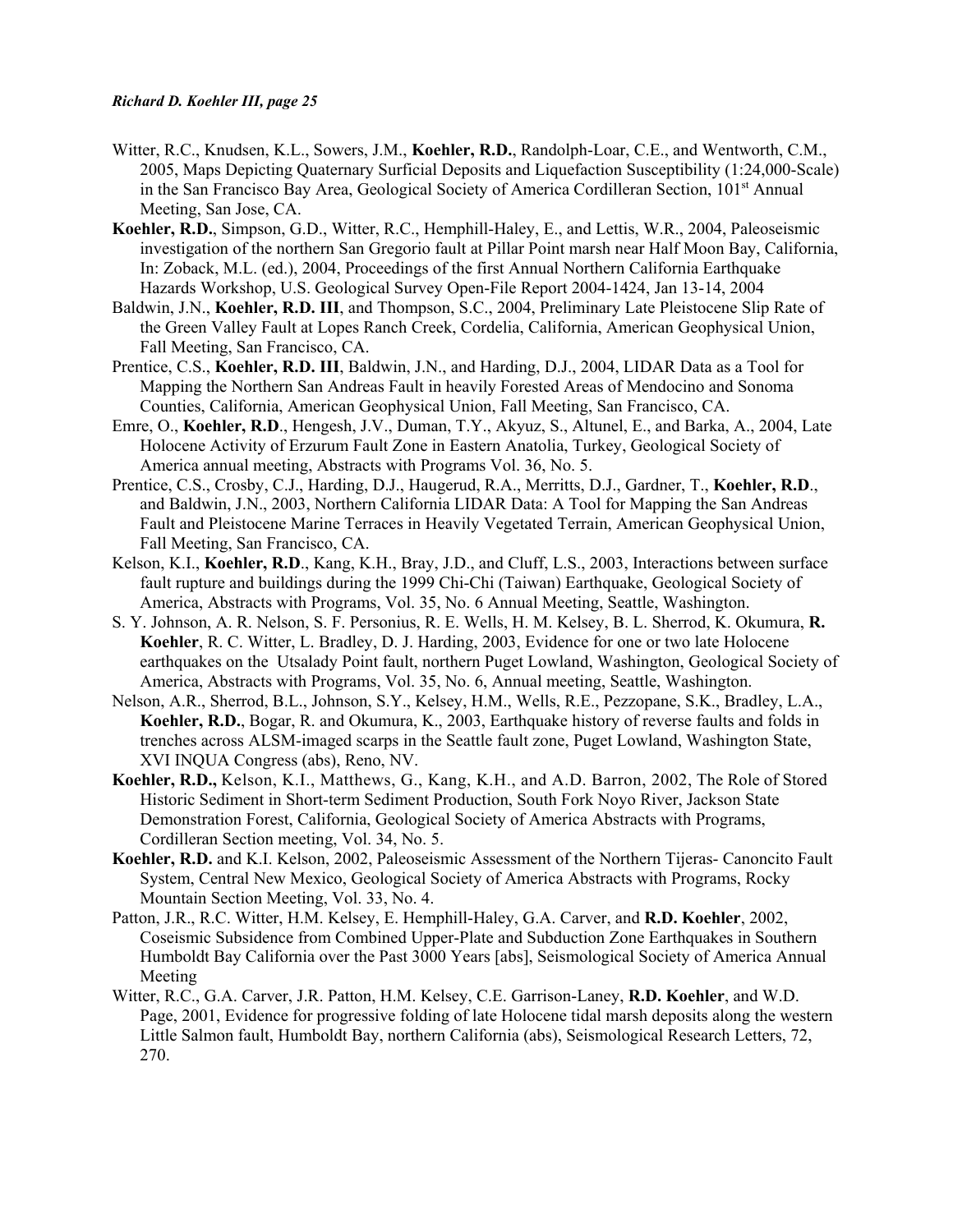- Kelsey, H.M., Andras,, K., and **Koehler, R.D.**, 2000, Evidence and Mechanism for Drainage Reversal from South Flowing to North Flowing in the Northern California Coast Ranges in the Last 5 MA, Geological Society of America Abstracts with Programs, Annual Meeting Cordilleran Section,
- Nelson, A.R., Johnson, S.Y., Pezzopane, S.K., Wells, R.E., Kelsey, H.M., Sherrod, B.L., **Koehler, R.D.**, Bradley, L-A., Bucknam, R.C., Laprade, W.T., Cox, J.W., and Narwold, C.F., 2000, Postglacial and Late Holocene Earthquakes on the Toe Jam Strand of the Seattle Fault, Bainbridge Island, Washington, [abs]: Geological Society of America, Cordilleran Section Meeting, Vancouver, BC
- **Koehler, R.D.**, 1999, Terrace Formation, Drainage Adjustment, And Tectonic Geomorphology Of The Van Duzen/North Fork Eel Rivers Headwater Region, Northern California [abs.]: Geological Society of America Abstracts with Programs, Cordilleran Section meeting, v. 31, p. 71.
- Nelson, A.R., Pezzopane, S.K., Bucknam, R.C., **Koehler, R.D.**, Narwold, C.F., Kelsey, H.M., Laprade, W.T., Wells, R.E., Johnson, S.Y., 1999, Holocene Surface Faulting in the Seattle Fault Zone On Bainbridge Island, Washington [abs.]: Seismological Society of America, Annual Meeting, Seattle.
- **Koehler, R.D.**, 1997, Quaternary history of the Van Duzen River headwaters along the northern portion of the Lake Mountain fault zone, northern California [abs.]: Geological Society of America Abstracts with Programs, Cordilleran Section meeting, v. 29, p. 42.
- Carver, G.A., Peterson, D.D., Garrison, C.E., and **Koehler, R.D.**, 1996, Paleotsunamic evidence of subduction earthquakes from northern California [abs.]: Geologic Society of America Abstracts with Programs, Annual Meeting Cordilleran Section, v. 28, p. 54.

## **SENIOR TECHNICAL REVIEW**

- Nevada Office of Nuclear Projects. Technical review of paleoseismic studies related the proposed Yucca Mountain nuclear waste repository (2020).
- BGC Engineering, Inc. (BGC). Senior technical review of seismic hazard investigation of the Tailing Storage Facility for the Donlin Gold Project, Nova Gold and Barrack (2019).
- US Bureau of Reclamation. Field review of four paleoseismic trenches along the Gales Creek fault, Oregon (2018).
- **Pacific Gas & Electric Co. (PG&E). Field review of potential fault lineaments in the vicinity of Scott** Dam, California. With Rockwell Consulting (2018).
- California Department of Water Resources (DWR). Office review of fault lineament mapping north of Frenchman Reservoir. With Infra-Terra, Inc. (2018).
- Michael Baker International. Evaluation and review of FERC comments related to natural gas pipeline route pipeline, Alaksa. Report # AK LNG RFI-465 Resource Report 06 (September, 2017).
- Pacific Gas & Electric Co. (PG&E). Review of seismic source model related to PG&E's hydro distribution system and earthquake hazards program (October, 2017).
- Lettis Consultants International, Inc. Review of probabilistic seismic hazards assessment source model for Jamaica LNG project (July, 2017).
- Golder & Associates. Provided senior technical review for seismic source characterization prepared for the Clear Air Force base north of Healy Alaska (2015).
- Susitna-Watana Hydroelectric Project, Crustal Seismic Source Evaluation, AEA11-022, for Alaska Energy Authority (Feb. 2015).
- Alaska LNG, FERC documents, Draft Resource report No. 1 (Project Description) and No. 6 (Geologic Resources), Docket No. PF14-21-000 (2015)
- Susitna-Watana Hydroelectric Project (FERC No. 14241) Initial Study Report, Geomorphology section, Geology and Soils section, and Site-specific seismic hazard study section (October, 2014).
- Copper River Basin Best Interest Finding report, for State of Alaska Division of Oil & Gas (July, 2014).
- Preliminary Geohazard Assessment for Potential Power Plant Sites Mount Spurr, Alaska, for Hattenburg Dilley & Linnell, LLC and ORMAT Nevada, Inc. (Feb 2014).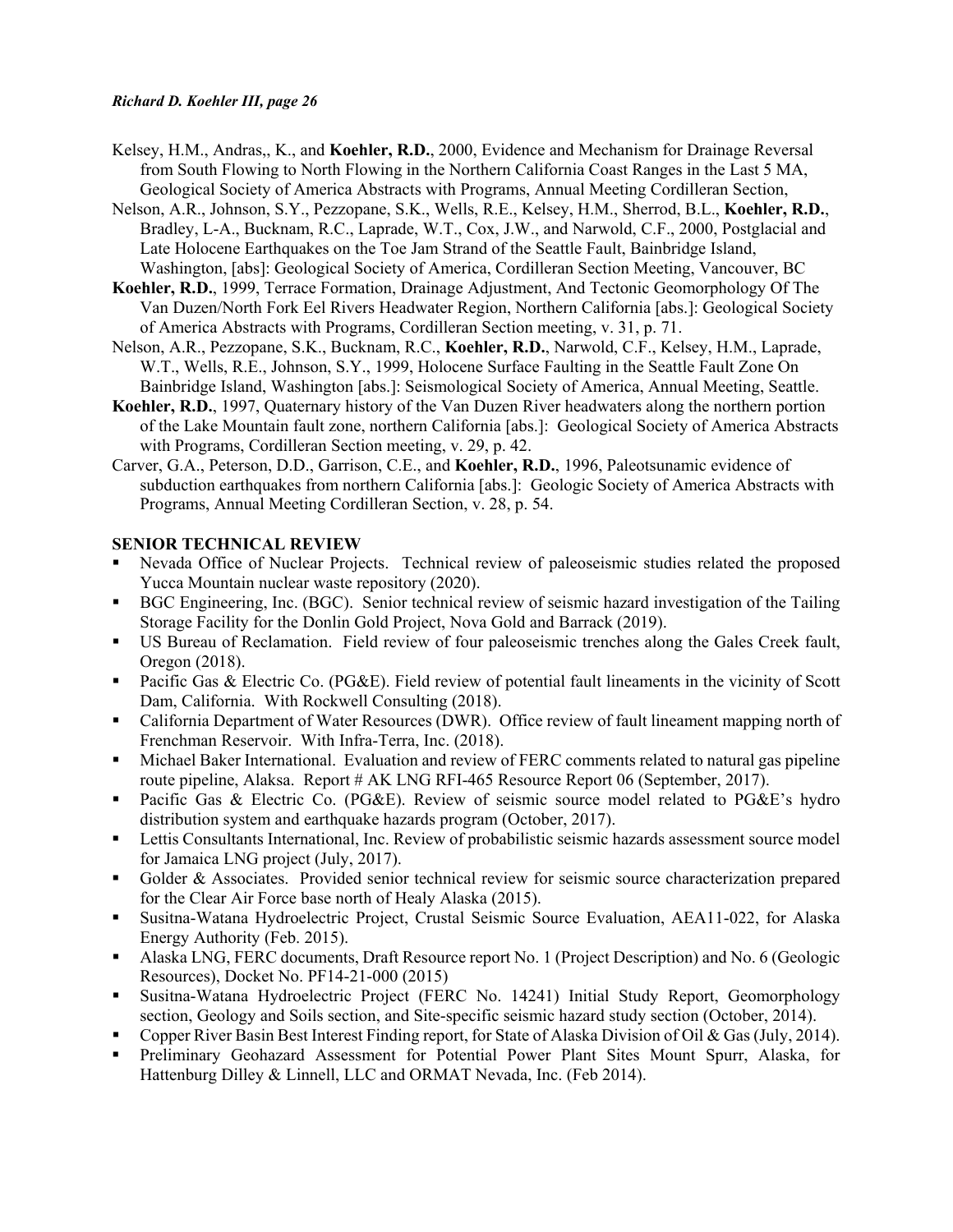- West Susitna Access Reconnaissance Study, West Susitna Access to resource Development, Transportation Analysis Report, for the Alaska Department of Transportation and Public Facilities and Shannon & Wilson, Inc., Sisyphus Consulting (December 2013).
- Senior Seismic Hazard Analysis Committee (SSHAC) member, Arizona Public Service's (APS) workshop #2 for the Palo Verde Nuclear Generating Station Sept 24 & 25, 2013.
- Susitna-Watana hydroelectric project, NTP 16, technical Memorandum No. 13, v0.0 (2013), for Alaska Energy Authority, Fugro Consultants, Inc, and MWH Americas.
- Susitna-Watana hydroelectric project, NTP 11 Seismic Studies, Technical Memorandum No. 8, v0, Lineament Mapping and Analyses for the Susitna-Watana Dam site Area (2012) and field review of fault lineament mapping (2013).
- Alaska Energy Authority, alternative energy grants, 30-40 grants per year (2010-2014).
- Point Thompson Project Final Environmental Impact Statement related to draft permit application from Exxon Mobil Corporation to develop a pipeline to the Point Thompson oil field (2012).
- Environmental Protection Agency report "An assessment of potential mining impacts on salmon ecosystems of Bristol Bay, Alaska, Volume 1. Performed for State of Alaska Office of Project Management and Permitting (2012).
- Pebble Partnership, LLC.'s seismic study related to the Pebble mine, Environmental Baseline Document, and assessment of data (lidar, orthophotgraphs) pertinent to the western extent of the Lake Clark fault (2012).
- Alaska Pipeline Project, Draft Resource report 6-Rev0, Geologic Resources, FERC Docket No. PF09- 11-000, USAG-UR-SGREG-000009, Prepared by TransCanada and Exxon Mobil (2011).
- Donlin Gold Project, Natural Gas Pipeline, Plan of Development (2011).
- Shell oil's Chukchi Sea Exploration Plan for the Bureau of Ocean and Energy Management BOEM and Alaska DNR (2011).
- Lake and Peninsula Borough, Alaska, coastal management program (2011).
- Seismic hazards characterization (PSHA) for the Susitna-Watana Hydroelectric dam project southcentral Alaska including technical advisement to Fugro Consultants, Inc. (2011).
- Seismic hazards issues related to proposed natural gas storage facility in Kenai, Alaska, DNR, DGGS (2010)
- Seismic hazards issues related to proposed Hydroelectric power facilities in Alaska, 35 proposals in all regions of the state, DNR, DGGS (2009-2011)
- Field review of paleoseismic trenches excavated by TransCanada Alaska Company, LLC, Foothills Pipe Lines (North B.C.) Ltd., and Foothills Pipe Lines (South Yukon) Ltd. Trenches located along the Bear Creek lineament and Dot "T" Johnson faults within proposed natural gas pipeline corridor, DNR, DGGS (2010).
- Field review of paleoseismic trench excavated across a suspected tectonic lineament near Lake Iliamna, southwest Alaska in the vicinity of the proposed Pebble Mine project. Represented State of Alaska mining, land, and water, large projects permitting department (2010).
- **Preliminary fault investigation for residential housing development along the Mount Rose fault, Reno,** NV. Client: Marvin Davis & Associates (2008).
- Assisted with the technical review of the Baja LNG terminal seismic hazards report. Evaluated paleoseismic techniques used to evaluate fault activity. AT WLA, Client: Shell Global Solutions (2004).
- Technical review of multiple Environmental Impact Reports (Geology, Soils, and Seismicity sections) prepared for housing sub-divisions in Pittsburg, Ca. At WLA, Client: Adams, Broadwell, Joseph, & Cardozo Attorneys at Law (2002).
- Technical review of field drilling and grading operations for the City of Vallejo, at the Sky Valley housing development. Confirmed the existence of landslide planes and approved keyway depths for landslide hazard mitigation. At WLA, Client: City of Vallejo (2001-2002).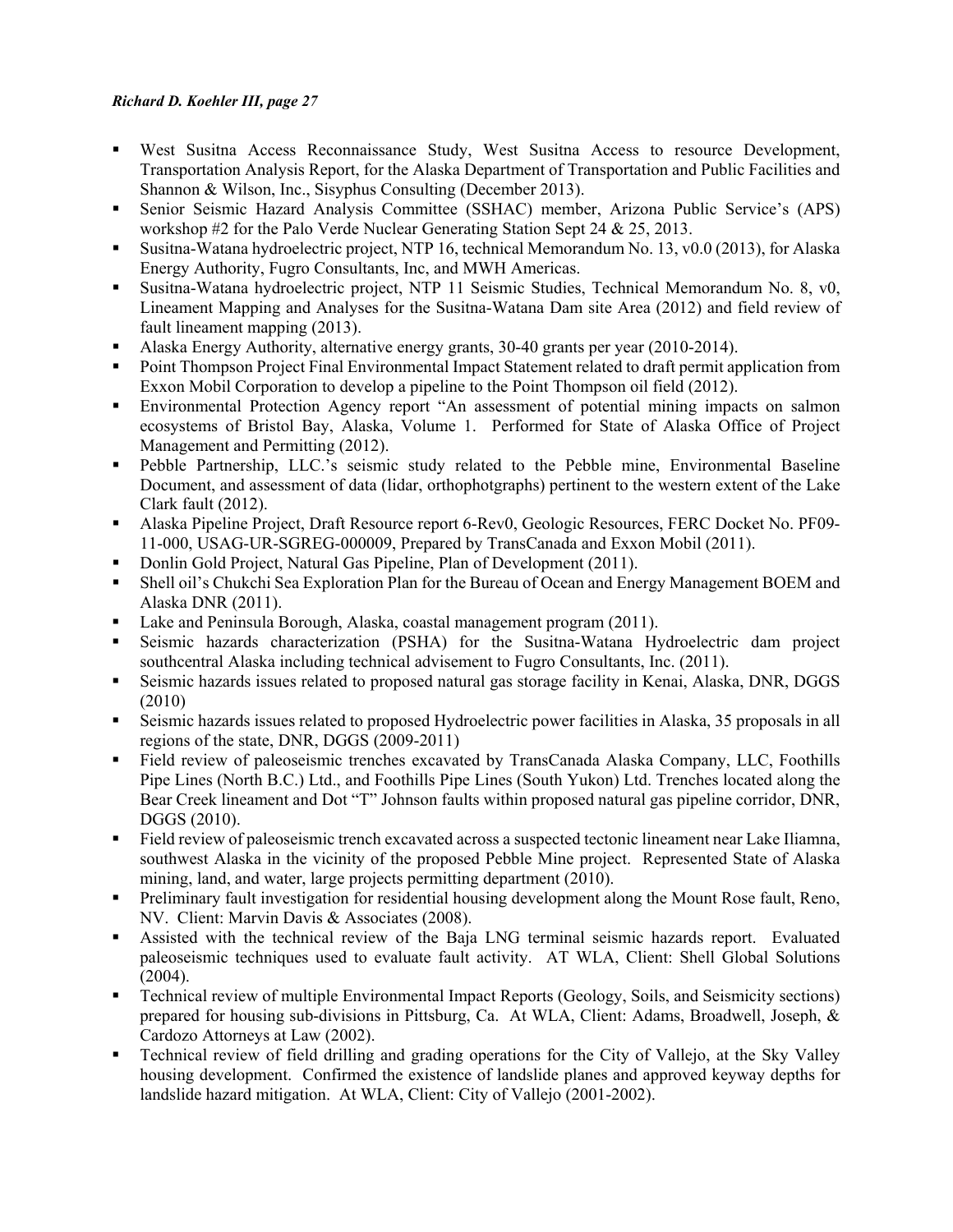# **SELECTED GEOLOGIC, SEISMIC, AND FAULT HAZARD INVESTIGATIONS**

- California Department of Water Resources. Oroville Dam Spillway Repair (LCI-8) project. Geologic mapping of rock and soil exposures, geotechnical data collection within construction excavations, and paleoseismic trenching. Collaborative work with Infra-Terra, Inc., and Lettis Consultants International (2017).
- Alyeska Pipeline Services Corporation. Provided geological services including advising, field reconnaissance, peer review, and oversight for geotechnical and geohazard assessments for Alyeska's aboveground Integrity Management Program associated with the Trans-Alaska Pipeline System (TAPS) (2014-2015).
- Worley Parsons, ExxonMobil Alaska LNG LCC and Partners AK LNG Project. The AKLNG Project is a FERC Section 3 LNG export facility that includes project segments for treatment, delivery, and transportation of natural gas from the Alaska North Slope along an 800 mile route to the LNG plant and marine terminal. Duties include field evaluation of active faults and disseminating results of the field program to project engineers. Collaborative work between Koehler Geohazards, LLC, PaleoEarthquake International, LLC., and Carver Geologic LLC (2013-2016).
- Fault crossing evaluation for the Donlin Gold natural gas pipeline. Focus on the western Denali fault. With Michael Baker, Inc and Interface Geohazard consulting, LLC. (2014).
- Seismic hazards assessment along the Trans Alaska Pipeline System (TAPS) at the Salcha River seismic zone. With Carver Geologic, LLC and Alyeska Pipeline Services Company (2013).
- Alaska Gasline Development Corporation Alaska Stand Alone Pipeline and Bullet Line natural gas pipeline projects. Fault crossing and geologic hazard assessment, Anchorage to Prudhoe Bay, Alaska. Coordinated project from conception, lidar and data review, helicopter field reconnaissance. Collaborative work between DGGS and Alaska Gasline Development Corp. (2011-2015).
- TransCanada/Exxon Mobil Alaska Pipeline Project (APP). Seismic hazards studies along natural gas pipeline corridor, Prudoe Bay to the Canadian border, geologic mapping and paleoseismic trenching along active faults, verification and delineation of geologic hazards at fault crossings, Collaborative work with DGGS, TransCanada Alaska company LLC (TC Alaska) and ExxonMobil Alaska (2009- 11).
- Seismotectonics of Liberia, West Africa, contribution to probabilistic seismic hazard assessment (PSHA) for rail transport route for the Rio Tinto Simandou Iron Ore Project, Liberia (2009) Subconsultant to Lahontan GeoSciences and Scott Wilson Associates.
- Geologic hazard evaluation for hydroelectric canals associated with PG&E's Manton system near Redding, CA including the Armstrong, Al Smith, Keswick, Lake Grace, Shingle Creek, Baldwin, Mill Seat Bipass, Digger feeder, Cross Country, Eagle Canyon, Coleman, Instep, South Battle and Loomis Mills canals. Client: PG&E. Work in conjunction with Piedmont Geosciences. (2008).
- Seismotectonics of Guinea, Developed seismotectonic model for probabilistic seismic hazard assessment (PSHA) for rail transport route and port facility associated with the Rio Tinto Simandou Iron Ore Project, Guinea, West Africa. (2008). Subconsultant to Lahontan GeoSciences and Scott Wilson Associates.
- Fault investigation including setback recommendations for proposed remodel of the Barber Residence, 3372 Nambe Dr., Arrow Creek subdivision, Reno, NV. (2008) Client: Wood Rodgers & Associates.
- Fault investigation of 180 acre parcel near Lemmon Drive/Highway 395, Reno, NV for proposed Walmart development. Client: Wood Rodgers Consultants, Inc. (2008).
- Geologic hazard evaluation for hydroelectric canals in the vicinity of Auburn, CA including Drum, Chalk Bluff, Upper Wise, Lower Wise, Fiddler Green, and South canals. Client: PG&E. Work in conjunction with Piedmont Geosciences. (2007-2008).
- Fault investigation for Spring Creek development, Elko, Nevada. Client: Wood Rodgers Consultants, Inc. (2006)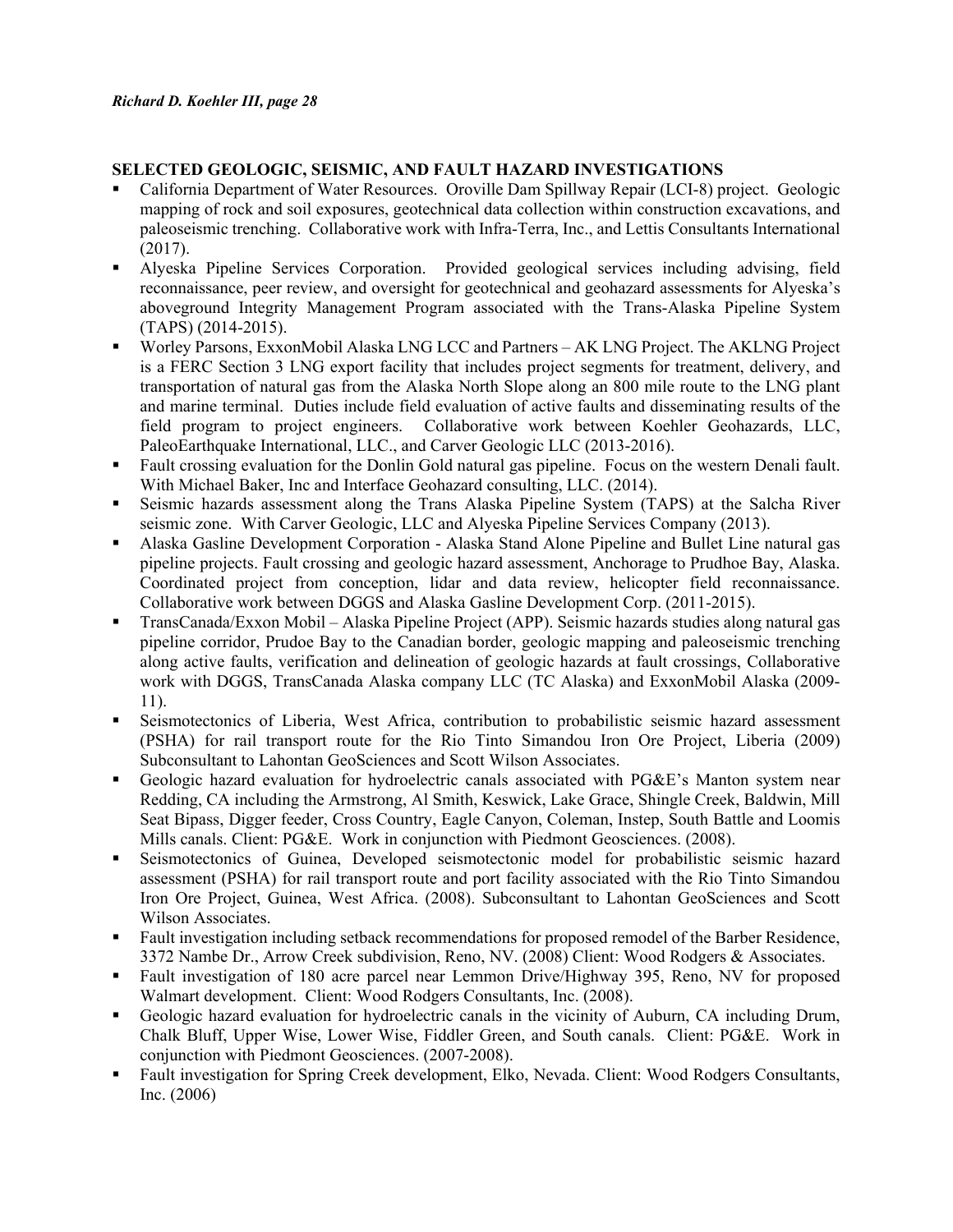- Fault trenching investigation for the Baku-Tbilisi-Ceyhan (BTC) crude oil pipeline project, Turkey. Investigation conducted to verify fault locations, width of zone of deformation, style of deformation, earthquake magnitude, and amount and direction of displacement, and to provide fault crossing design validation. Faults evaluated included North Anatolian fault, Ezurum East fault, Ezurum West fault, and Deliler fault. At WLA, client: Botas (2004).
- Office-based analyses for the Congo River natural gas pipeline crossing project, Angola including literature search and review, bathimetric interpretation of canyon landforms, and longitudinal profiles. At WLA, client: Shell Global Solutions (2004).
- Geologic hazards assessment in support of an Environmental Impact Report for the Lawson's Landing development, Dillon Beach, Marin County, CA. At WLA, client: EDAW, Inc. (2003).
- Fault rupture hazard investigation for the proposed Telacu senior housing project along the San Jacinto fault in San Bernadino, California. At WLA, client: Geotechnologies, Inc. (2003).
- Geologic, seismic, and geotechnical studies for Entergy Potomac's Grand Gulf nuclear power plant expansion, Mississippi. Performed detailed geologic mapping within the 1-km, 5-mile, and 25-mile radius study areas. Compiled a seismic source model for the Central United States to update Electric Power Research Institute (EPRI) seismic source and ground motion models to be used in early site permitting. At WLA (2002-2003).
- Fault location assessment for the proposed development of the Portola Valley Town Center Project (PVTCP), Portola Valley, California. The assessment included exploratory trenching (10 trenches) to investigate the location and geometry of the Woodside trace of the San Andreas fault, 14 borings with continuous core sampling, and surveying. At WLA (2001, 2002, and 2003).
- Surface fault rupture hazard study for the Sandy Creek detention basin along the Antioch fault, Antioch, California. At WLA (2002)
- Liquefaction hazard assessment for the El Portal school, San Pablo, California. Study included logging of 4 boreholes. At WLA (2002).
- Rock fracture and fault location study for the Altamont Landfill, Livermore, California. Study assessed fault control of groundwater flow. At WLA, client: Waste Management (2002)
- Seismic hazard evaluation for the Haifa LPG facility, Haifa, Isreal. Work included air photo mapping of fault lineaments and fault strip map compilation. At WLA (2002).
- Fault rupture hazard investigation for the General Mills Yoplait Colombo plant involving trenching the Avalon-Compton segment of the Newport-Inglewood fault. At WLA (2002).
- Geologic and geotechnical hazard evaluation of the Ralston Penstock, a component of Placer County Water Agency's Middle Fork Project. This project consisted of a field reconnaissance of the penstock, and preparation of a rock fall hazard strip map along the penstock alignment. At WLA (2001).
- Fault rupture hazard investigation for the proposed new development at the Eden Church, Hayward, California. Trenches were documented for the presence or absence of active faults capable of producing surface rupture. At WLA (2001).
- Fault rupture hazard investigation for the new pro shop and locker room expansion for the Mira Vista Country Club, El Cerritto, California. Trenches were documented for the presence or absence of active faults capable of producing surface rupture. At WLA (2001).
- Fault rupture hazard investigation for a proposed development at 10025 Foothill Road, Sunol, California. Aerial Photography interpretation and field reconnaissance were used to construct a Quaternary geology site map. Exploratory trenching was used to document the absence of active fault traces in the vicinity of the building footprint. At WLA (2000).
- Fault rupture hazard investigation for the new Alameda County Sheriffs facility, San Leandro, California. Trenches were documented for the presence or absence of active faults capable of producing surface rupture. At WLA (2000-2002).
- Site Geotechnical Characterization (SGC) for the PG&E Diablo Canyon Nuclear Power Plant, San Luis Obispo, California. This work included geologic mapping, trenching, rock fracture analysis,